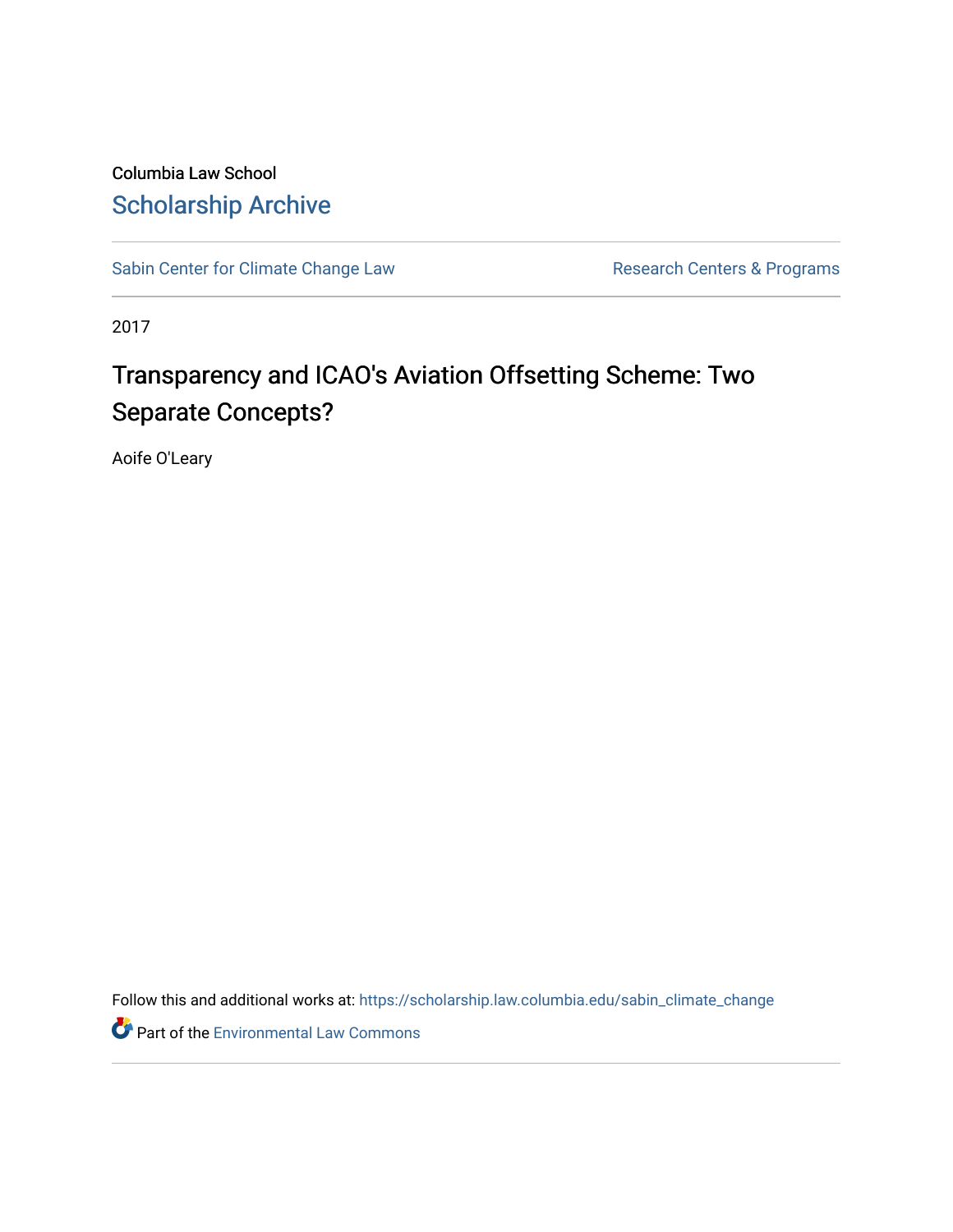

SABIN CENTER FOR CLIMATE CHANGE LAW

# **TRANSPARENCY AND ICAO'S AVIATION OFFSETTING SCHEME:**

## **TWO SEPARATE CONCEPTS?**

By Aoife O'Leary

November 2017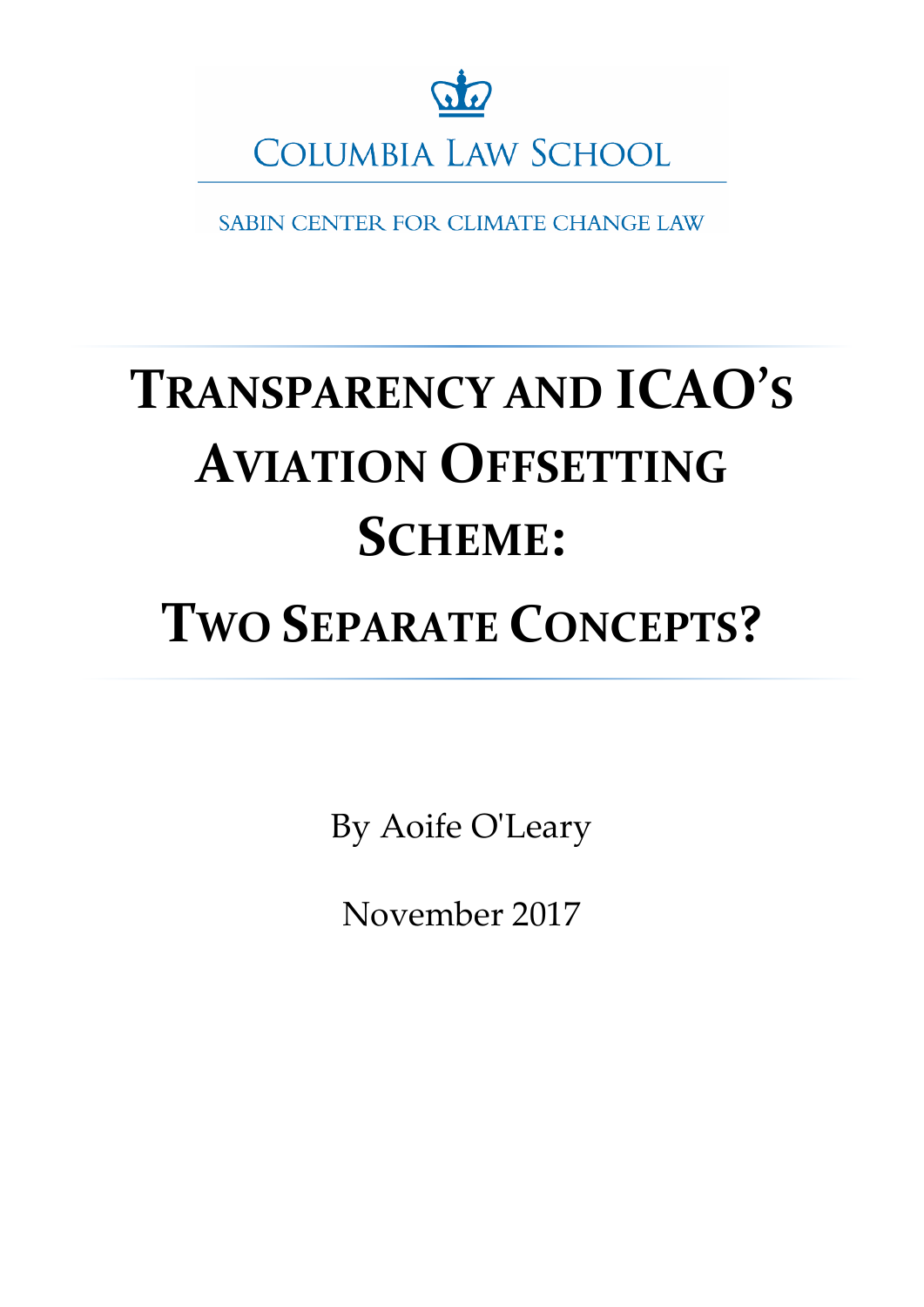#### © 2017 Aoife O'Leary

The Sabin Center for Climate Change Law develops legal techniques to fight climate change, trains law students and lawyers in their use, and provides the legal profession and the public with up-to-date resources on key topics in climate law and regulation. It works closely with the scientists at Columbia University's Earth Institute and with a wide range of governmental, non-governmental and academic organizations.

Sabin Center for Climate Change Law Columbia Law School 435 West 116th Street New York, NY 10027 **Tel:** +1 (212) 854-3287 **Email:** columbiaclimate@gmail.com **Web:** http://www.ColumbiaClimateLaw.com **Twitter:** @ColumbiaClimate **Blog:** http://blogs.law.columbia.edu/climatechange

*Disclaimer: This paper is the responsibility of The Sabin Center for Climate Change Law alone, and does not reflect the views of Columbia Law School or Columbia University. This paper is an academic study provided for informational purposes only and does not constitute legal advice. Transmission of the information is not intended to create, and the receipt does not constitute, an attorney-client relationship between sender and receiver. No party should act or rely on any information contained in this White Paper without first seeking the advice of an attorney.* 

**About the author:** Aoife O'Leary is an independent legal consultant focusing on aviation and shipping climate law. She is also Chief Operating Officer of Pure Leapfrog (a UK charity supporting community energy). She is a qualified lawyer in Ireland, England, Wales and New York with a LLM from Columbia Law School, New York and an economics degree from Birkbeck, London. She can be reached at aooleary@tcd.ie.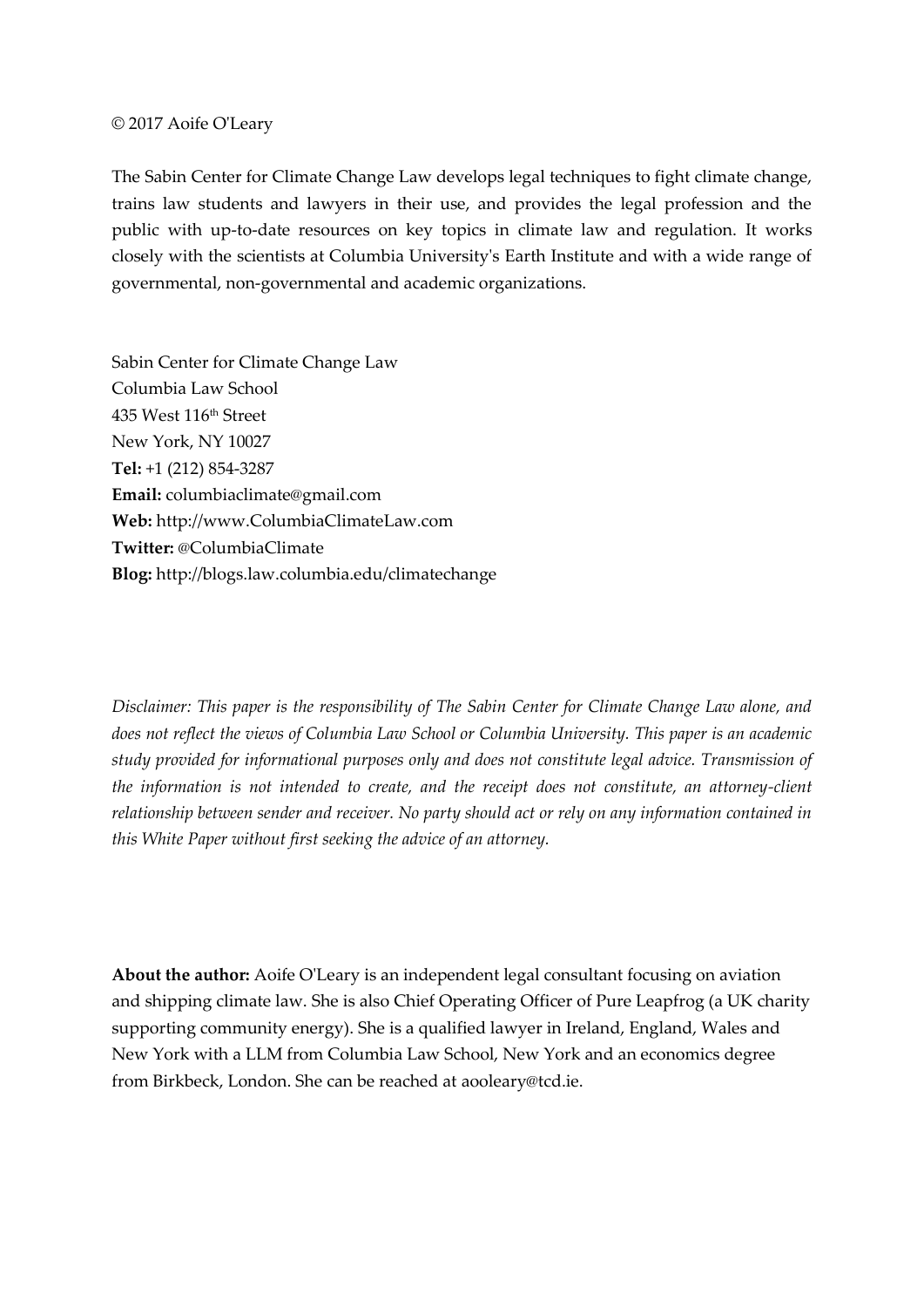#### **EXECUTIVE SUMMARY**

The International Civil Aviation Organisation (ICAO), the UN specialised body for aviation, is developing a scheme to reduce the climate impact of aviation emissions, the Carbon Offsetting and Reduction Scheme for International Aviation (CORSIA). From 2021, participating countries will (voluntarily at first) offset any growth in CO2 aviation emissions above the level those emissions have reached in 2020. This paper does not consider the climate implications of the scheme but rather focuses on whether the governance structure under which the scheme is being developed – especially its transparency and opportunities for public participation – meets an appropriate standard, given the importance of the scheme being developed (aviation emissions are a growing cause of climate change). If the public cannot access information on why and how the final agreement was reached, nor present information relevant to that agreement, the scheme risks being seen as illegitimate.

The United Nations Economic Commission for Europe Convention on Access to Information, Public Participation in Decision-making and Access to Justice in Environmental Matters ("the Aarhus Convention") is the most well-developed articulation of good governance in environmental policy making. It is an international treaty that grants the public rights of access to information, participation in decision-making and access to justice in environmental matters. In addition to the rights granted to individuals under the Aarhus Convention, the Convention requires that countries promote the same rights when they engage in international environmental decision-making. In using the Aarhus Convention as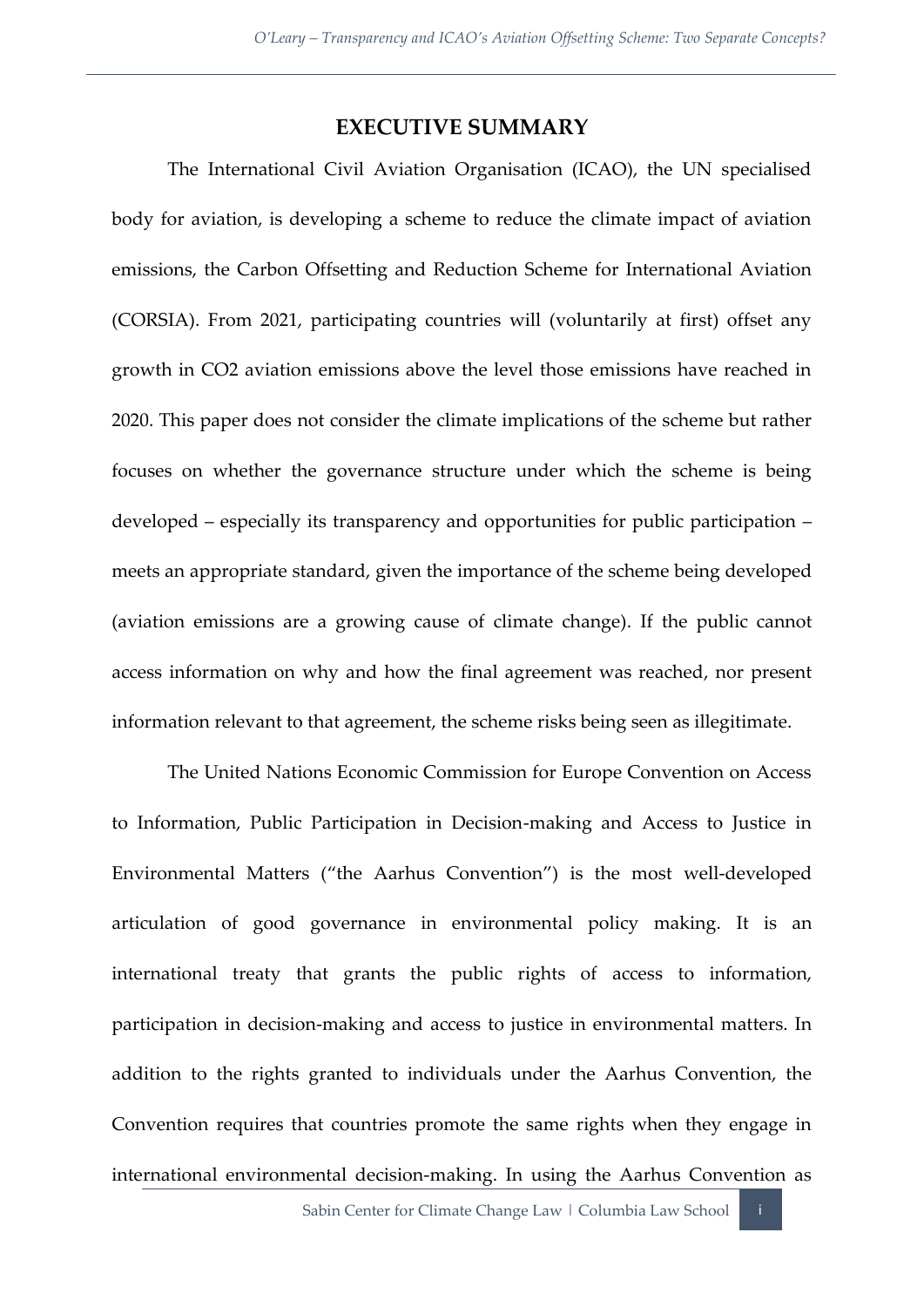the standard against which CORSIA is measured, this paper seeks to answer to three questions:

1. Has the development of CORSIA been in accordance with the Aarhus Convention?

2. Must the EU release CORSIA documents publicly?

3. Will the EU comply with the Aarhus Convention in enacting CORSIA into EU law?

## **Question 1: Has CORSIA Been Developed in Accordance with the Aarhus Convention?**

ICAO is the UN specialised agency for aviation and has been considering the environmental impact of aviation for decades. It has now decided to implement CORSIA, the offsetting scheme for emissions which will begin in 2021. The work to develop the scheme is being developed in the ICAO Committee for Aviation Environmental Protection (CAEP). CAEP meetings are closed to the public and only members of CAEP are allowed access to CAEP documents. Indeed, attendance and access to documents is so strictly controlled that not even all ICAO Member States can attend or access documents.

The EU (and all other Aarhus Convention Parties) have a duty to promote the rights granted under the Convention in international forums for environmental decisions (Aarhus Convention Article 3(7)). As CAEP meetings are not open to the public and documents are confidential, it is not clear whether any Aarhus Parties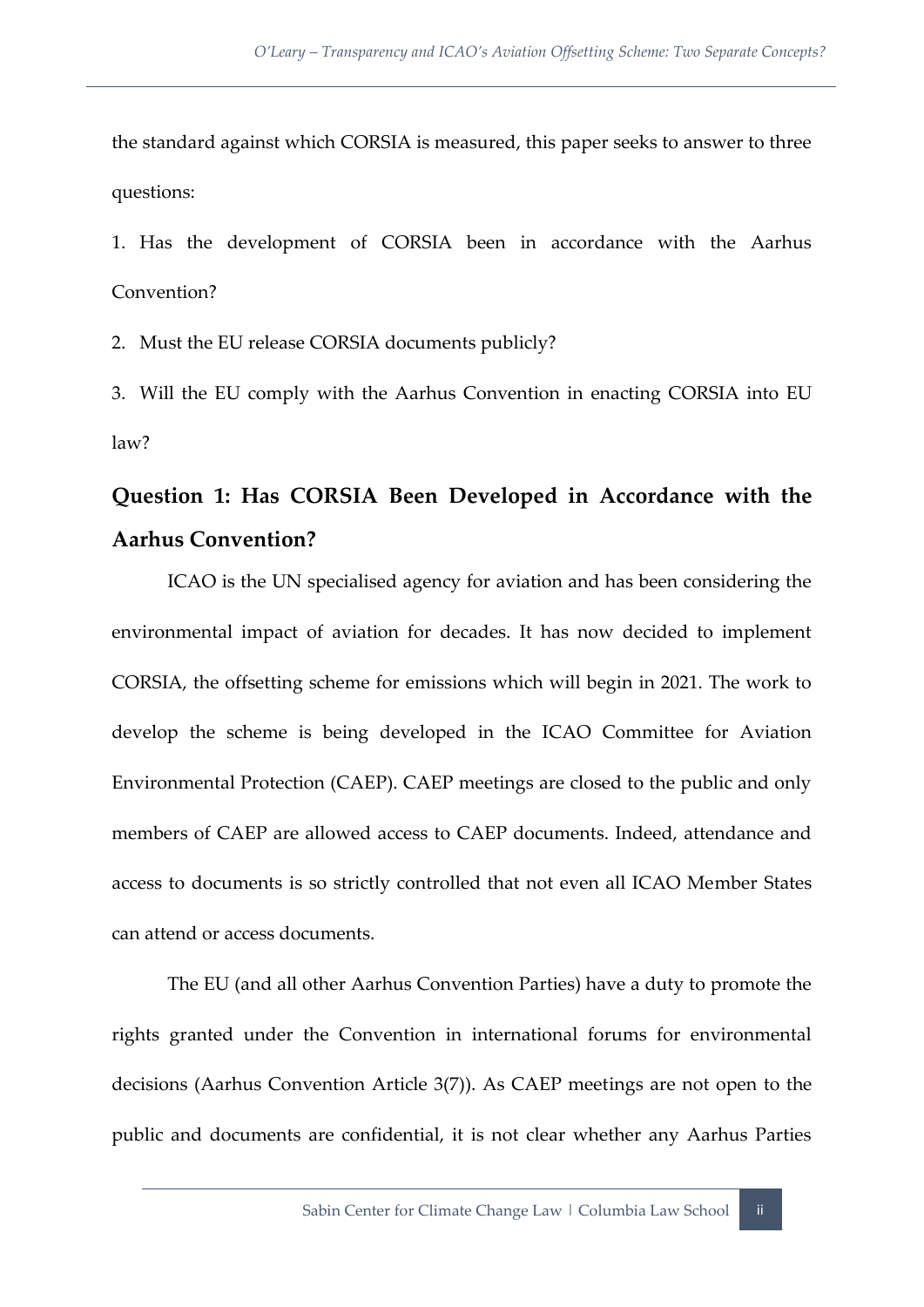have started a dialogue within CAEP to realign it with the Aarhus Convention standards of transparency and public participation. Regardless, even if such a dialogue has started, it has not succeeded and therefore much more work needs to be done to comply with the obligation to promote the Aarhus Convention at ICAO. This can be contrasted with the standards of transparency and public participation at the UNFCCC where public participation is much more extensive and transparency is the default position rather than the exception.

#### **Question 2: Must the EU Release CORSIA Documents Publicly?**

The EU has been heavily involved in the negotiations around CORSIA in ICAO. As such the EU will have access to the expert evidence and other documents that informed the development of CORSIA. Under the Aarhus Convention, any member of the public can request to access documents that contain environmental information, as any documents relating to CORSIA do.

There are a number of exemptions to public disclosure that the EU could rely on to prevent the disclosure of documents relating to CORSIA: international relations, commercial interests or protection of information from third parties, but none is particularly convincing and for each exemption there are substantial reasons why it does not apply. Therefore, on balance, it seems that the reasons for the release of CORSIA would outweigh any exemptions from disclosure that the EU might wish to rely on.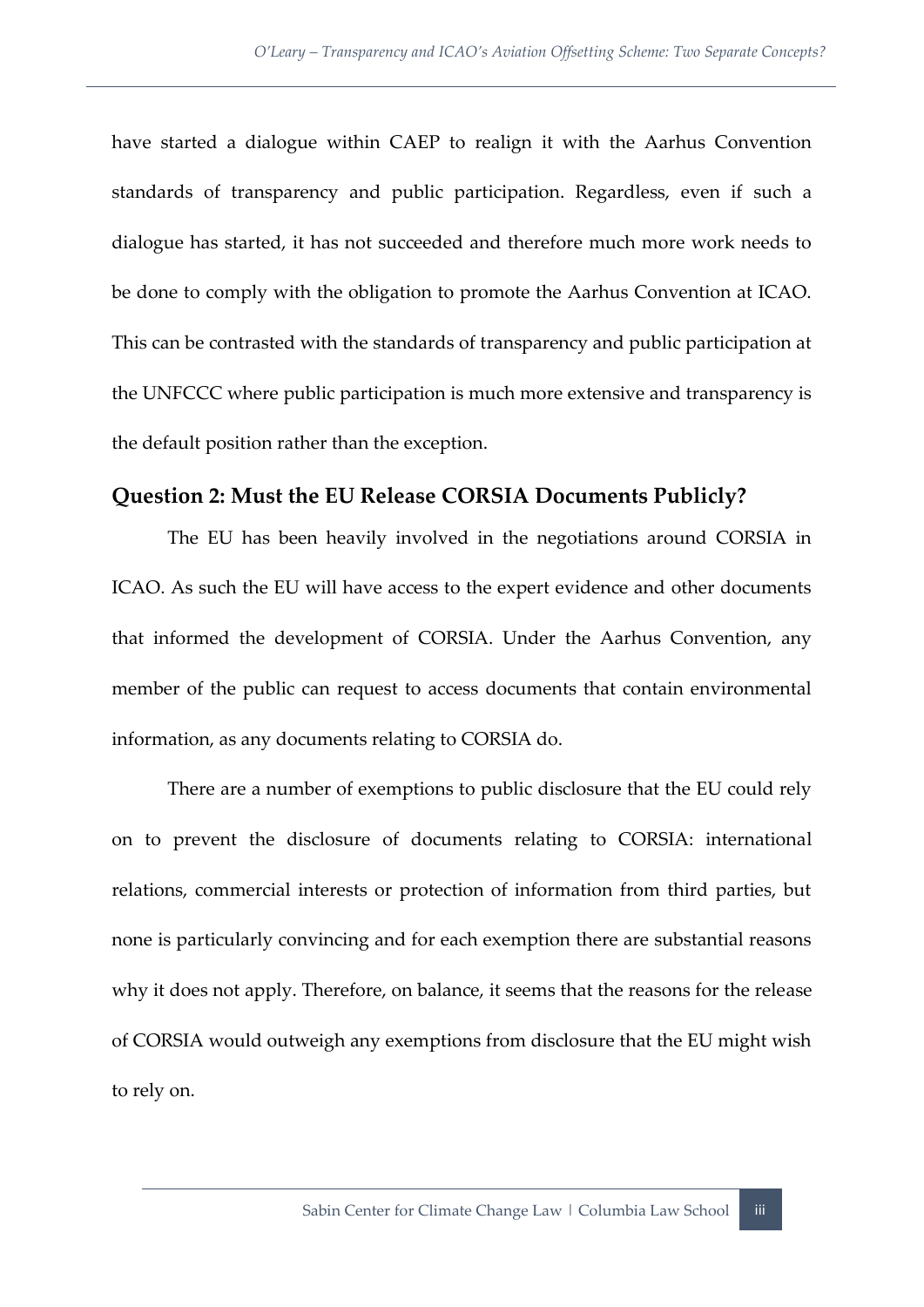## **Question 3: Will the EU Comply with the Aarhus Convention in Enacting CORSIA into EU Law?**

CORSIA will probably be implemented into EU law through an amendment of the Emission Trading System (ETS) Directive. Indeed, the latest agreement on the scope of aviation in the ETS states that the EU ETS will be modified in light of CORSIA when finally agreed.

The EU has not always applied the principles of the Aarhus Convention to the letter in its own ETS. When updating the ETS registry system in 2011, it reduced the amount of public information relating to offsets in the ETS system. This change meant it was no longer possible to tell which entity had used which type of offsets. This is alarming as a precedent for CORSIA as it will be a scheme entirely based on offsets.

The Aarhus Convention provides for a limited right to participate in decisionmaking with the exact rights granted depending on the type of decision being made. When enacting CORSIA into EU law there is an obligation to "strive to promote public participation" under the Convention. The EU has a good record of enabling public participation and that record should be followed in bringing CORSIA into EU law. However, if the access to information rules are not complied with, and the EU does not disclose CORSIA documents, the public will not have access to the expert evidence that went into developing CORSIA. This would result in the possibility of meaningful public participation being substantially reduced.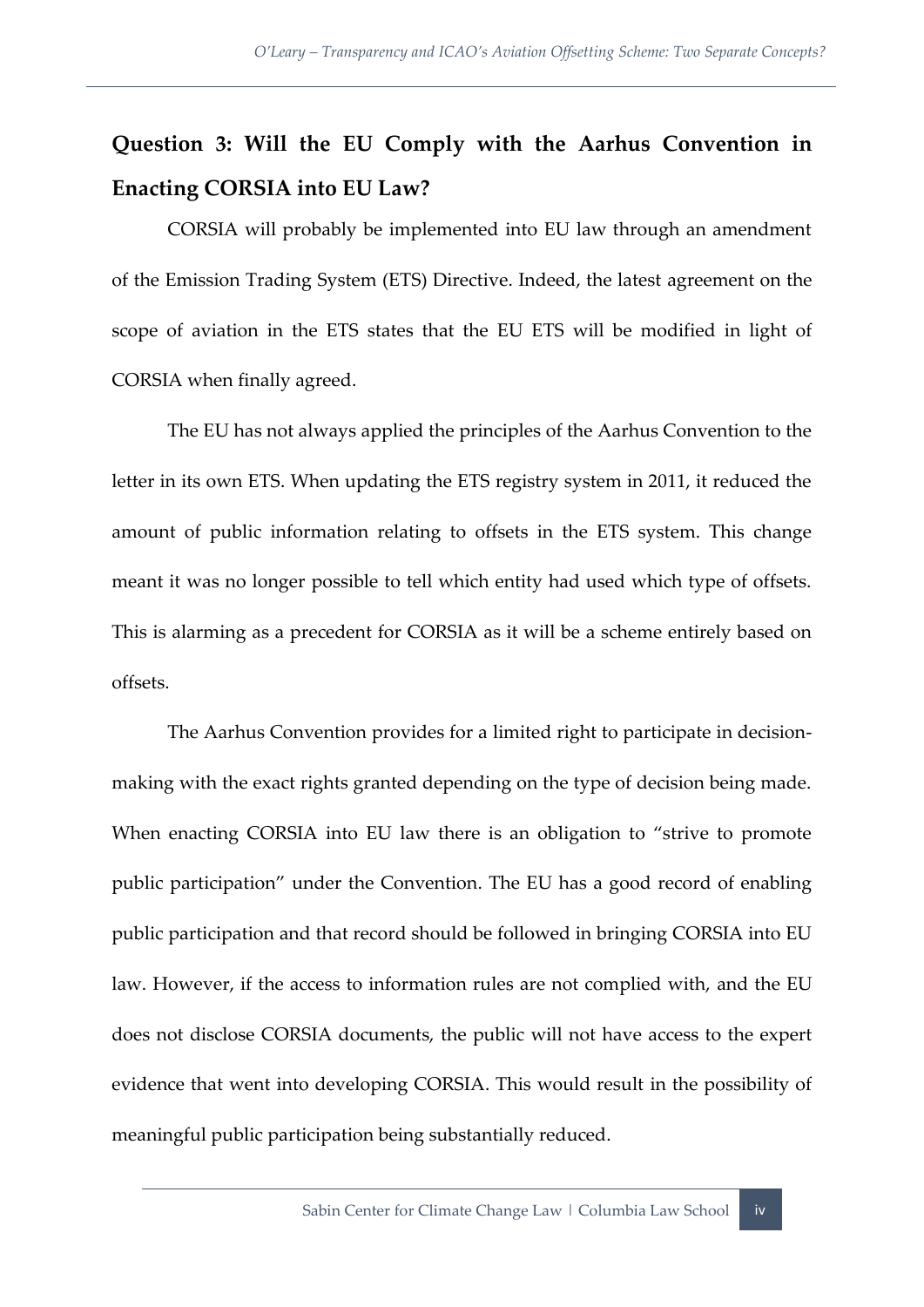#### **Conclusion**

CORSIA has not been developed transparently. Access to documents and public participation have not been allowed in the ICAO committee in which CORSIA is being developed. The EU should release all documents in their possession relating to CORSIA. The EU also has a mixed track record when it comes to complying with the Aarhus Convention. The practice with regard to the EU ETS has been patchy, especially concerning information around the use of offsets. Tackling climate change requires economic and social changes so great that good governance, and especially transparency and public participation, are absolutely essential. This paper highlights the significant failings on behalf of ICAO and the EU with regard to the governance arrangements under which CORSIA is being developed. The result is that there is a high risk of CORSIA being seen as illegitimate. This is not a risk either ICAO or the EU should take.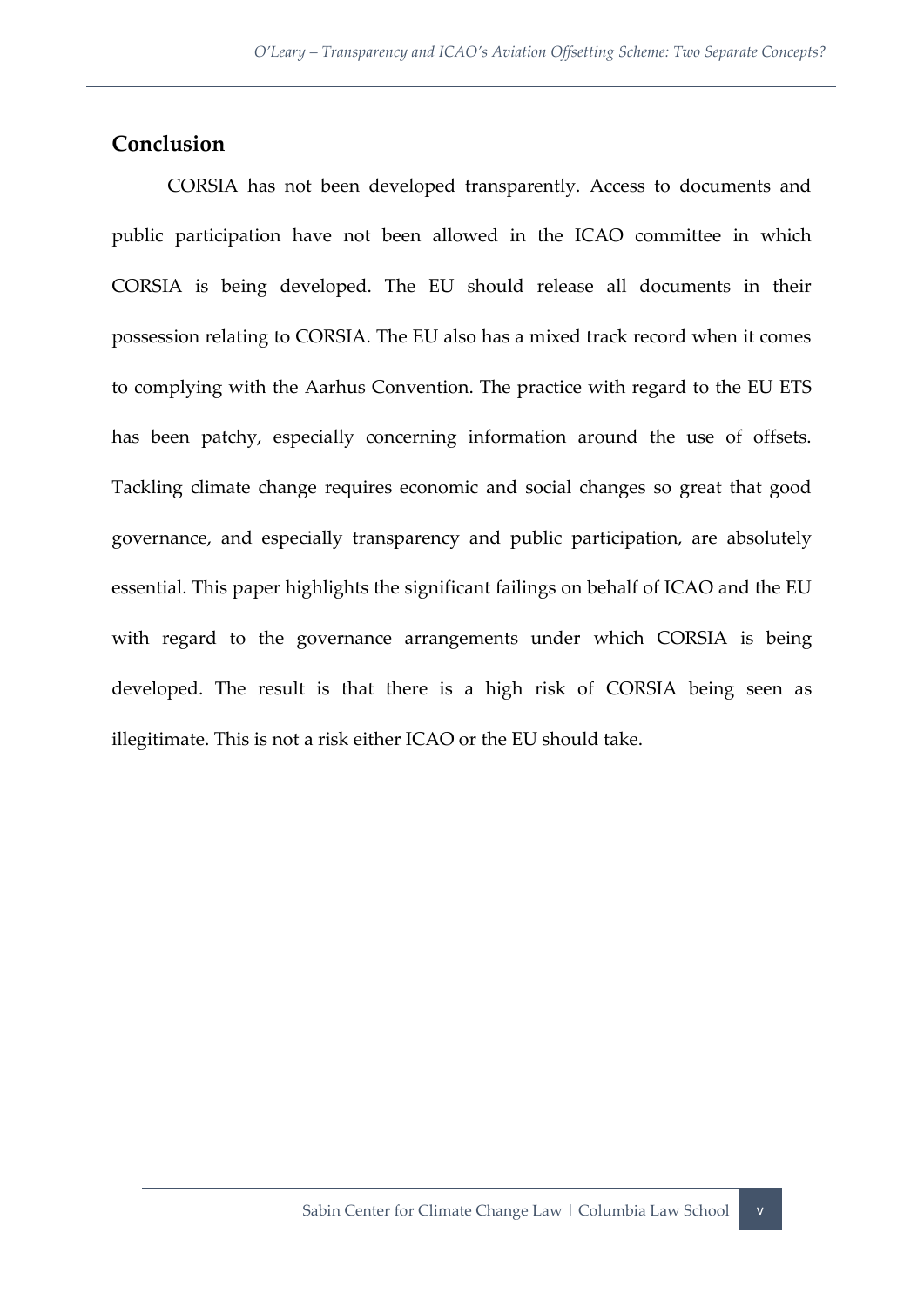#### **CONTENTS**

| $\mathbf{1}$<br>1.1 |                                                                               |  |
|---------------------|-------------------------------------------------------------------------------|--|
|                     |                                                                               |  |
| 1.2                 | Transparency and Public Participation as Principles of Good Governance3       |  |
| 1.3                 |                                                                               |  |
|                     |                                                                               |  |
|                     |                                                                               |  |
|                     | 1.3.3 Obligation to Promote the Aarhus Convention at International Forums  13 |  |
| $\overline{2}$      | QUESTION 1: HAS CORSIA BEEN DEVELOPED IN ACCORDANCE WITH THE                  |  |
| 2.1                 |                                                                               |  |
| 2.2                 |                                                                               |  |
| 2.3                 |                                                                               |  |
| 2.4                 |                                                                               |  |
| 3<br>3.1            | QUESTION 2: MUST THE EU DISCLOSE CORSIA DOCUMENTS? 25                         |  |
| 3.2                 |                                                                               |  |
| 3.3                 |                                                                               |  |
| 3.4                 |                                                                               |  |
| 3.5                 |                                                                               |  |
| 3.6                 |                                                                               |  |
| 3.7                 |                                                                               |  |
| 4                   | QUESTION 3: WILL THE EU COMPLY WITH THE AARHUS CONVENTION IN                  |  |
| 4.1                 |                                                                               |  |
|                     |                                                                               |  |
|                     |                                                                               |  |
|                     |                                                                               |  |
|                     |                                                                               |  |
| 4.2                 |                                                                               |  |
| 4.3                 |                                                                               |  |
| 5                   |                                                                               |  |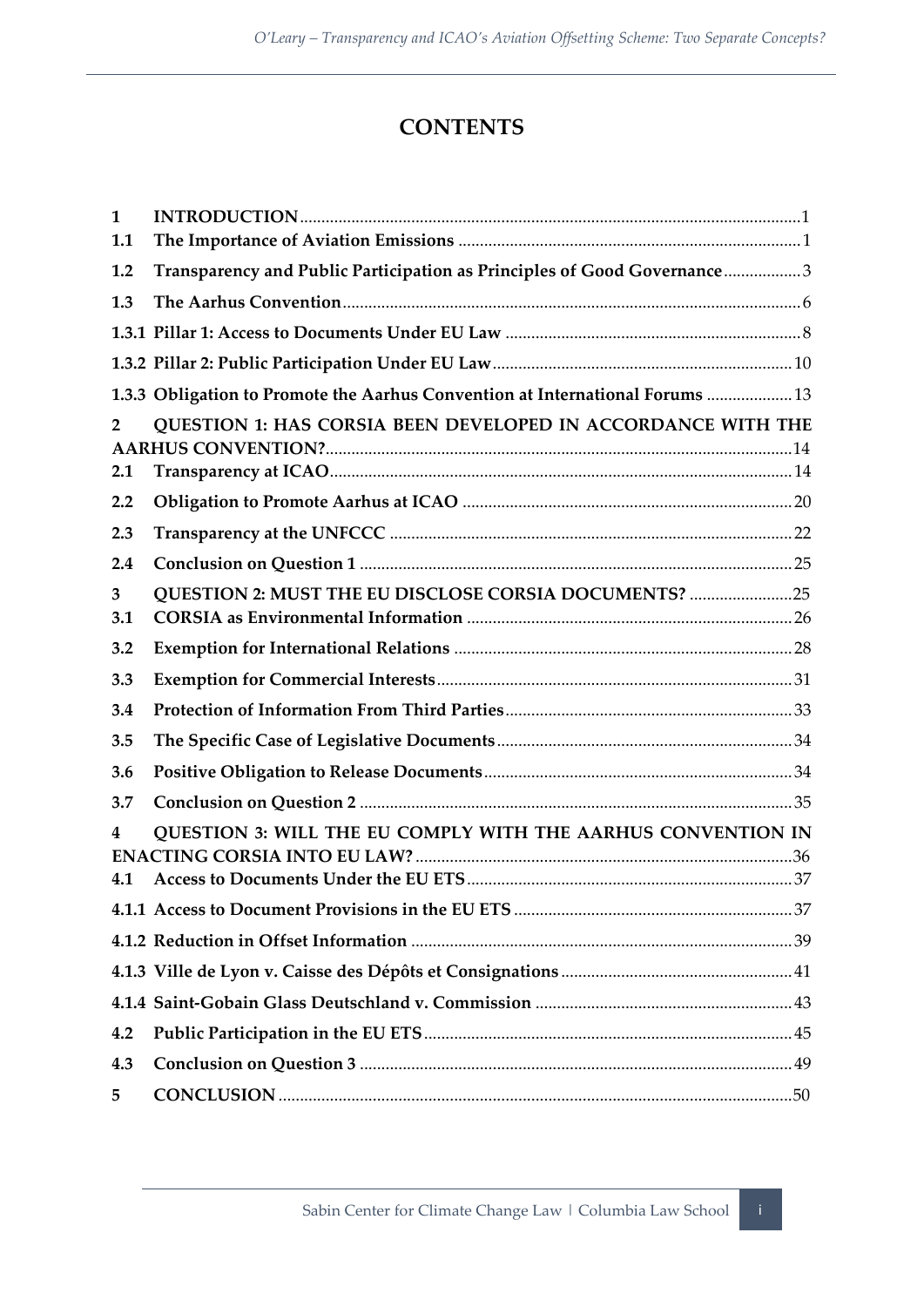#### **1 INTRODUCTION<sup>1</sup>**

<span id="page-9-0"></span>The International Civil Aviation Organisation (ICAO) is developing an offsetting scheme for aviation emissions called the Carbon Offsetting and Reduction Scheme for International Aviation (CORSIA). Under this scheme countries will offset any growth in CO2 emissions above 2020 emissions levels. The scheme is voluntary until 2027 and is expected to run until 2035. Good governance requires that the development of any policy be transparent and provide ample opportunity for public comment and stakeholder input. This paper will consider whether the development of CORSIA has so far complied with the Aarhus Convention,<sup>2</sup> the most well developed articulation of transparency and public participation in environmental decision-making. This paper will then consider whether the EU must publicly disclose any CORSIA documents they hold in accordance with the Aarhus Convention and finally whether the implementation of CORSIA into EU law will be in compliance with the Aarhus Convention.

#### <span id="page-9-1"></span>**1.1 The Importance of Aviation Emissions**

Aviation is responsible for approximately 5% of man-made radiative forcing.<sup>3</sup> Projections show those emissions growing by up to 300% by 2050.<sup>4</sup> Little has been

Sabin Center for Climate Change Law | Columbia Law School | 1

 $\overline{a}$ <sup>1</sup> The author would like to acknowledge the generous support of Carbon Market Watch in the production of this study and the invaluable comments by Kelsey Perlman, Aki Kachi, Michael Burger and Jessica Wentz on this paper. All errors and omissions remain the author's own.

<sup>2</sup> United Nations Economic Commission for Europe Convention on Access to Information, Public Participation in Decision-making and Access to Justice in Environmental Matters, Jun. 25, 1998, 2161 U.N.T.S. 447 (the "Aarhus Convention").

<sup>3</sup> David Lee et al., *Aviation and global climate change in the 21st century*, Volume 43, Issues 22–23, July 2009, 3520– 3537.

<sup>4</sup> ICAO Environment Section, *Global Aviation CO2 Emissions Projections to 2050*, GIACC/4 IP/1, 2010.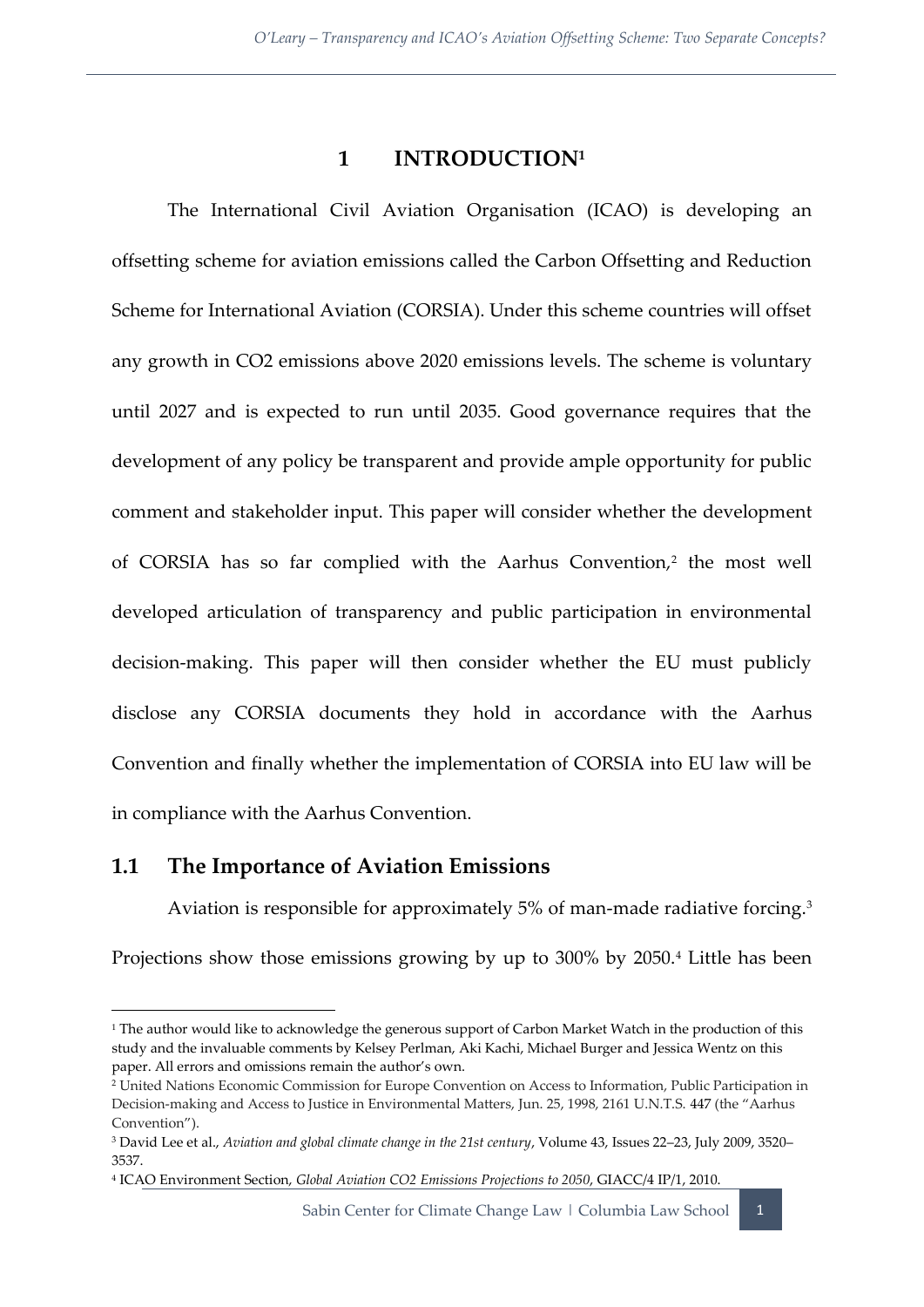done to date to mitigate those emissions. Article 2.2 of the 1997 Kyoto Protocol tasked Annex 1 Parties (developed countries) to pursue a limitation or reduction of greenhouse gas emissions from aviation through ICAO. ICAO is a specialised agency of the United Nations with a current mission to "achieve the sustainable growth of the global civil aviation system." In 2013 ICAO members decided to begin developing a global market-based measure for international aviation emissions, which has now become CORSIA. This paper will not discuss the environmental impact of CORSIA, except to point out the reasons for concern around offset and biofuel standards.

CORSIA will require airlines to purchase offsets. Offsets are credits which represent a reduction in emissions somewhere in the world, which when purchased "offset" the emission of the airline. There have been many studies of the offset market, and some have concluded that many offsets do not represent real, verifiable emission reductions.<sup>5</sup> Airlines will be able to reduce the amount of offsets they are required to purchase by using biofuels. Serious concerns about climate integrity are also raised with at least some uses of biofuels as they can be more climate intensive than the fossil fuels they replace.<sup>6</sup> Therefore any decisions in ICAO on offset and biofuel standards are fundamental to the climate integrity of CORSIA. There are also ethical, social, land-use and other concerns associated with the use of biofuels and

<sup>5</sup> *See, for example:* Öko-Institut, *How additional is the Clean Development Mechanism? Analysis of the application of current tools and proposed alternatives*, March 2016, *and* The World Rainforest Movement, *REDD: A Collection of Conflicts, Contradictions and Lies*, February 2015.

<sup>6</sup> *See, for example:* The Renewable Fuels Institute, *The Gallagher Review of the indirect effects of biofuels production*, July 2008.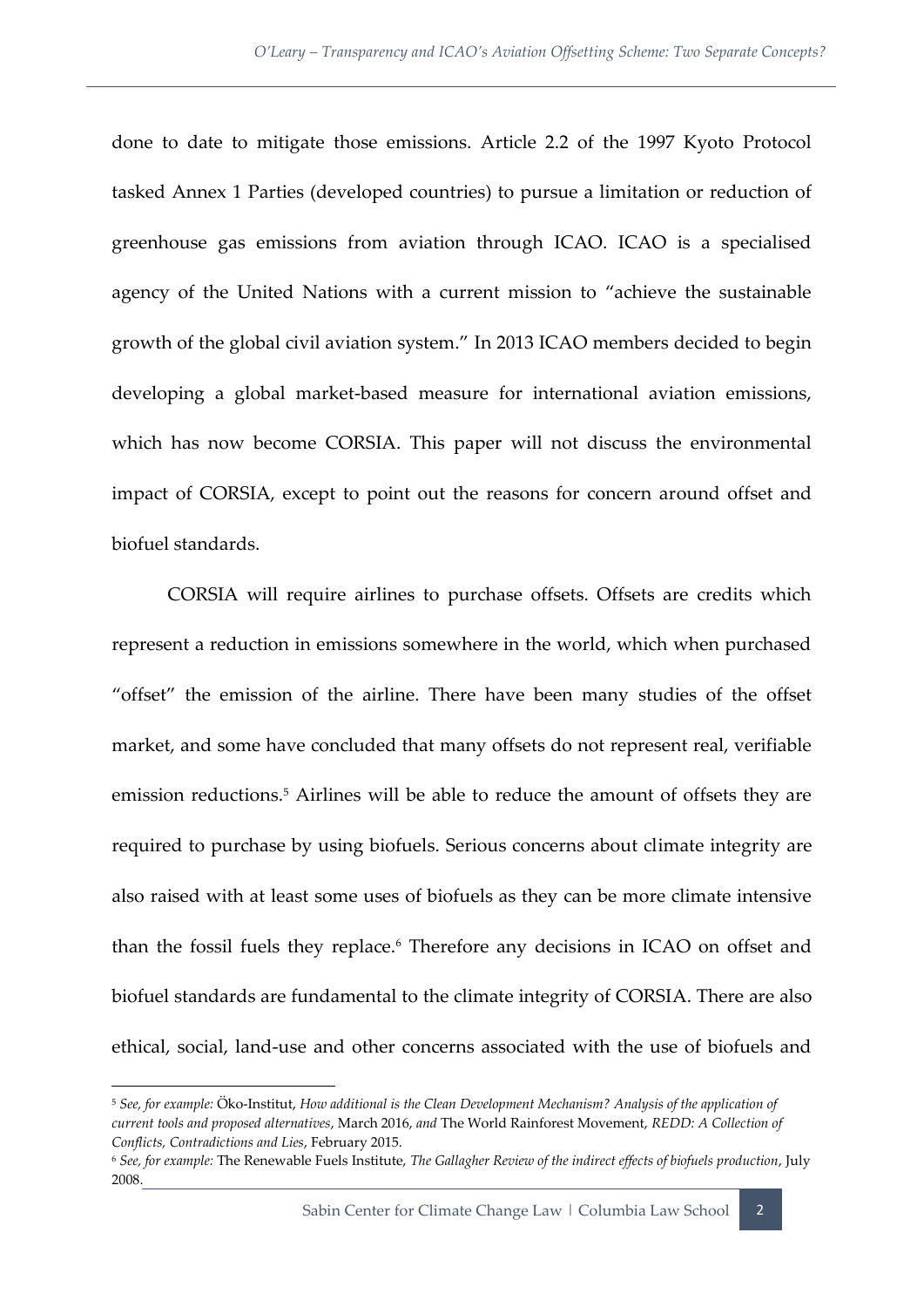offsets.<sup>7</sup> Ensuring transparency and public participation in the design of the scheme will allow the public to be assured that all of the concerns about the potential for negative impacts of offsets and biofuels have been considered and an appropriate solution reached. Without transparency or public participation, any decisions made by ICAO could be seen as illegitimate. These decisions should be made in full public view and civil society must be allowed to provide expert input to shape those decisions.

## <span id="page-11-0"></span>**1.2 Transparency and Public Participation as Principles of Good Governance**

Transparency and public participation are hallmarks of good governance that apply universally and environmental governance is no exception. The 1998 Aarhus Convention is a formal multilateral agreement between countries in Europe and Central Asia, aimed at ensuring that environmental decision-making is carried out in accordance with these principles of good governance. The Aarhus Convention grants citizens the right to easy access to information on the environment. Public authorities can refuse to release information only for limited reasons.<sup>8</sup> The public must be informed of projects, programmes and other activities that affect the environment and must be given a role to inform those decisions.<sup>9</sup> The public has the right to judicial or administrative recourse if a party violates the Convention or fails

<sup>7</sup> *See supra* note 5 and 6.

<sup>8</sup> Aarhus Convention, Article 4.

<sup>9</sup> Aarhus Convention, Article 6.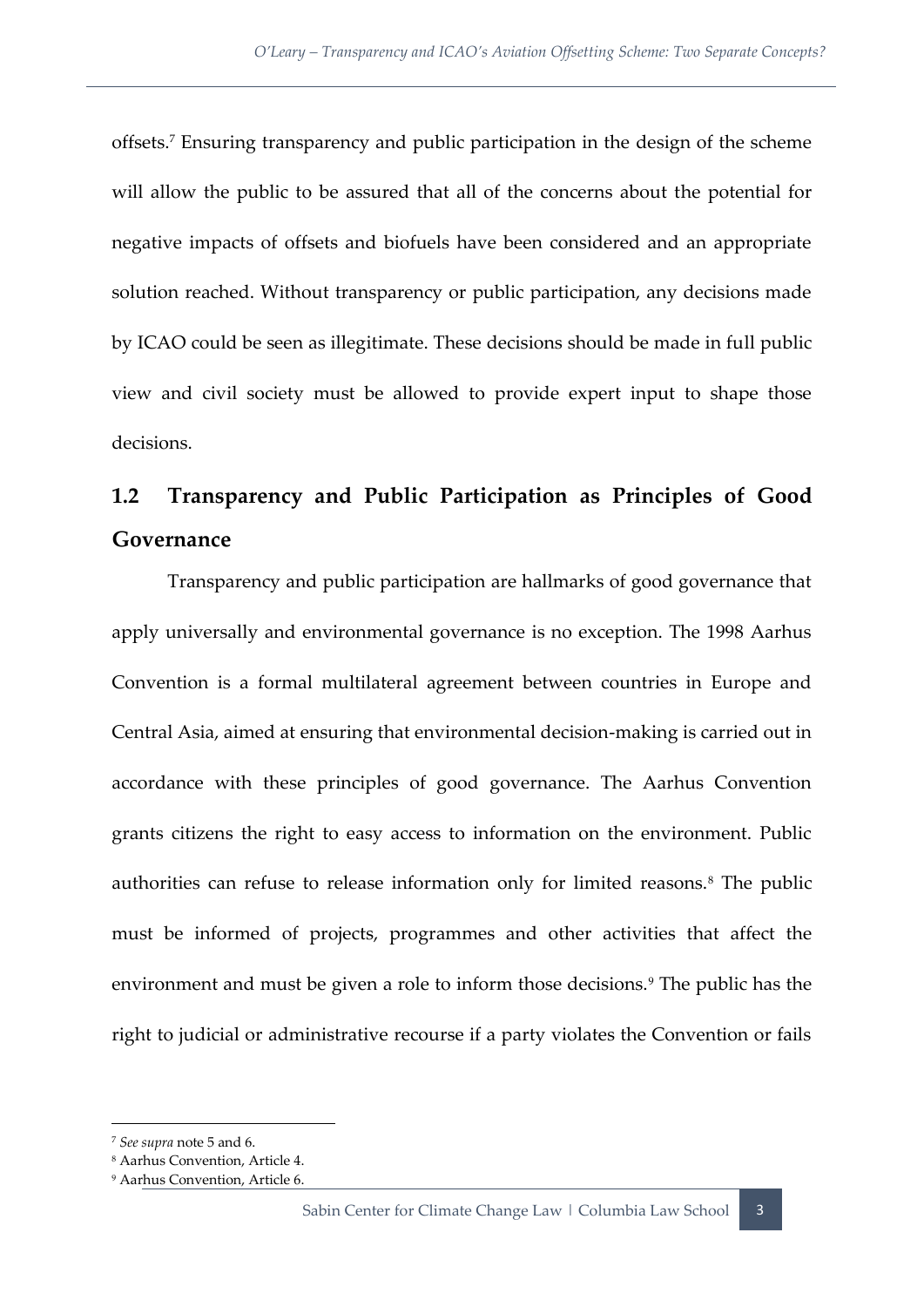to adhere to environmental law.<sup>10</sup>

The Almaty Guidelines on promoting the Aarhus Convention in International Forums specifically acknowledge the importance of adhering to these principles to ensure the legitimacy of environmental decision-making, stating: "[a]ccess to information, public participation and access to justice in environmental matters are fundamental elements of good governance at all levels and essential for [policy] sustainability… Providing international access opportunities in environmental matters, and establishing and strengthening procedures that enable the taking of these opportunities, generally improves the quality of decision-making and the implementation of decisions."<sup>11</sup> The Aarhus Convention is the most well-developed articulation of what transparency and public participation in environmental governance entails and will be the basis of analysing whether good governance principles have been complied with during the development of CORSIA.

The importance of transparency and public participation have also been recognised in numerous international environmental agreements including the 1992 Rio Declaration on the Environment and Development<sup>12</sup> and the Rio+20 'Future We Want<sup>'13</sup> outcome document. The EU itself attaches a high enough importance to the principles of transparency and public participation that the concepts are included as

**.** 

<sup>13</sup> The Future We Want, A/RES/66/288.

<sup>10</sup> Aarhus Convention, Article 9.

 $11$  Almaty Guidelines on the implementation of Article  $3(7)$  – Promotion of the Aarhus Convention in international environmental decision-making, Article 11.

<sup>&</sup>lt;sup>12</sup> The RIO Declaration on the Environment and Development, A/CONF.151/26 (Vol. I).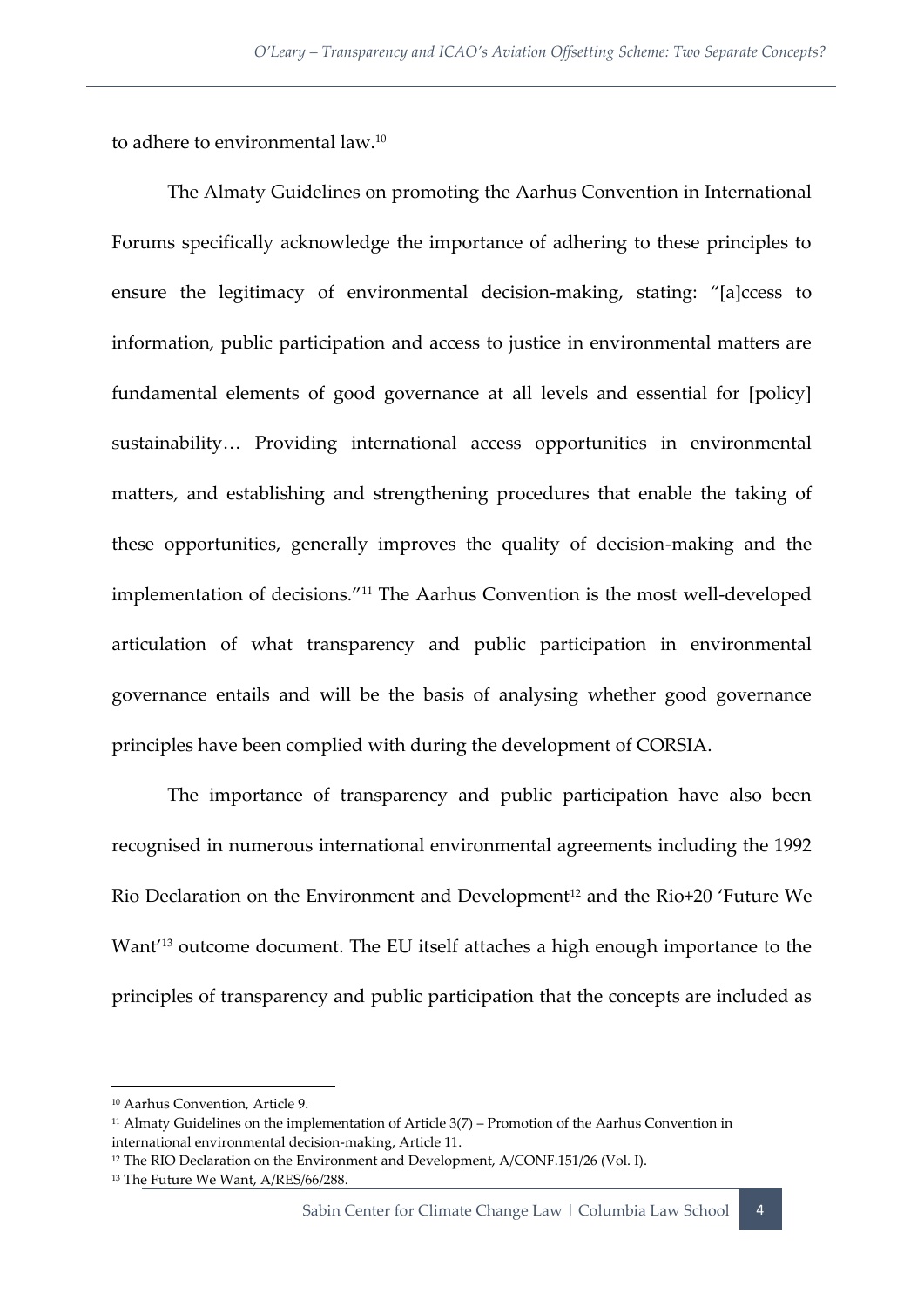foundational values in Article 1 of the Treaty on European Union $14$  which gives every citizen the "right to participate in the democratic life of the Union" and commits the Union to making decisions "as openly as possible". The constitutional nature of the EU's commitment to transparent decision-making is further elaborated by Article 15 of the Treaty on the Functioning of the EU<sup>15</sup>, which guarantees a right of access to information held by the Union and its institutions, bodies, offices and agencies and that those entities must function in a transparent manner. This is echoed in the EU Charter of Fundamental Rights<sup>16</sup> which frames transparency not as a duty on EU institutions but rather as a right for Union citizens to enjoy. Indeed, the EU has been a champion of transparency and public participation, and the Aarhus Convention in particular, from the outset of international climate negotiations.

However, while the EU is a champion of transparency on paper, in practice the EU often shows a strong bias towards confidentiality.<sup>17</sup> There are serious concerns about the EU's approach to embedding the principle of transparency within the Union's internal legal framework and also in its participation in international bodies. This paper will explore whether this bias exists in ICAO and in the processes by which the EU will enact CORSIA into EU law, and whether that bias would affect the disclosure of CORSIA related documents by the EU.

<sup>14</sup> Treaty on European Union, OJ C 326, 26.10.2012, p.1-46.

<sup>15</sup> Treaty on the Functioning of the European Union, OJ C 326, 26.10.2012, p. 47–390.

<sup>&</sup>lt;sup>16</sup> Charter of Fundamental Rights of the European Union, OJ C 326, 26.10.2012 p.391-407.

<sup>17</sup> ClientEarth, *EU Climate & Energy Governance Health Check Looking back to 2020 and forward towards 2030*, November 2014.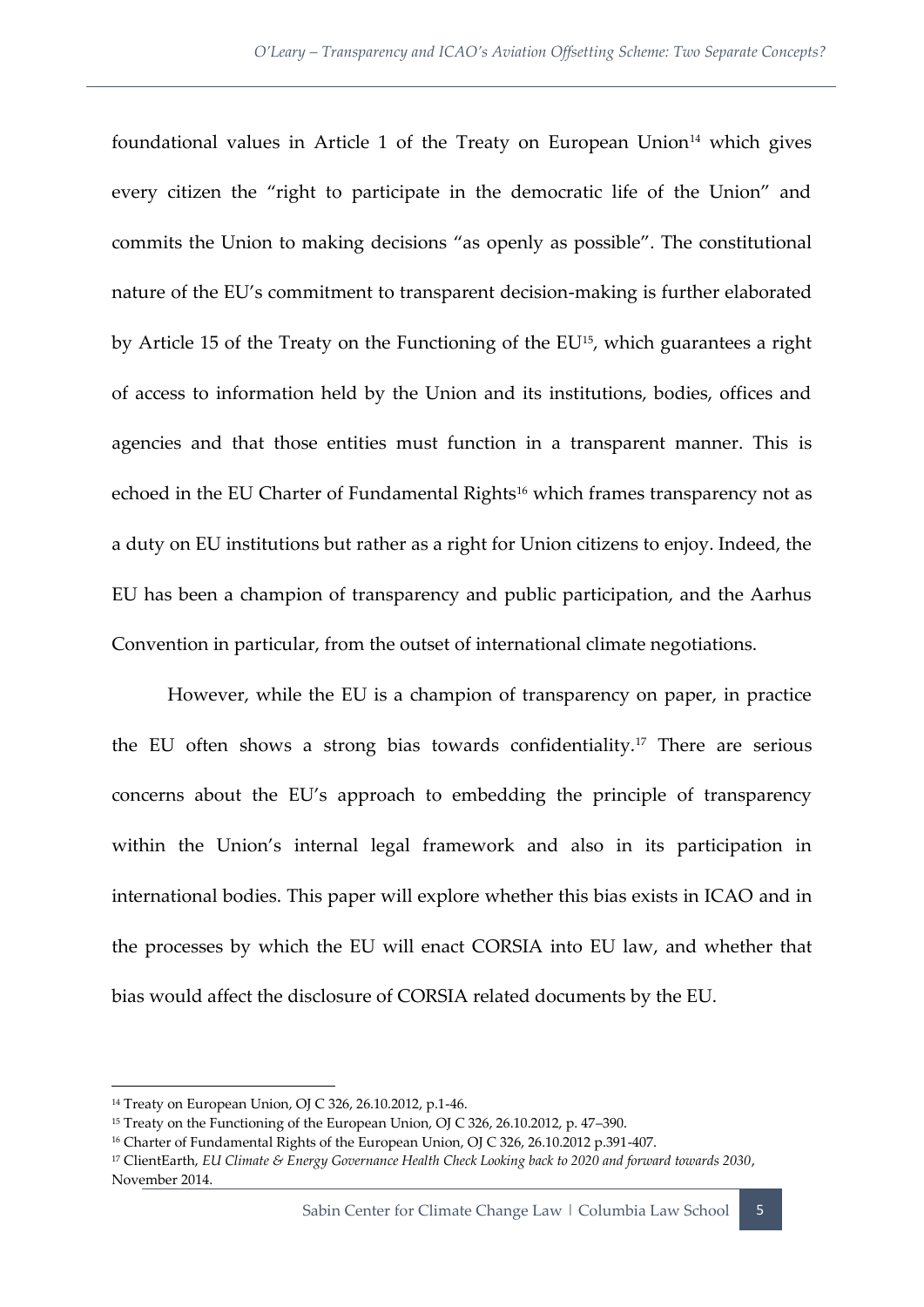#### <span id="page-14-0"></span>**1.3 The Aarhus Convention**

The Aarhus Convention comprises three pillars or main principles:

- Access to information<sup>18</sup>
- Public participation in decision-making<sup>19</sup>
- Access to justice<sup>20</sup>

Importantly the Aarhus Convention also requires parties to promote the three pillars of the Convention in international environmental decision making: "*each Party shall promote the application of the principles of this Convention in international environmental decision-making processes and within the framework of international organizations in matters relating to the environment*."<sup>21</sup>

The Convention imposes the same obligations on EU Member States as it does on the EU itself. This paper will focus on the EU obligations pertaining to access to information and public participation (i.e. not on access to justice<sup>22</sup>).

Under all three pillars, parties to the Convention have reporting requirements and the Aarhus Convention Compliance Committee (the "Committee") reviews party performance based on these reports and on reports from members of the public.<sup>23</sup> The Committee carries out fact-finding investigations and attempts to

<sup>18</sup> Aarhus Convention, Article 4.

<sup>19</sup> Aarhus Convention, Article 6.

<sup>20</sup> Aarhus Convention, Article 9.

<sup>21</sup> Aarhus Convention, Article 3(7).

<sup>&</sup>lt;sup>22</sup> The EU has been found to be in violation of the access to justice pillar by preventing the public from challenging the EU institutions' environmental decisions in court, see: Findings and recommendations of the Aarhus Convention Compliance Committee concerning compliance by the European Union with the Aarhus Convention, ACCC/C/2008/32(EU), Mar. 17, 2017.

<sup>&</sup>lt;sup>23</sup> Article 15 of the Aarhus Convention requires the Meeting of the Parties to establish "optional arrangements of a non-confrontational, non-judicial and consultative nature for reviewing compliance with the provisions of the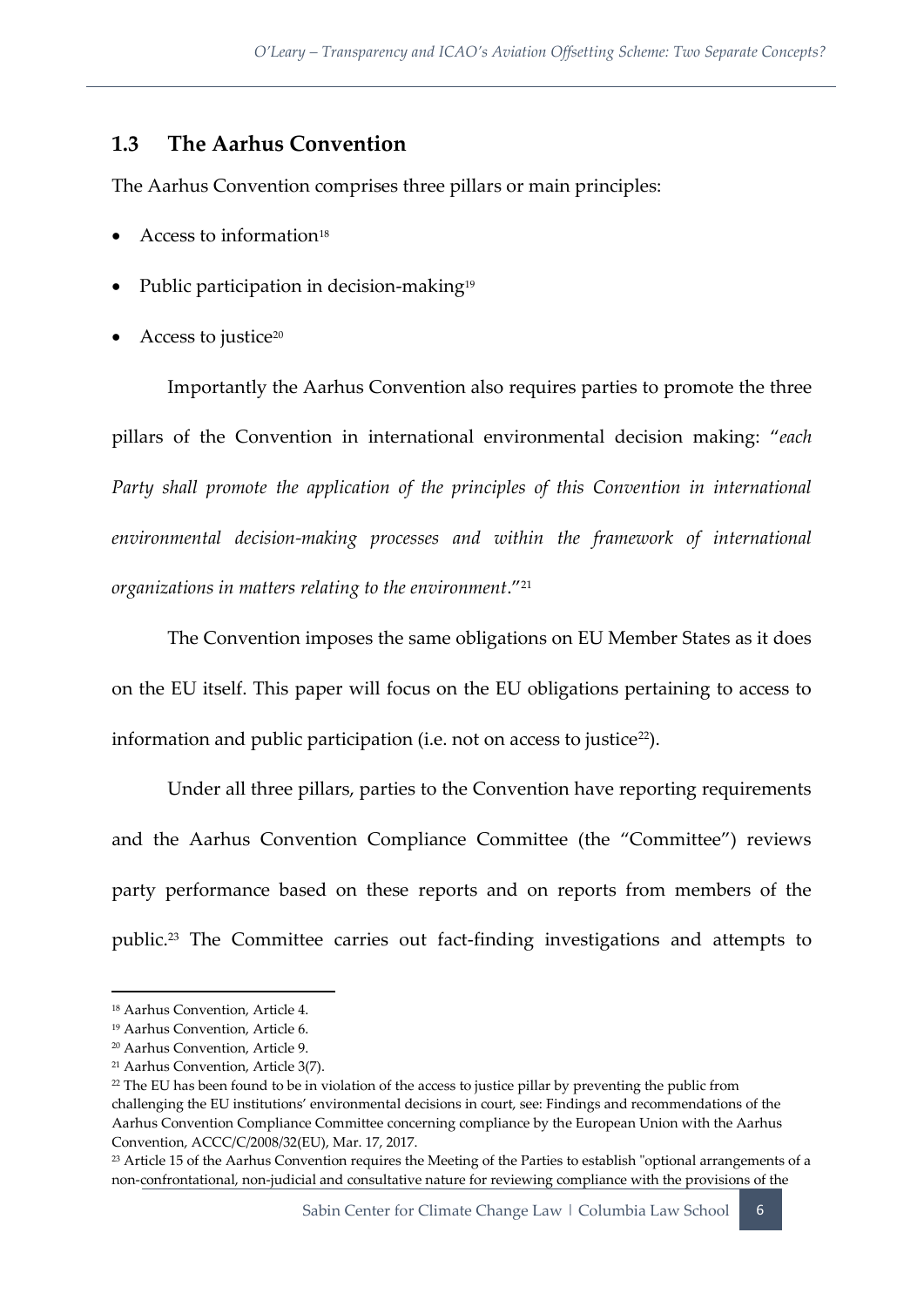facilitate forward-looking compliance rather than be a redress body for specific violations.<sup>24</sup> It is unique in international environmental law as it allows members of the public to communicate their concerns about a country's compliance directly to the Committee, further emphasising the importance the Aarhus Convention puts on public participation. However, the Committee cannot issue binding decisions, but rather may make recommendations either to the Meetings of the Parties, or, in certain circumstances, directly to individual Parties. The Committee therefore interprets what is required by the Convention and whether the parties have met this standard. Part of this process is the issuance of guidance documents and recommendations for compliance.

While the Aarhus Convention is a European-centric document, concerns over transparency and public participation in environmental decision-making are by no means confined to Europe. International agreements on the environment often include transparency and public participation as important principles. Further, looking at human rights jurisprudence in the Americas and Africa indicates that transparency is not only a European concern.<sup>25</sup> The United Nations Environment Program's 2010 Bali Guidelines for National Legislation on Access to Information, Public Participation and Access to Justice in Environmental Matters draw

 $\overline{a}$ 

Convention". See also the Guide to the Aarhus Convention Compliance Committee, third draft, prepared for discussion in open session at the 56th meeting of the Compliance Committee, Geneva, February 2017. <sup>24</sup> *Id.*

<sup>25</sup> Ebbesson, Chapter 3, Global or European Only? International Law on Transparency in Environmental Matters for Members of the Public, in Bianchi and Peters, Transparency in International Law, Cambridge University Press, 2013, p. 68.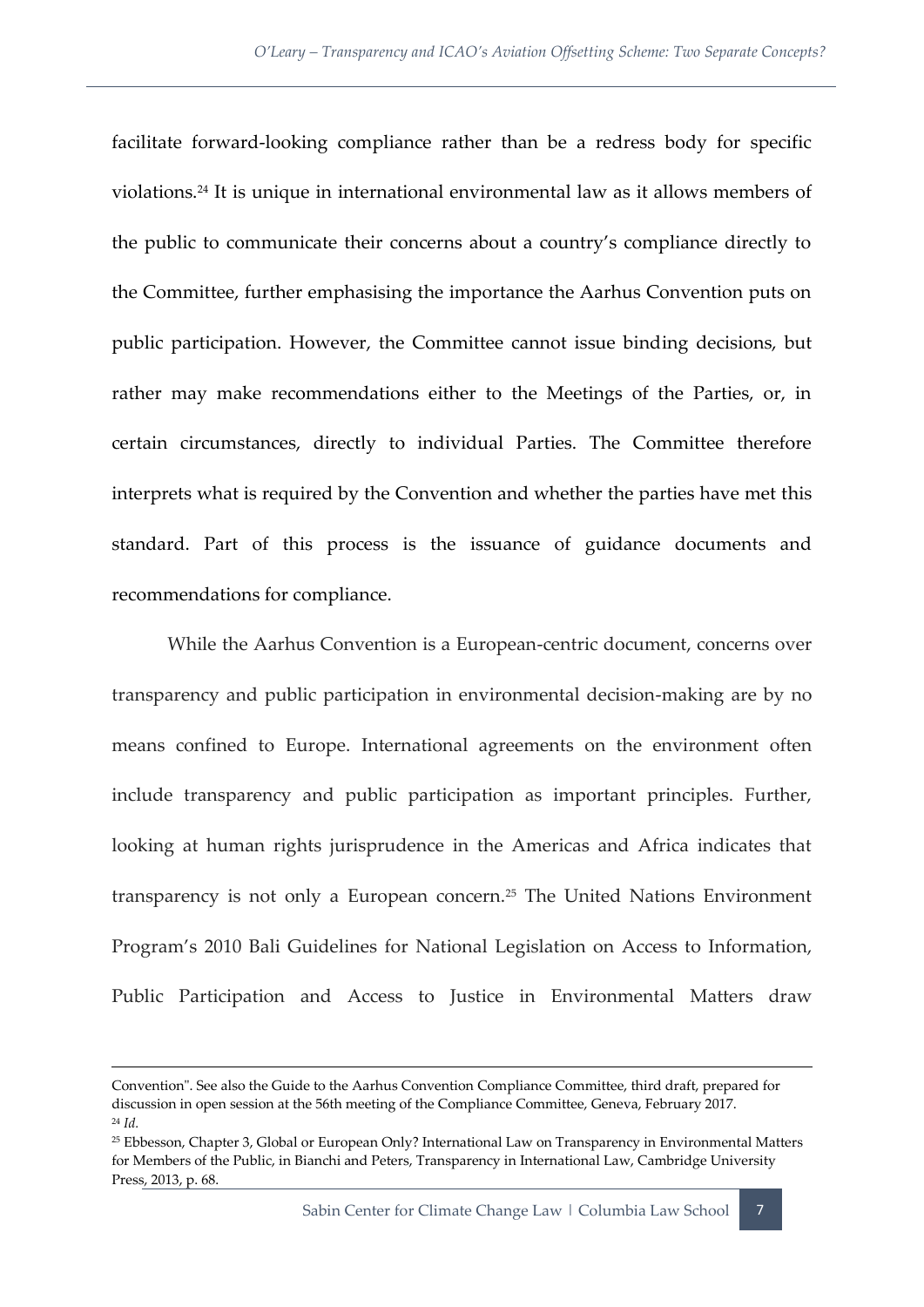significantly on the Aarhus Convention but are designed to promote effective implementation of principle 10 of the Rio Declaration (setting out access to information, public participation and access to justice as rights).<sup>26</sup> In addition, the Aarhus Convention itself contains an obligation on all parties to the Convention to promote its principles in international forums in environmental decision-making (Article 3(7)). Therefore, assessing the performance of ICAO against the Convention is not to impose European rules on world-wide processes but rather to apply the most well-developed articulation of transparency and public participation in environmental matters to international agencies that themselves state they operate on a principle of transparency, as ICAO does.<sup>27</sup>

#### <span id="page-16-0"></span>**1.3.1 Pillar 1: Access to Documents Under EU Law**

The Aarhus Convention is part of the EU legal order and binds the EU institutions, agencies, bodies and Member States.<sup>28</sup> However, the Convention was not adopted wholesale into the EU legal order, rather there are a series of regulations that apply the different parts of the Convention to the EU. For the purposes of this paper the important Regulations with regard to access to documents are:

 Regulation 1367/2006 on the application of the provisions of the Aarhus Convention to Community institutions and bodies, which sets out how the provisions of the Convention apply to EU institutions (the "EU Aarhus

 $\overline{a}$ 

<sup>26</sup> UNEP, *Guidelines for the Development of National Legislation on Access to Information, Public Participation and Access to Justice in Environmental Matters*, November 2011.

<sup>27</sup> ICAO, *Rules of Procedure for Standing Committees of the Council*, Doc 8146-C/930/5.

<sup>28</sup> Council Decision 2005/370/EC of 17 February 2005 on the conclusion, on behalf of the European Community, of the Convention on access to information, public participation in decision-making and access to justice in environmental matters, OJ L 124/1.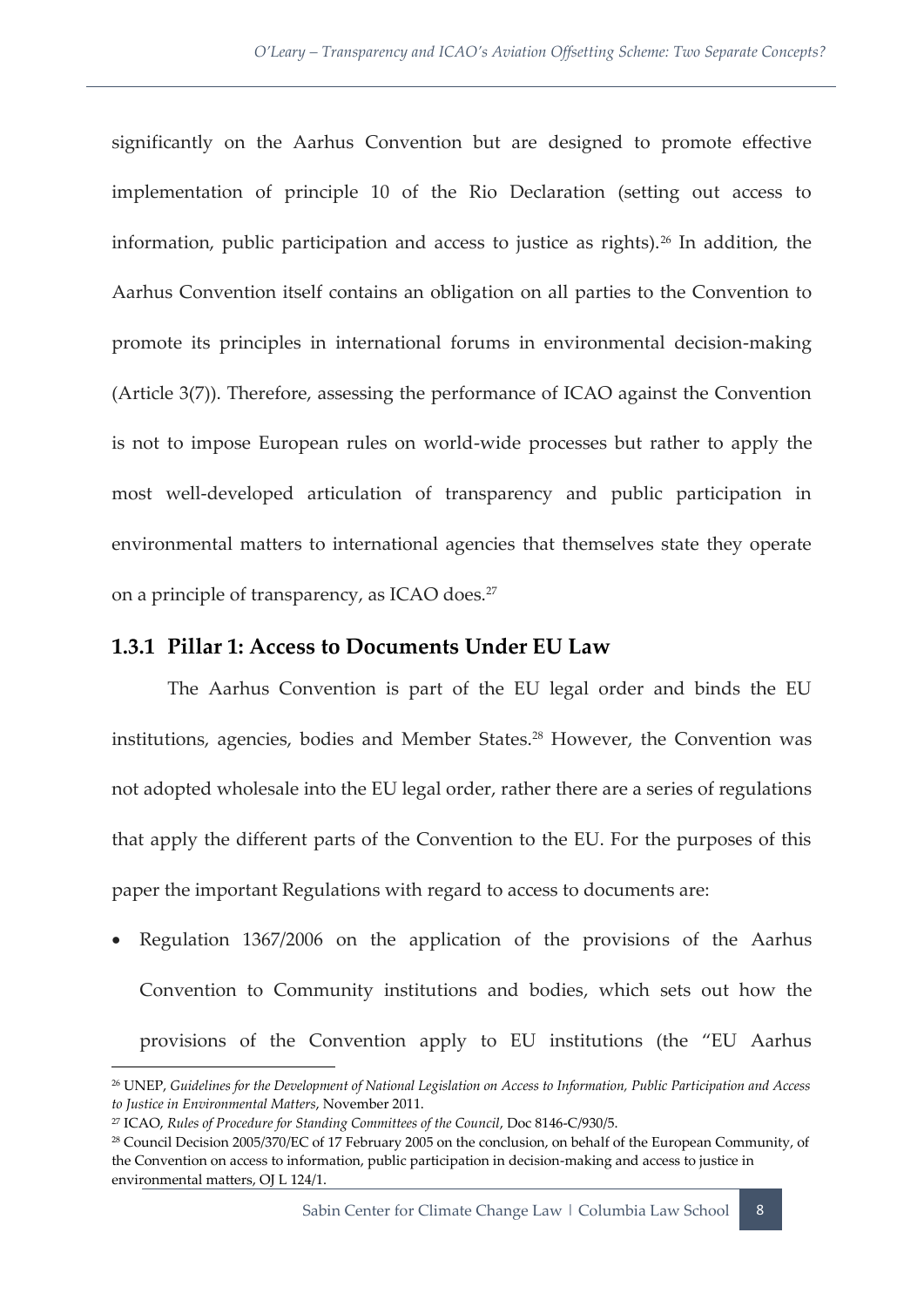Regulation"). With regard to access to information it mainly refers to Regulation 1049/2001.

- Regulation 1049/2001 predated the EU bringing the Aarhus Convention into the EU legal order. The Regulation sets out the rules surrounding public access to all European Parliament, Council and Commission documents, not just documents relating to the environment (the "EU Access to Documents Regulation"). This was amended somewhat by the EU Aarhus Regulation but discrepancies still exist between this regulation and the Aarhus Convention that result in a somewhat less strict EU standard of disclosure than that in the Aarhus Convention itself (these discrepancies are detailed throughout this paper as relevant).
- The Aarhus Convention has also been implemented in the Member States via two Directives. One on access to documents (Directive 2004/3/EC) and the other on public participation (Directive 2004/35/EC). This paper will mainly focus on the Regulations which apply the Aarhus Convention to the EU bodies as opposed to the EU Member States but in general the same obligations apply to Member States as the EU.

The details of the requirements on access to documents set out in these overlapping Regulations are set out as relevant in the paper, but are particularly central to help answer the second question on whether the EU must release any CORSIA documents it has.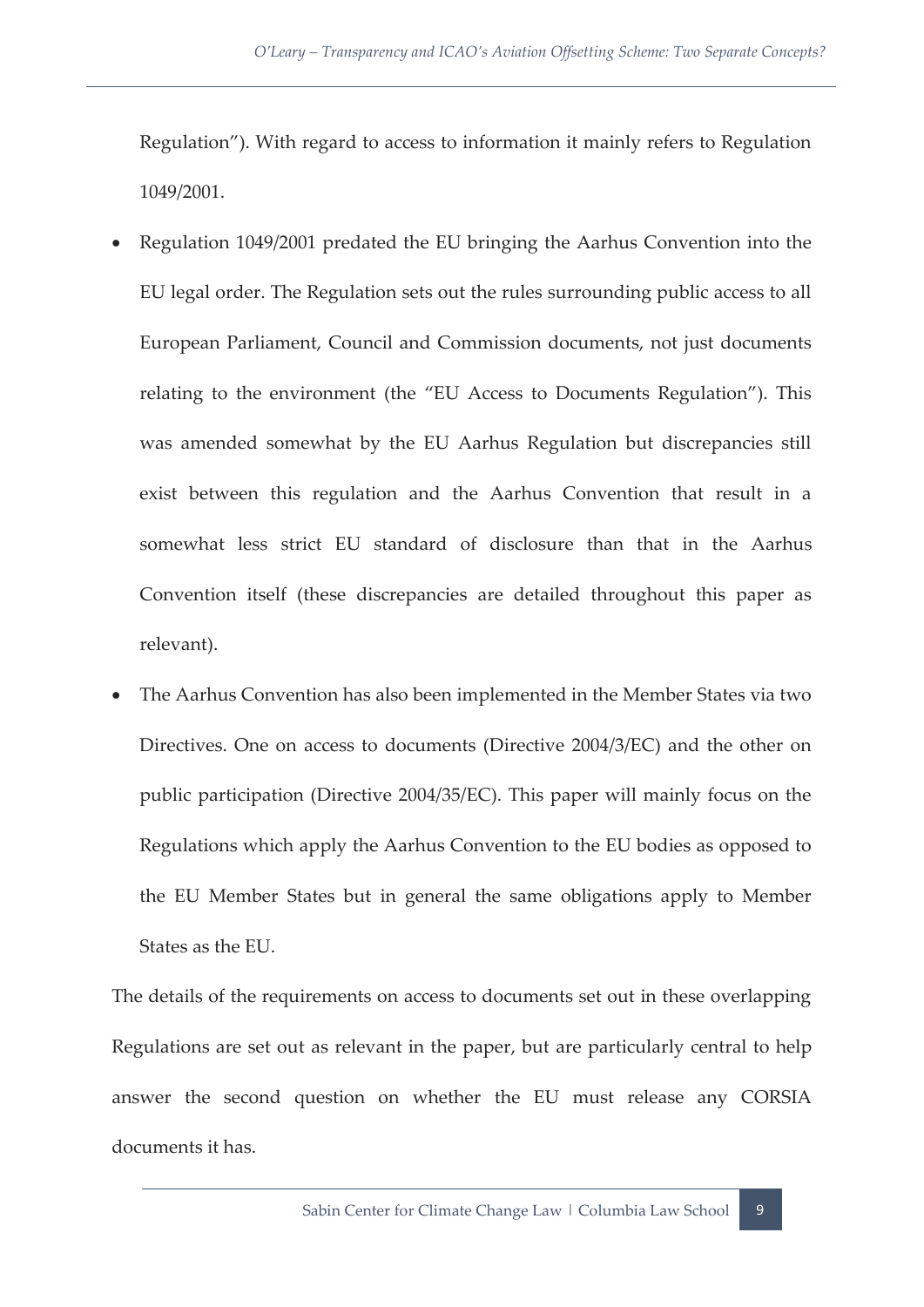#### <span id="page-18-0"></span>**1.3.2 Pillar 2: Public Participation Under EU Law**

The Aarhus Convention provides a limited right to participate in decisionmaking. The right to participate depends on the type of activity so that there are different rules for plans, programmes, policies and executive regulations or other generally applicable legally binding rules. This section will set out the different participation rights in the Convention and then consider their application to the implementation of CORSIA in the EU.

Articles 7 and 8 of the Aarhus Convention set out the standard of public participation for the types of activities that CORSIA might fall under:

- Parties to the Convention "*shall make appropriate practical and/or other provisions for the public to participate during the preparation of plans and programmes relating to the environment.*"
- Parties "*shall endeavour*" to provide public participation in the preparation of policies relating to the environment.
- Parties are to "*strive to promote*" public participation in the preparation by public authorities of "*executive regulations and other generally applicable legally binding rules*" that may have a significant effect on the environment. However, the definition of 'public authority' in Article 2(2) excludes when these entities are acting in a legislative capacity.

No definition of plans, programmes, policies, executive regulations or other legally binding rules are provided in the Convention. Therefore, it is difficult to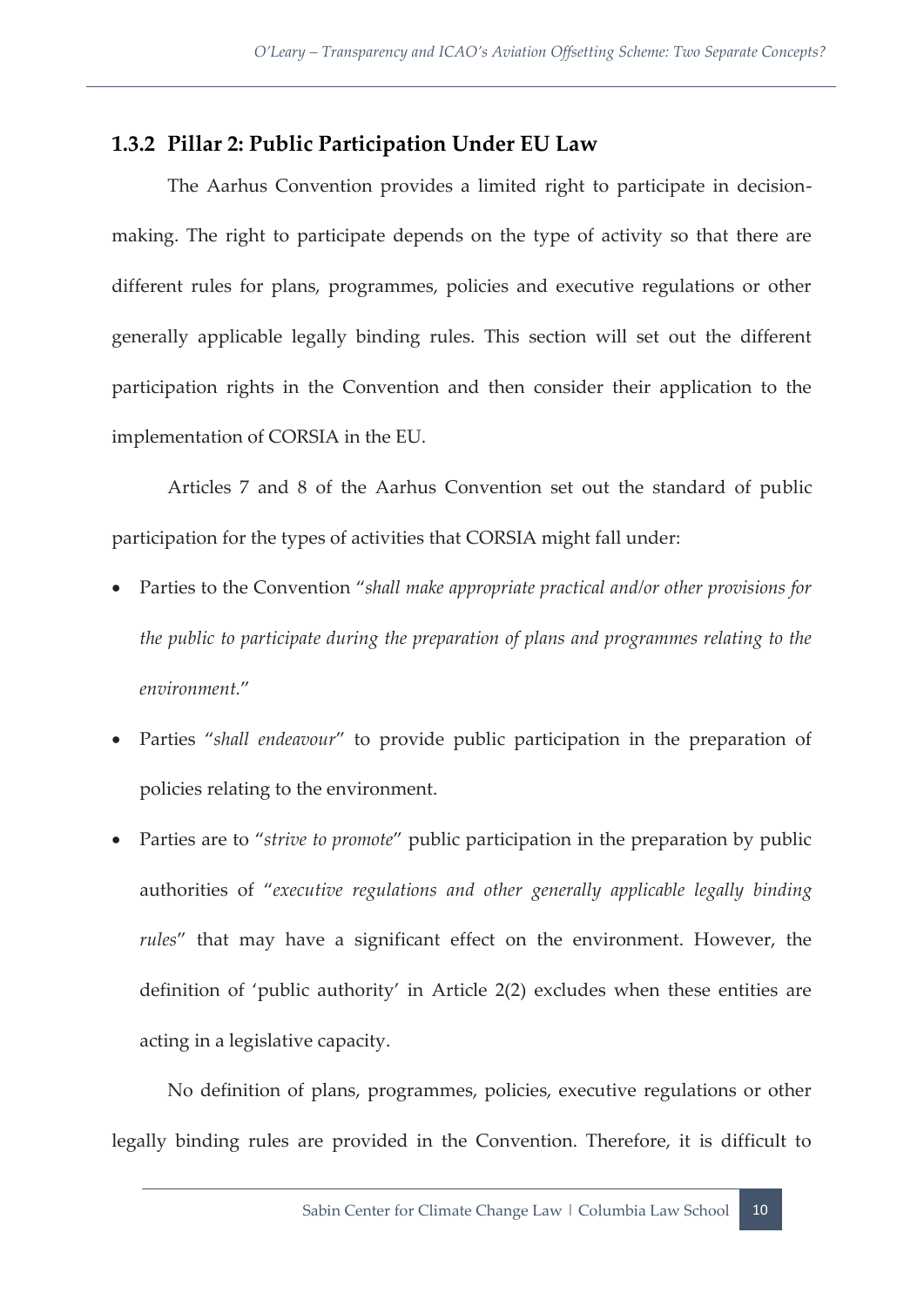exactly define where a positive obligation to allow for public participation begins and where it ends. However, the Maastricht Recommendations,<sup>29</sup> drawn up by the parties, speak to this question and point out that while no definition of plans and programmes was provided under the Convention, a broad interpretation should be applied "covering any type of strategic decision":

(a) Which is regulated by legislative, regulatory or administrative provisions;

(b) Which is subject to preparation and/or adoption by an authority or prepared by an authority for adoption, through a formal procedure, by a parliament or a government;

(c) Which provides an organized and coordinated system that:

(i) Sets, often in a binding way, the framework for certain categories of specific activities;

(ii) Is usually not sufficient for any individual activity to be undertaken without an individual permitting decision.<sup>30</sup>

The EU Aarhus Regulation defines plans and programmes relating to the environment as being 'required under legislative, regulatory or administrative provisions'. It would seem that CORSIA, and specifically the rules that will be developed to implement it, fit within this description or the description of 'policies', which the Recommendations suggest should encompass: *"*any strategic decision other than a plan or programme":

*(a) Which is subject to preparation and/or adoption by an authority or prepared by an authority for adoption, through a formal procedure; (b) Which may or may not be regulated by legislative, regulatory or* 

*administrative provisions;* 

<sup>29</sup> United Nations Economic Commission for Europe, *Maastricht Recommendations on Public Participation in Decision-making*, December 2015.

<sup>30</sup> *Id*., paragraph 154.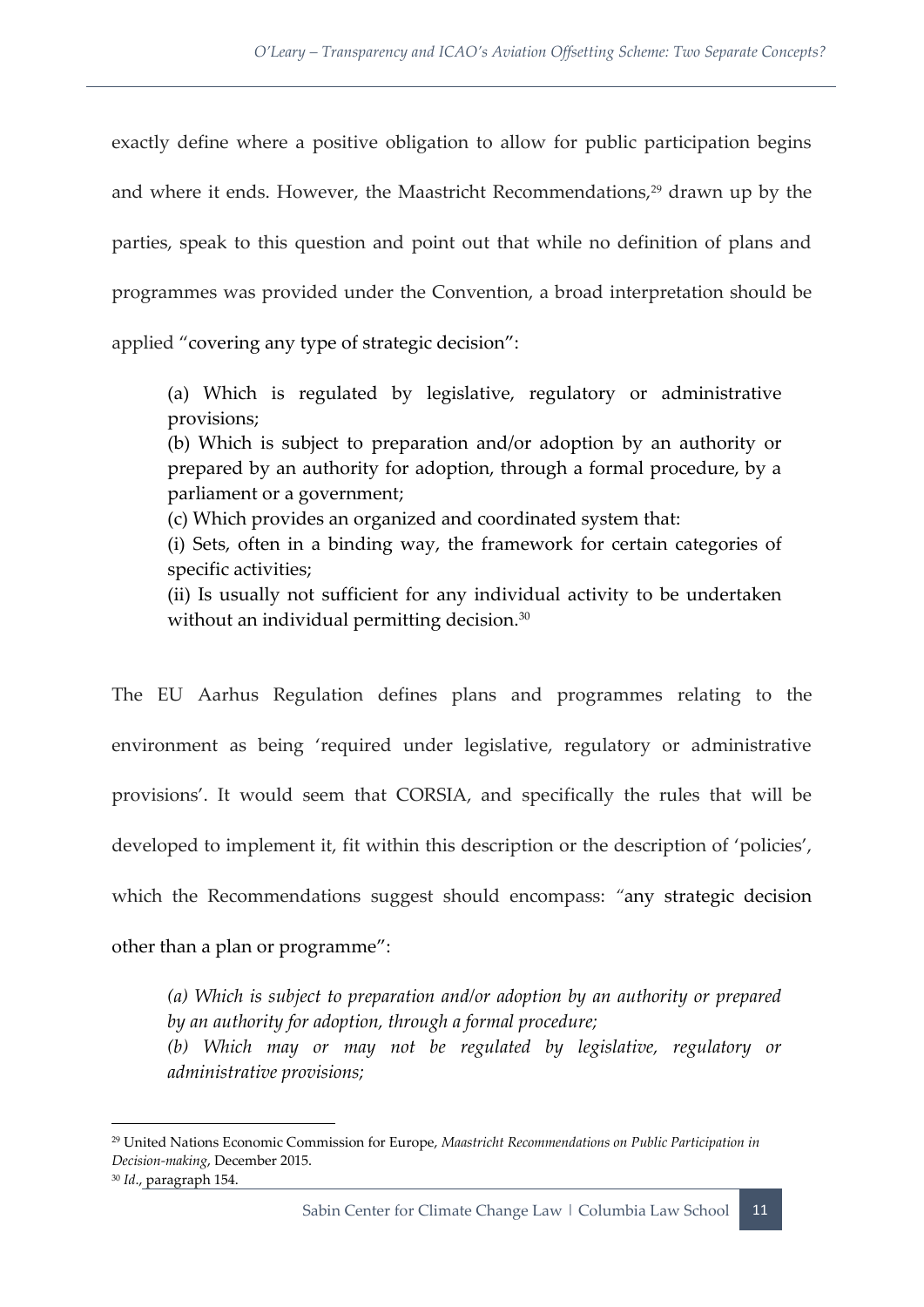*(c) Which does not set in a binding way the framework for certain categories of specific activities (for example, development projects); (d) Which is not sufficient for a specific activity to be undertaken without an individual permitting decision.*

Finally, CORSIA could be said to come under the definition of executive regulations and laws. There is no definition of executive regulations and laws under the Maastricht Recommendations. Nor do they refer to the exemption for entities acting in a legislative capacity but rather seem to imply that all legislative decisions are subject to the rules on public participation:

*If national law or administrative practice does not provide for public participation in the preparation of all executive regulations and laws across the board, it is recommended to put in place a mechanism or criteria for evaluating whether a proposed executive regulation or law may have a significant effect on the environment, and thus be within the scope of article 8 of the Convention.<sup>31</sup>*

It could be argued that CORSIA comes under any of the different types of activities mentioned in Article 7 and 8 of the Aarhus Convention as described here. However, the provisional agreement on the latest amendment on the aviation sector's role in the EU ETS<sup>32</sup> states the intention of the EU is for CORSIA to become binding in the EU via an amendment to the ETS Directive. Therefore, CORSIA seems to come under the definition of executive regulations and laws. However, in enacting CORSIA into legislation, the EU would be acting in a legislative capacity and so excluded from the obligation to "strive to promote" public participation by the provisions of the Aarhus Convention.

<sup>31</sup> *Id.*, paragraph 184.

<sup>&</sup>lt;sup>32</sup> European Council, Extending current aviation rules in the EU emissions trading system - provisional deal reached, Oct. 18, 2017[, http://www.consilium.europa.eu/en/press/press-releases/2017/10/18-aviation-rules-under](http://www.consilium.europa.eu/en/press/press-releases/2017/10/18-aviation-rules-under-ets/)[ets/.](http://www.consilium.europa.eu/en/press/press-releases/2017/10/18-aviation-rules-under-ets/)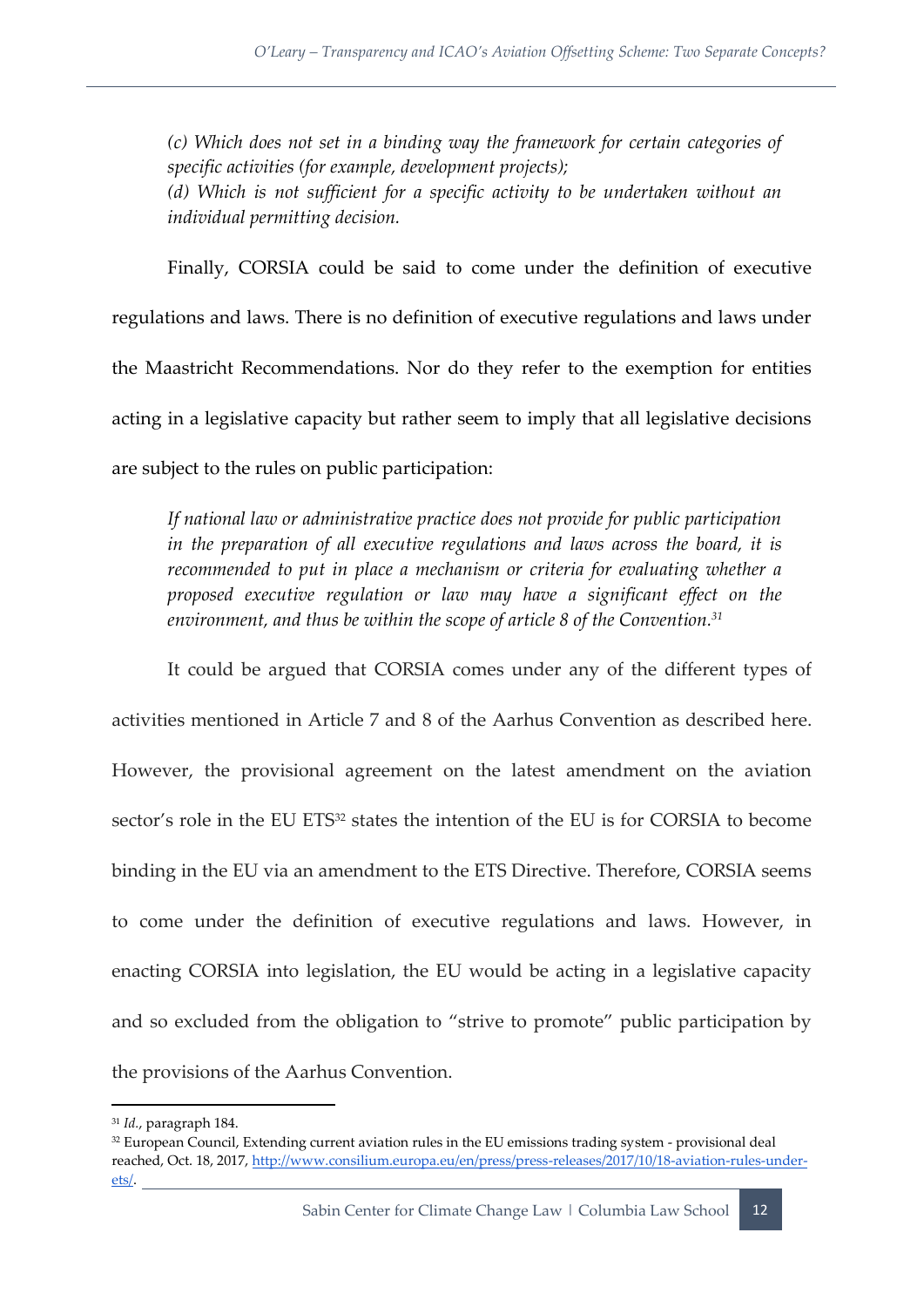What is meant by 'participation' is also not defined in the Aarhus Convention. However, Articles 6 to 9 of the Convention give various indications of what it means, i.e. the possibility to make comments, submit information, analysis and opinion on a project, plan, programme, policy or executive regulation. The Maastricht Recommendations note that to participate effectively, certain types of information must be provided to the public, including "the constraints lawmakers are under or requirements the lawmakers must meet in the draft rules (e.g. international law obligations)." Question three will look at whether this standard will be met when CORSIA will be enacted into EU law.

## <span id="page-21-0"></span>**1.3.3 Obligation to Promote the Aarhus Convention at International Forums**

The Aarhus Convention requires parties to "*promote the application of the principles of this Convention in international environmental decision-making processes and*  within the framework of international organizations in matters relating to the *environment*."<sup>33</sup> There is no complete definition of what promotion of the Convention entails but the Almaty Guidelines set out a wide interpretation of the obligation and state in relevant part:

*13. There may be a need to adapt and structure international processes and mechanisms in order to ensure meaningful and equitable international access. … 20. Environmental information contained in all official documents developed and produced within each international forum should be made available to the public through the Internet, or through other appropriate means, in a timely manner, subject to the relevant rules of each individual forum and with due regard for paragraph 25. …*

<sup>33</sup> Aarhus Convention, Article 3(7).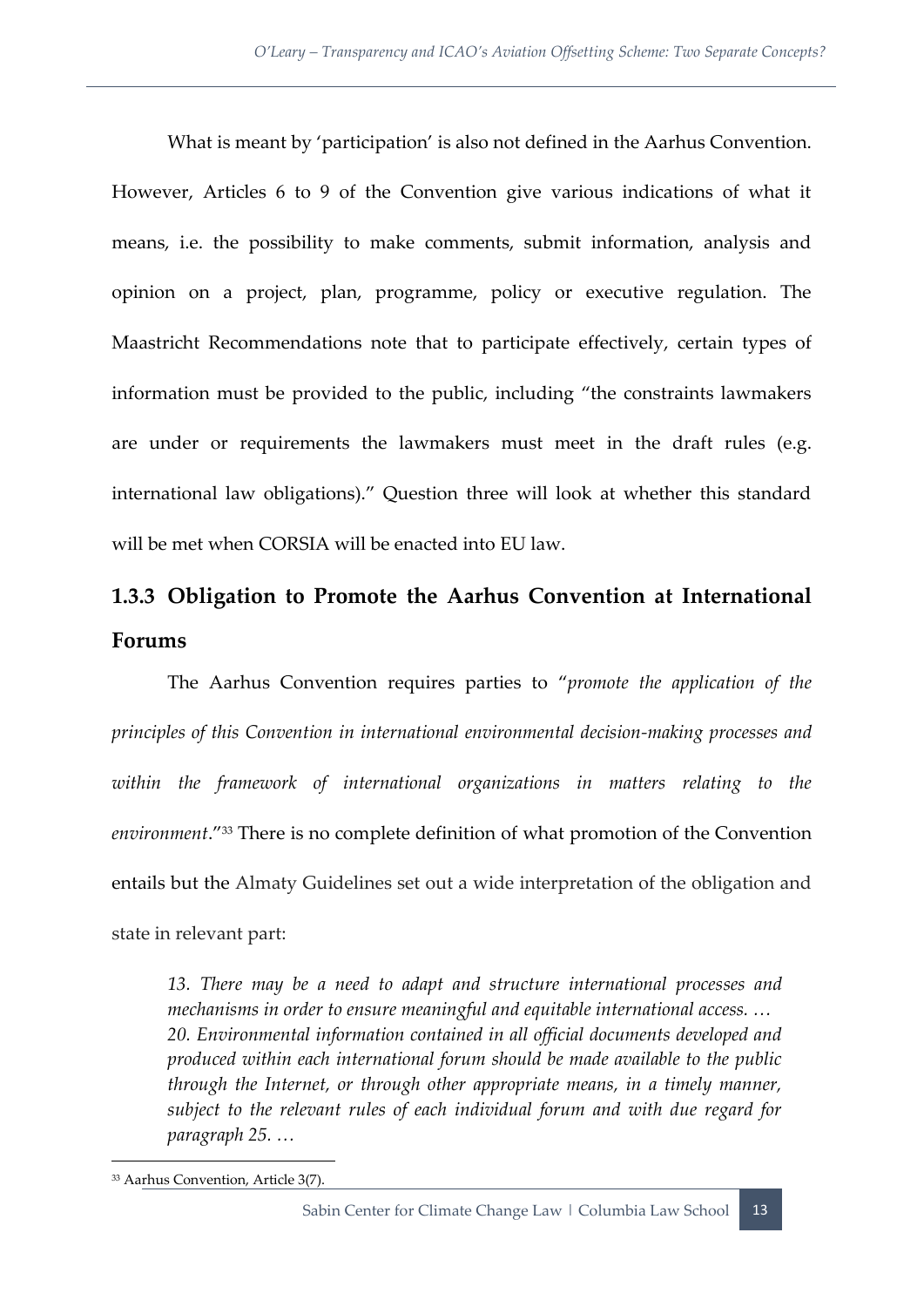25. Requests for environmental information should be permitted to be refused *only on the basis of specific grounds for refusal, taking into account the relevant provisions of the Convention, including the requirement that grounds for refusal should be interpreted in a restrictive way, taking into account the public interest in disclosure. …*

*29. Participation of the public concerned in the meetings of international forums, including their subsidiary bodies and other groups established by the forums to contribute to the decision-making, in matters relating to the environment should*  be allowed at all relevant stages of the decision-making process, unless there is a *reasonable basis to exclude such participation according to transparent and clearly stated standards that are made available, if possible, in advance…<sup>34</sup>*

The Almaty Guidelines specifically acknowledge the potential need for international forums to amend their standard operations if necessary to ensure access to information rights are provided. They also importantly recommend a default standard of all documents being released publicly and exceptions to disclosure to be interpreted restrictively. Further the public should be able to attend and participate in all meetings as standard, with restrictions only on a reasonable basis and stated publicly.

## <span id="page-22-0"></span>**2 QUESTION 1: HAS CORSIA BEEN DEVELOPED IN ACCORDANCE WITH THE AARHUS CONVENTION?**

#### <span id="page-22-1"></span>**2.1 Transparency at ICAO**

All of the 39 signatories and 47 parties to the Aarhus Convention (most European and Central Asian countries) are also members of ICAO (except for the EU which is a party to the Aarhus Convention but an observer, rather than member of ICAO). Therefore, the overlap in ICAO between ICAO members and parties to the

<sup>34</sup> Almaty Guidelines, *supra* note 11.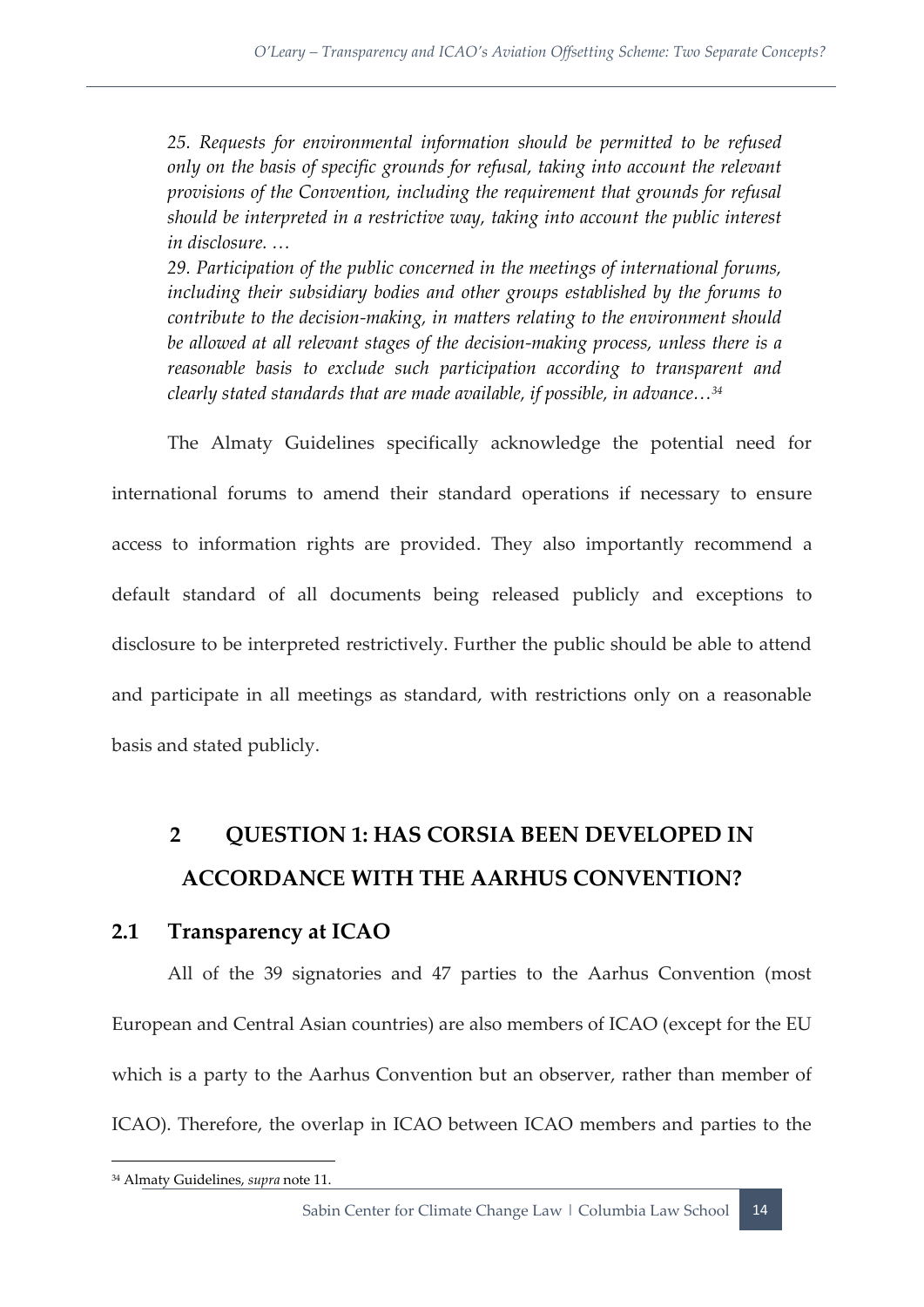Aarhus Convention goes beyond just EU member states. This paper will mainly focus on the application of the Aarhus Convention to the EU but all Aarhus Convention obligations apply equally to all parties to the Convention, including the individual EU Member States.

The three most important decision-making bodies at ICAO with regard to climate are the ICAO Assembly, Council and CAEP (along with its subcommittees). The ICAO Assembly (composed of all the member states) meets only once every three years. While this is the ultimate decision-making authority, most of the actual work is done by the Council (36 member states) and the Assembly has lost importance over time.<sup>35</sup> Originally the Assembly met annually but in 1956 it was changed to once every three years.<sup>36</sup> Commentators have pointed out that this:

*Has progressively dissuaded active participation of Member States other than those fortunate enough to have Council representation. Although Member States do attend ICAO's triennial Assembly sessions, they do so in a rather passive manner. The tremendous backlog of massive working papers makes it impossible for delegates to really grasp what the Assembly is supposed to consider in a short two-week session*. 37

In regards to climate initiatives at ICAO, the "*more disengaged and the less informed the majority of member states are on this issue, the stronger their inclination to reject collaborative action and block global proposals. Participation is a key element in the development of a global MBM [Market Based Measure] scheme to address GHG emissions* 

**.** 

<sup>37</sup> Piera, Greenhouse Gas Emissions from International Aviation: Legal and Policy Challenges, 2015, p. 172.

<sup>35</sup> Milde, *International Air Law and ICAO*, Eleven: The Hague, 2012, p. 138.

<sup>36</sup> See Protocol Relating to the Amendments of Articles 48(a), 49(e), and 61 of the Convention on International Civil Aviation, 12 December 1956, ICAO DOC 7300.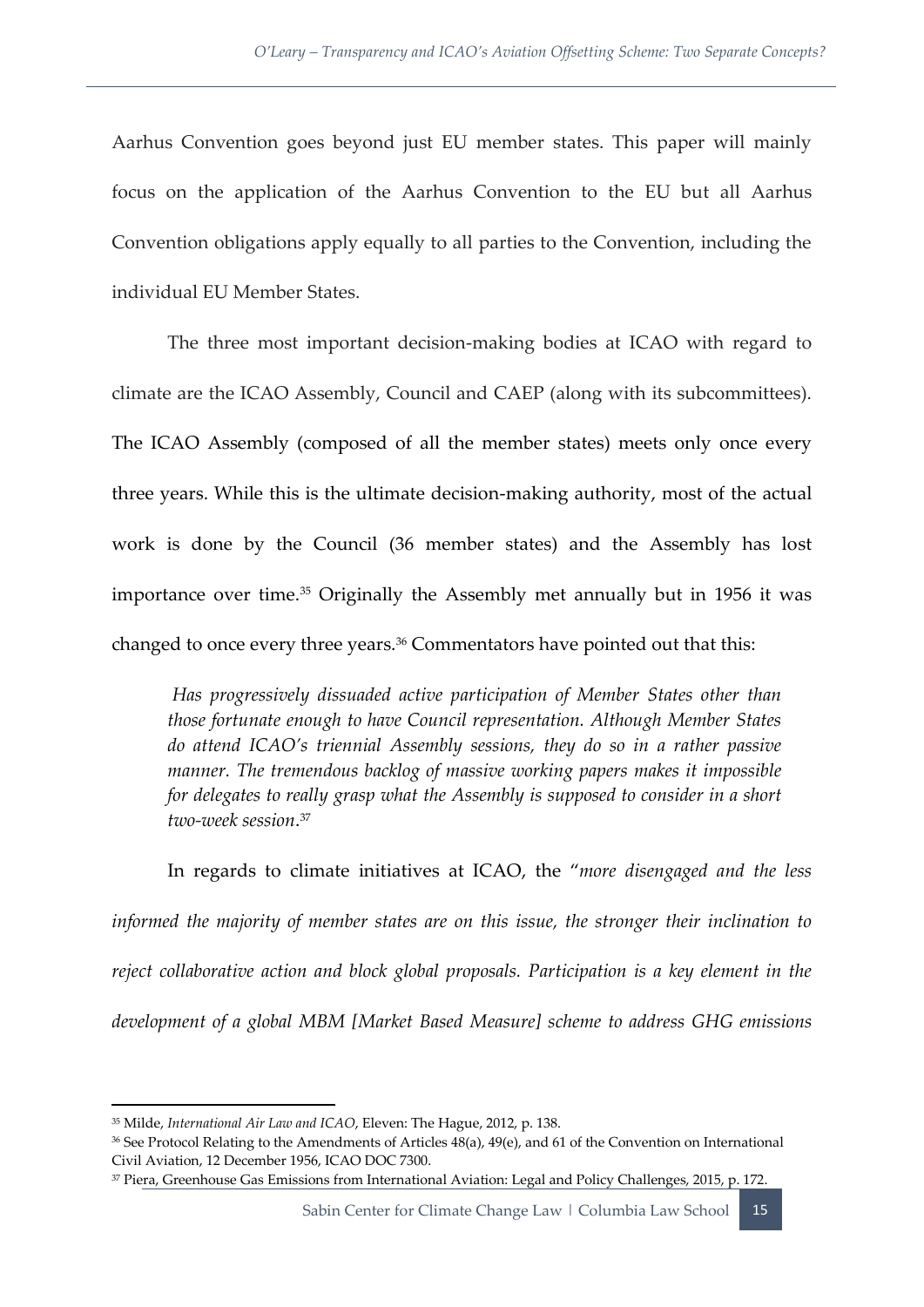*from international aviation*."<sup>38</sup> This lack of real engagement due to the triennial nature of the Assembly is compounded on climate matters by the lack of transparency and lack of open participation in the committees developing CORSIA. Given this lack of engagement in climate issues from most ICAO member states, ICAO should consider ways to increase the participation of all of its member states in developing climate policies.

Most of the development of CORSIA is done in the Committee on Aviation Environmental Protection (CAEP). CAEP is a technical committee, composed of experts.<sup>39</sup> It has 24 members and 17 observers.<sup>40</sup> CAEP is governed by "CAEP Directives" approved by the Council.<sup>41</sup> These Directives are not publicly available.<sup>42</sup> The ICAO rules of procedure for committees are freely available and set out a transparent default position with regard to access to documents and public participation:

*Meetings of each Committee, except the Committee on Unlawful Interference, should normally be open to the public. In general, meetings should only be held in closed session if discussion involves the following:* 

*a) the level of aviation security in specified States or in general;* 

*b) current or future provisions concerning aviation security;* 

*c) salaries or allowances of an individual member of staff or of a category of staff;* 

<sup>40</sup> *Id.*

<sup>38</sup> *Id*., p. 174.

<sup>39</sup> ICAO, Committee on Environmental Protection, [https://www.icao.int/ENVIRONMENTAL-](https://www.icao.int/ENVIRONMENTAL-PROTECTION/Pages/CAEP.aspx)[PROTECTION/Pages/CAEP.aspx](https://www.icao.int/ENVIRONMENTAL-PROTECTION/Pages/CAEP.aspx) (last visited Oct. 23, 2017).

<sup>41</sup> Jane Hupe, *Committee on Environment Protection*,

[https://www.icao.int/Meetings/EnvironmentalWorkshops/Documents/2015-Warsaw/1\\_2\\_Committee-on-](https://www.icao.int/Meetings/EnvironmentalWorkshops/Documents/2015-Warsaw/1_2_Committee-on-Aviation-Environmental-Protection-CAEP.pdf)[Aviation-Environmental-Protection-CAEP.pdf](https://www.icao.int/Meetings/EnvironmentalWorkshops/Documents/2015-Warsaw/1_2_Committee-on-Aviation-Environmental-Protection-CAEP.pdf) (last visited Oct. 23, 2017).

<sup>42</sup> They are not listed on ICAO's document site ([https://www.icao.int/isbn/Lists/Publications/AllItems.aspx\)](https://www.icao.int/isbn/Lists/Publications/AllItems.aspx) nor could the author find a copy from any other publicly available source. The author also contacted ICAO requesting copies but has not heard back at the time of publication.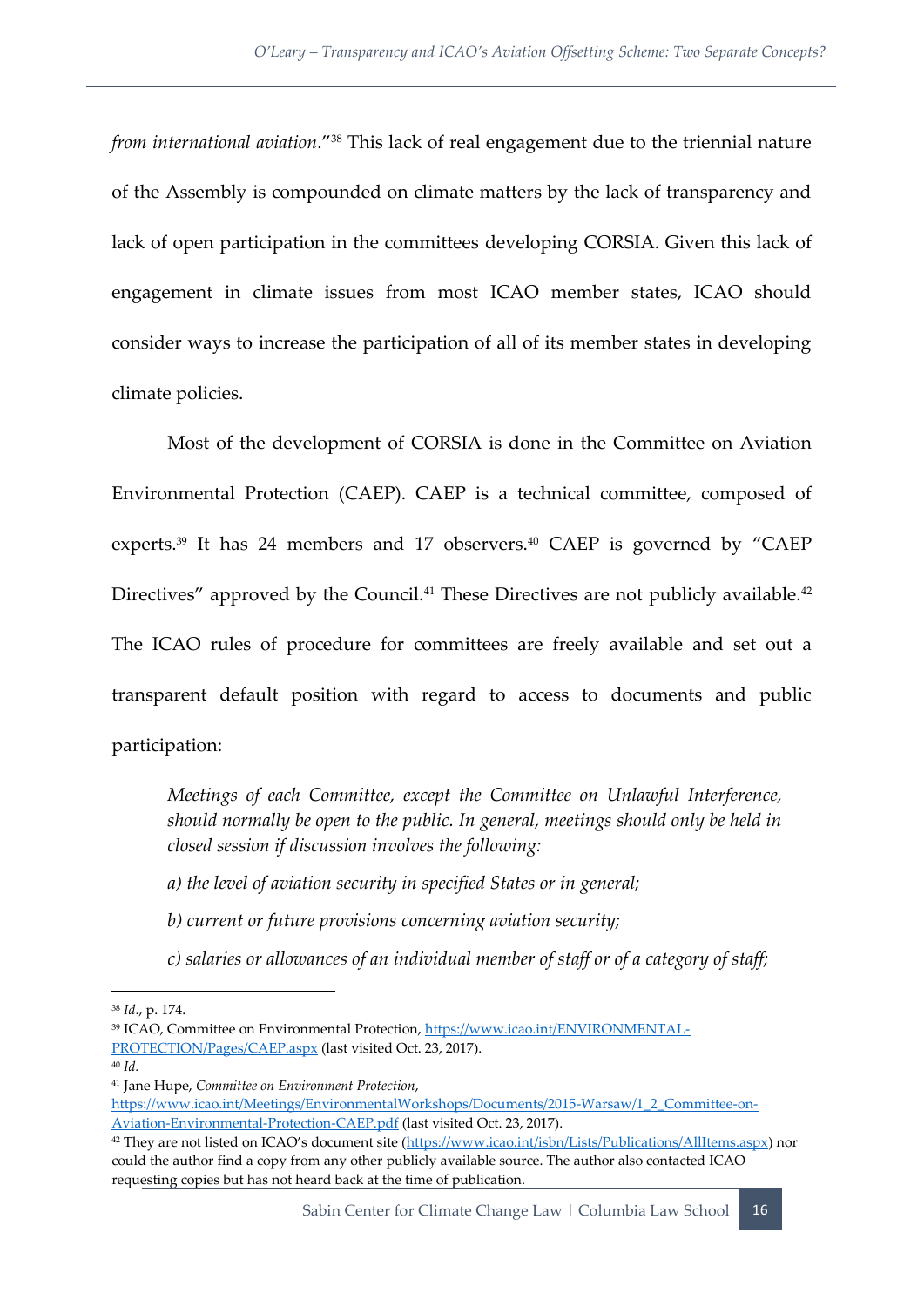*d) selection of candidates for posts in the Secretariat;* 

*e) disputes between Contracting States; and* 

*f) issues where representatives' personal security could be endangered if their statements were made public.* 

*2. Normally, only documents relating to meetings concerning the subjects listed under a) to f) above should be marked "Restricted."*<sup>43</sup>

This standard of transparency and public access is also standard for other UN agencies such as the UNFCCC.<sup>44</sup> However, no CAEP meetings are open to the public and none of the documents submitted by Parties or developed by the ICAO Secretariat for those meetings, are publicly available. It is not clear what is driving this diversion from the default ICAO position of committee transparency as there is no publicly available document setting out why the standard committee rules do not apply to CAEP. To access the CAEP portal (where the CAEP documents can be accessed) members of CAEP are asked to sign up to a set of rules. These rules include a statement of unlimited personal and professional liability in the event of disclosure, even if inadvertent or by accident, <sup>45</sup> though the full set of rules is not publicly available. Non-members cannot sign up or access the documents at all. The membership of CAEP is severely restricted. Not even all ICAO members can attend CAEP meetings or access CAEP documents.

 $\overline{a}$ 

<sup>43</sup> ICAO, supra note 27.

<sup>44</sup> *See*: United Nations Framework Convention on Climate Change Draft Rules of Procedure of the Conference of the Parties and its Subsidiary Bodies, FCCC/CP/1996/2; *and* UNFCCC, Documentation

<http://unfccc.int/documentation/items/2643.php> (last visited Oct. 23, 2017).

<sup>45</sup> European Parliament, Directorate General for Internal Policies, Decision-making processes of ICAO and IMO in respect of environmental regulations, IP/A/ENVI/2016-13, September 2016.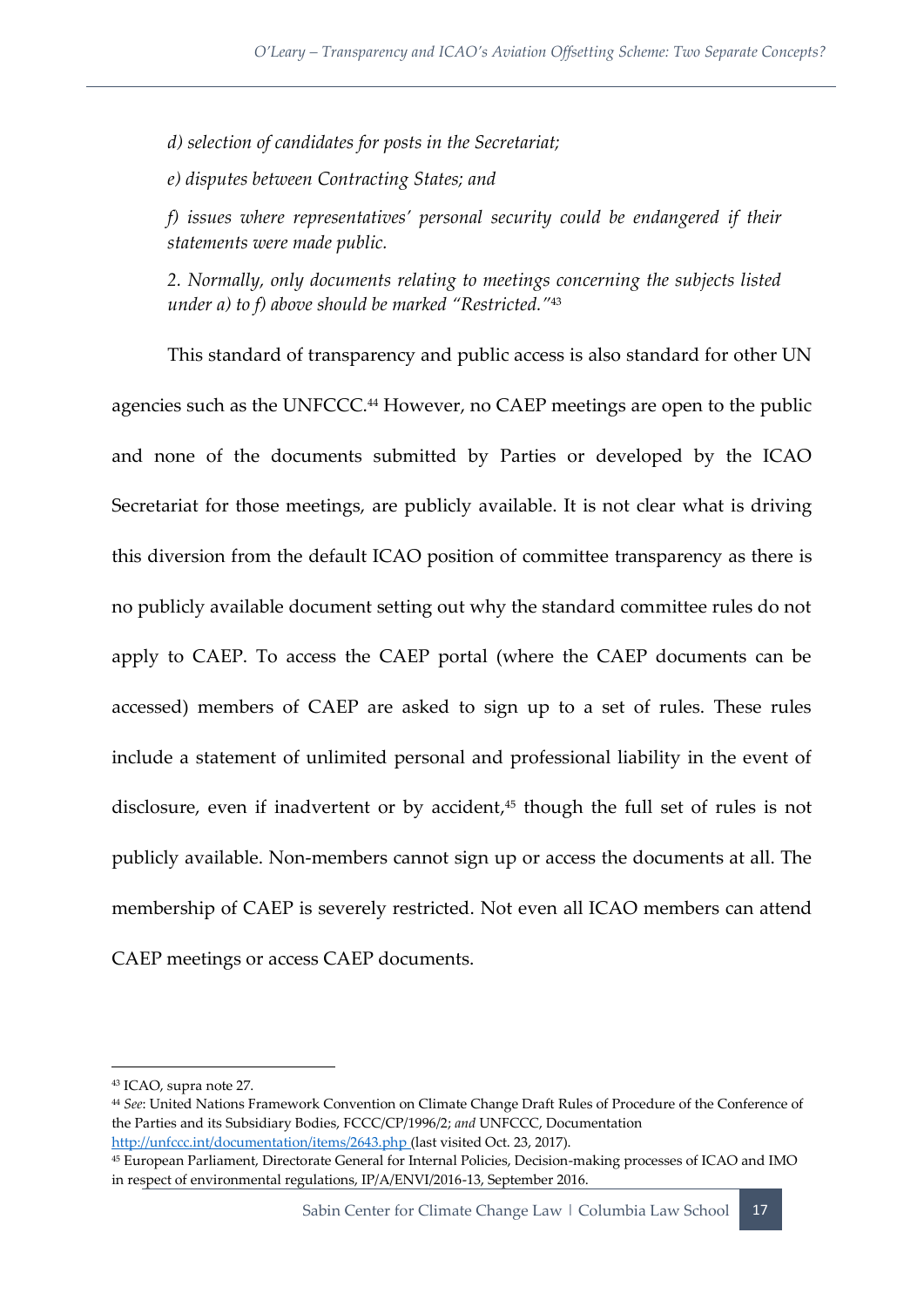Without access to the CAEP Directives and other documents where decisions to depart from the standard rules of procedure for standing committees are set out, reliance must be placed on commentary as to the reasons for the lack of transparency. A research paper drawn up by the Environmental Protection Committee of the European Parliament states that:

*The position of the Secretariat (and others) is that because CAEP is a consultative body that tries to prepare policy making decisions taken at later stage in process, public reporting of discussions between members of technical groups risks politicisation of the process and thereby impairs the functioning of the system. Experts are nominated, not formally working in the capacity of a state official. The working principal is that discussions are kept within the group to maintain independence and expert detachment, rather than risk a public shouting match. If media reported attributions, this would be seen as threatening the functioning of the group. The same concern regarding independence of experts was expressed in regard to the idea of streaming sessions live, and also that doing this for CAEP would merely drive decision-making backdoor ("where political agreements are made anyway"). For some, this idea of total public transparency would make member states more accountable by ensuring that public rhetoric was matched by private conduct. Concerns are expressed, however, of the danger of material not being seen in context: "If you just see one paper, you don't see the reaction to it from other member states.<sup>46</sup>*

There are other risks created by CAEP being closed. Seeing none of the CAEP

papers at all can mean that it is not clear whether all options and expert analysis was properly considered before final recommendations are made. Second, the lack of access to CAEP documents and meetings only serves to amplify the general disassociation between most ICAO members and the work ICAO does that is created by ICAO's decision-making structure. Excluding most ICAO members from even accessing the expert evidence that goes into developing recommendations cannot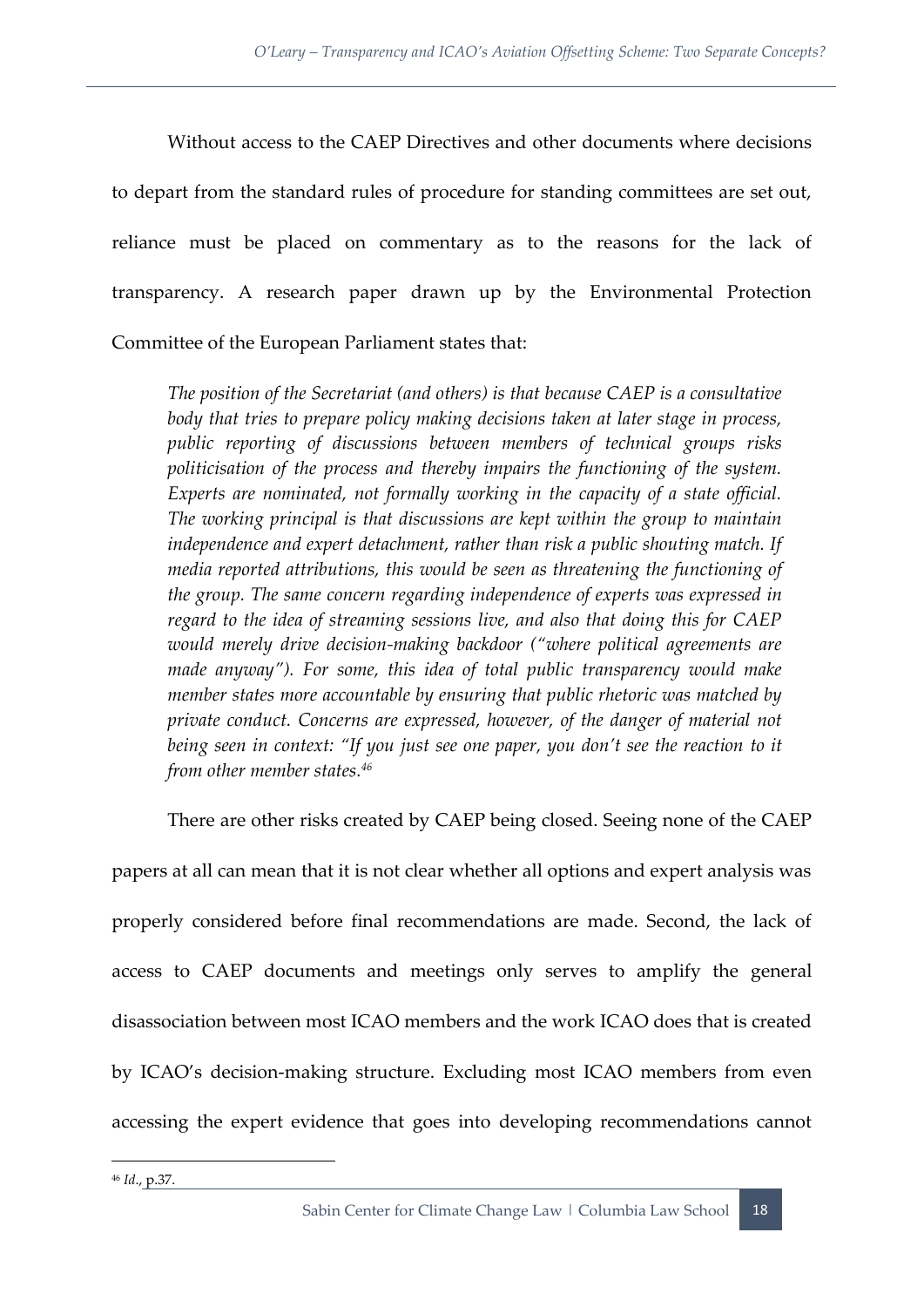contribute to the legitimacy of those decisions nor encourage members to support those decisions.

The opportunities for public participation are also very limited. Only one environmental NGO can participate in CAEP<sup>47</sup> - the International Coalition for Sustainable Aviation - which includes six different environmental NGO members. However, six separate industry bodies are allowed representation at CAEP<sup>48</sup> (the Airport Council International, the Civil Air Navigation Services Organisation, the International Air Transport Association, the International Business Aviation Council, the International Coordinating Council of Aerospace Industries Associations and the international Federation of Airline Pilots' Associations). It has been calculated that 63% of the attendance at CAEP/8 (the  $8<sup>th</sup>$  triennial cycle of CAEP meetings) were from industry (rather than member states or civil society).<sup>49</sup>

In general, no individual can attend CAEP unless officially nominated by a Member or Observer which means that even among CAEP Members and Observers, only certain nominated individuals can attend CAEP meetings.<sup>50</sup> This does not meet the standard of good governance set out in the Aarhus Convention for international environmental decision-making forums. It can also be contrasted with the default

<sup>48</sup> *Id.*

<sup>47</sup> ICAO, CAEP Members and Observers[, https://www.icao.int/environmental](https://www.icao.int/environmental-protection/Pages/Caep.aspx#Members)[protection/Pages/Caep.aspx#Members](https://www.icao.int/environmental-protection/Pages/Caep.aspx#Members) (last visited Oct. 23, 2017).

<sup>49</sup> Piera, s*upra* note 34, p. 180 and fn 587.

<sup>50</sup> *Id.*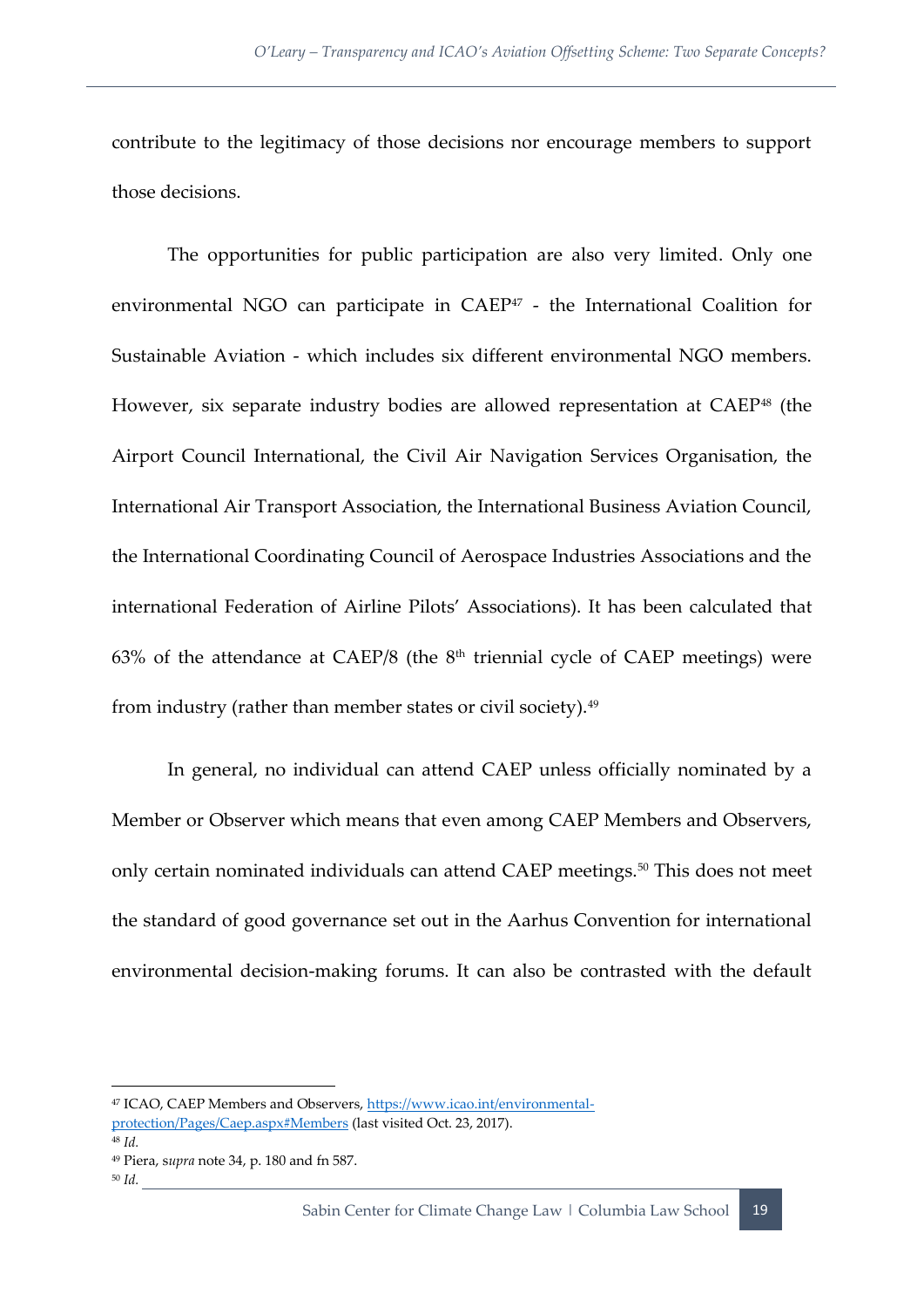standard of transparency and open participation at the UNFCCC (see discussion of UNFCCC procedures below).

There is no publicly available policy on non-members being granted temporary access to meetings but it seems that ICAO does not look favourably on such requests. A delegation of Members of the European Parliament requested to attend CAEP as temporary observers in January 2016 but were refused access on the basis that CAEP is a technical, not political, committee.<sup>51</sup> There is no publicly available set of rules for technical ICAO committees (as opposed to political ones) and just one standard set of committee rules (as extracted above). Further, as noted by the President of the European Parliament in response to the refusal to allow the parliamentary delegation to attend ICAO, "it is difficult to draw the line between technical and political meetings. Technical discussions and decisions can easily pursue political objectives."<sup>52</sup> CAEP is the forum where the draft rules on biofuel and offset quality are being developed and these are contentious issues, it is difficult to see how they could be regarded as solely technical decisions. Leaving such issues to be decided behind closed doors risks those decisions being seen as illegitimate.

#### <span id="page-28-0"></span>**2.2 Obligation to Promote Aarhus at ICAO**

**.** 

As seen, practice at ICAO during the development of CORSIA has not been in accordance with the principles of the Aarhus Convention. CAEP documents and

<sup>&</sup>lt;sup>51</sup> Letter from Martin Schulz, President of the European Parliament to Jean-Claude Juncker, President of the European Commission, re ENVI committee mission to ICAO/CAEP10 meetings in Montreal, 29 January 2016. <sup>52</sup> *Id.*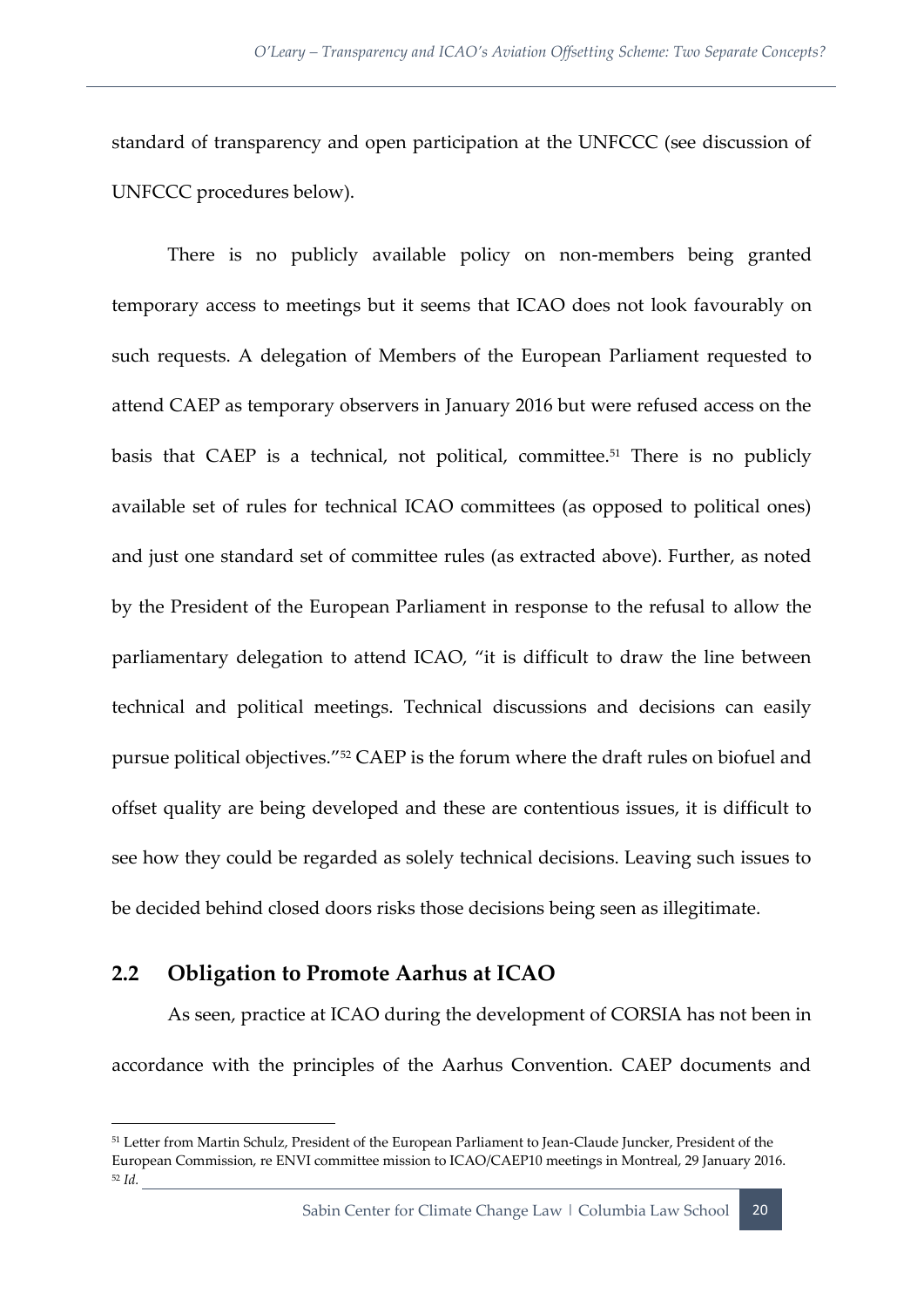meetings are not public and therefore it is impossible to know to what extent parties to the Aarhus Convention are promoting the principles of the Convention within CAEP. But it can be said that if the parties to the Aarhus Convention are promoting its principles within ICAO, they clearly have not succeeded.

In considering whether the EU has fulfilled its obligation to promote the Aarhus Convention at ICAO, it is illustrative to look at the EU's own practice at ICAO. For example, the EU has a permanent representative located in Montreal at the ICAO headquarters, tasked with improving coordination between EU Member States and the EU in ICAO interactions, including the development of common EU positions for ICAO meetings.<sup>53</sup> However, these positions are not publicly available online. This can be contrasted with the final EU common positions for the UNFCCC agreed before the various COP (Conference of the Parties) negotiating rounds including leading to the Paris Agreement, which are all publicly available.<sup>54</sup> The EU should release its common position on the use of biofuels and offsets in CORSIA as these will be fundamental to the environmental impact of CORSIA. The proactive release of these common positions is important for compliance with the Aarhus Convention provisions on access to documents but also to enable public participation in decision-making. Without understanding the EU's position, EU

 $\overline{a}$ 

<sup>53</sup> The European Commission, The European Union at ICAO,

[https://ec.europa.eu/transport/modes/air/international\\_aviation/european\\_community\\_icao\\_en](https://ec.europa.eu/transport/modes/air/international_aviation/european_community_icao_en) (last visited Oct. 23, 2017).

<sup>&</sup>lt;sup>54</sup> See for example the Briefing Note EU position for COP 21 climate change conference, available at: [http://www.europarl.europa.eu/RegData/etudes/BRIE/2015/572787/EPRS\\_BRI\(2015\)572787\\_EN.pdf](http://www.europarl.europa.eu/RegData/etudes/BRIE/2015/572787/EPRS_BRI(2015)572787_EN.pdf) (last visited Oct. 23, 2017).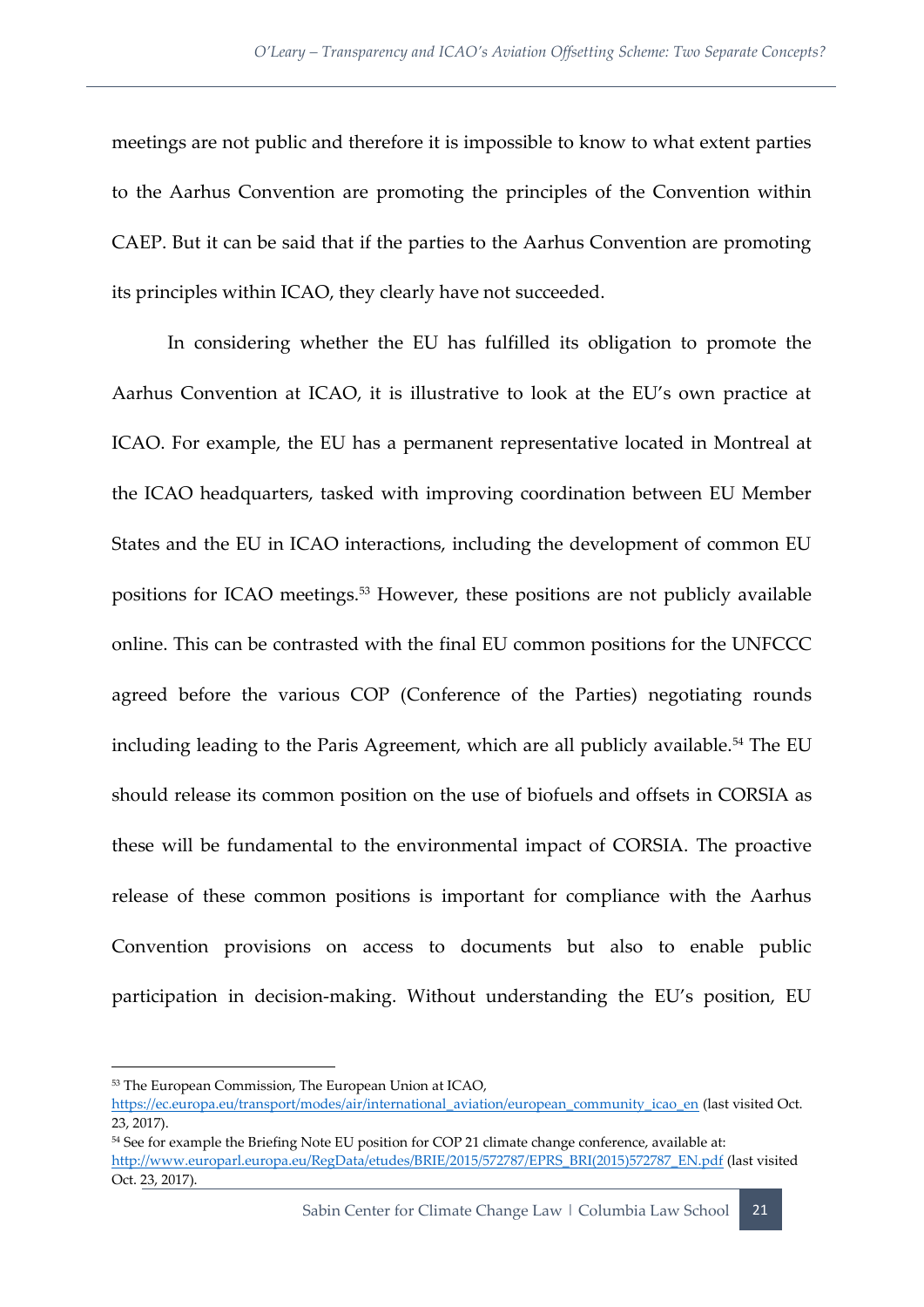citizens may not have enough information to determine if their views are adequately represented.

#### <span id="page-30-0"></span>**2.3 Transparency at the UNFCCC**

 $\overline{a}$ 

In considering whether CORSIA is being developed in accordance with the Aarhus Convention, it is also illustrative to look at other international carbon markets. The final section of this paper focuses on the EU ETS and its compliance with the Aarhus Convention but this section considers transparency at the UNFCCC.

UNFCCC documents are available to the general public online, including meeting agendas and submissions by parties to meetings with the submission portal being a completely publicly accessible site, though permission (via an account) is required to upload documents.<sup>55</sup> The UNFCCC was the subject of several considerations at Aarhus Convention Conferences (bringing together the Aarhus Convention Compliance Committee, parties to the Convention and concerned civil society). These were especially important in the run up to the Paris Agreement.<sup>56</sup> In particular, France, due to its status as COP 21 host, explained a number of procedures it had put in place to ensure the COP ran in accordance with Aarhus

<sup>&</sup>lt;sup>55</sup> UNFCCC, Documentation<http://unfccc.int/documentation/items/2643.php> (last visited Oct. 23, 2017). It can be noted that while anyone can make a submission, submissions are generally restricted to a small group of participants as can be seen on the submissions page: UNFCCC, Letters from Stakeholders to the Executive Committee,<http://cdm.unfccc.int/stakeholder/submissions/index.html> (last visited Oct. 23, 2017). 56 UNECE, Aarhus Week in Geneva[, https://www.unece.org/environmental-policy/conventions/public](https://www.unece.org/environmental-policy/conventions/public-participation/aarhus-convention/news/envppaarhusaarhusweek.html)[participation/aarhus-convention/news/envppaarhusaarhusweek.html](https://www.unece.org/environmental-policy/conventions/public-participation/aarhus-convention/news/envppaarhusaarhusweek.html) (last visited Oct. 23, 2017).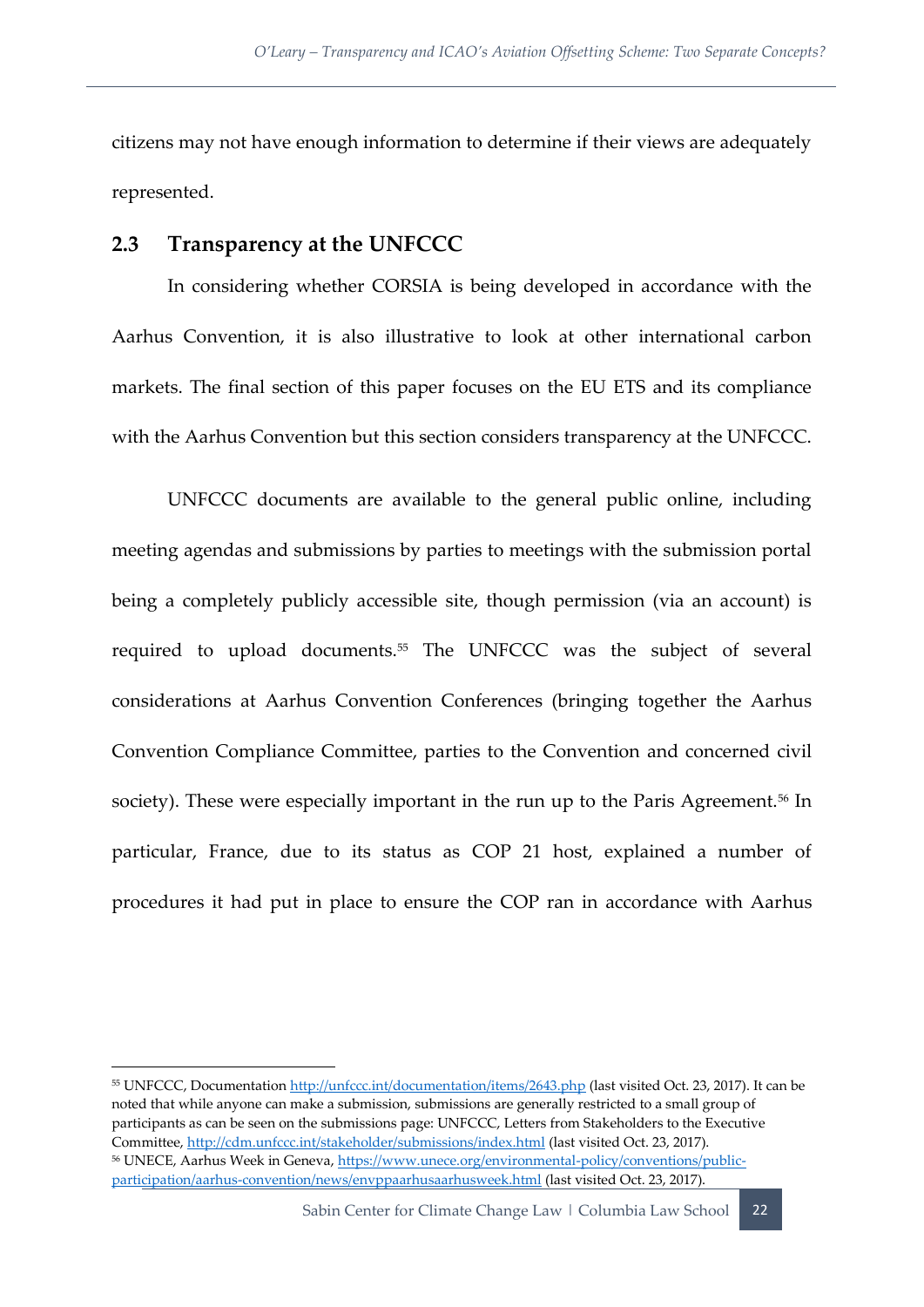principles. These included, for example, ensuring any draft texts were available online and the development of a mobile app that was updated daily.<sup>57</sup>

UNFCCC meetings of the treaty bodies, including bodies of limited composition, are accessible to accredited observers, who may make interventions at meetings, subject to the approval of the chairperson. Rule 6 of the UNFCCC Draft Rules of Procedure<sup>58</sup> allows for the inclusion of an unlimited number of observers, who can participate, though not vote, unless an objection is raised by one third of members (these rules are in draft form as they have not been officially adopted yet due to a lack of agreement on voting procedures but are used in practice). Almost 100 intergovernmental organisations and 1600 NGOs are accredited to the UNFCCC.<sup>59</sup> Some subsidiary bodies, have their own rules of procedure, an example where the rules for emissions reduction units are developed is the Executive Board of the Clean Development Mechanism ("CDM"). The CDM Executive Board sets a default of transparency for all documents with limited exceptions and allows unlimited attendance for observers $60$  with all executive board meetings webcast and recorded, with recordings freely available online.<sup>61</sup>

**.** 

Sabin Center for Climate Change Law | Columbia Law School 23

<sup>57</sup> *Id.*

<sup>58</sup> United Nations Framework Convention on Climate Change Draft Rules of Procedure of the Conference of the Parties and its Subsidiary Bodies, FCCC/CP/1996/2.

<sup>59</sup> See Miquel Munoz Cabre, 'Issue-linkages to Climate Change Measured through NGO Participation in the UNFCCC', *Global Environmental Politics* 11 (2011), 10-22, 10.

<sup>60</sup> UNFCCC, Report of the Conference of the Parties Serving as the Meeting of the Parties to the Kyoto Protocol on its First Session, held at Montreal from 28 November to 10 December 2005 – Addendum: Part Two: Action Taken by the Conference of the Parties Serving as the Meeting of the Parties to the Kyoto Protocol at its First Session, FCCC/KP/CMP/2005/8/Add.1, 30 March 2006, annex 1: Rules of Procedure of the Executive Board of the Clean Development Mechanism, rules 26 and 27.

<sup>61</sup> See: The CDM Executive Board[, http://cdm.unfccc.int/EB/index.html](http://cdm.unfccc.int/EB/index.html) (last visited Oct. 23, 2017).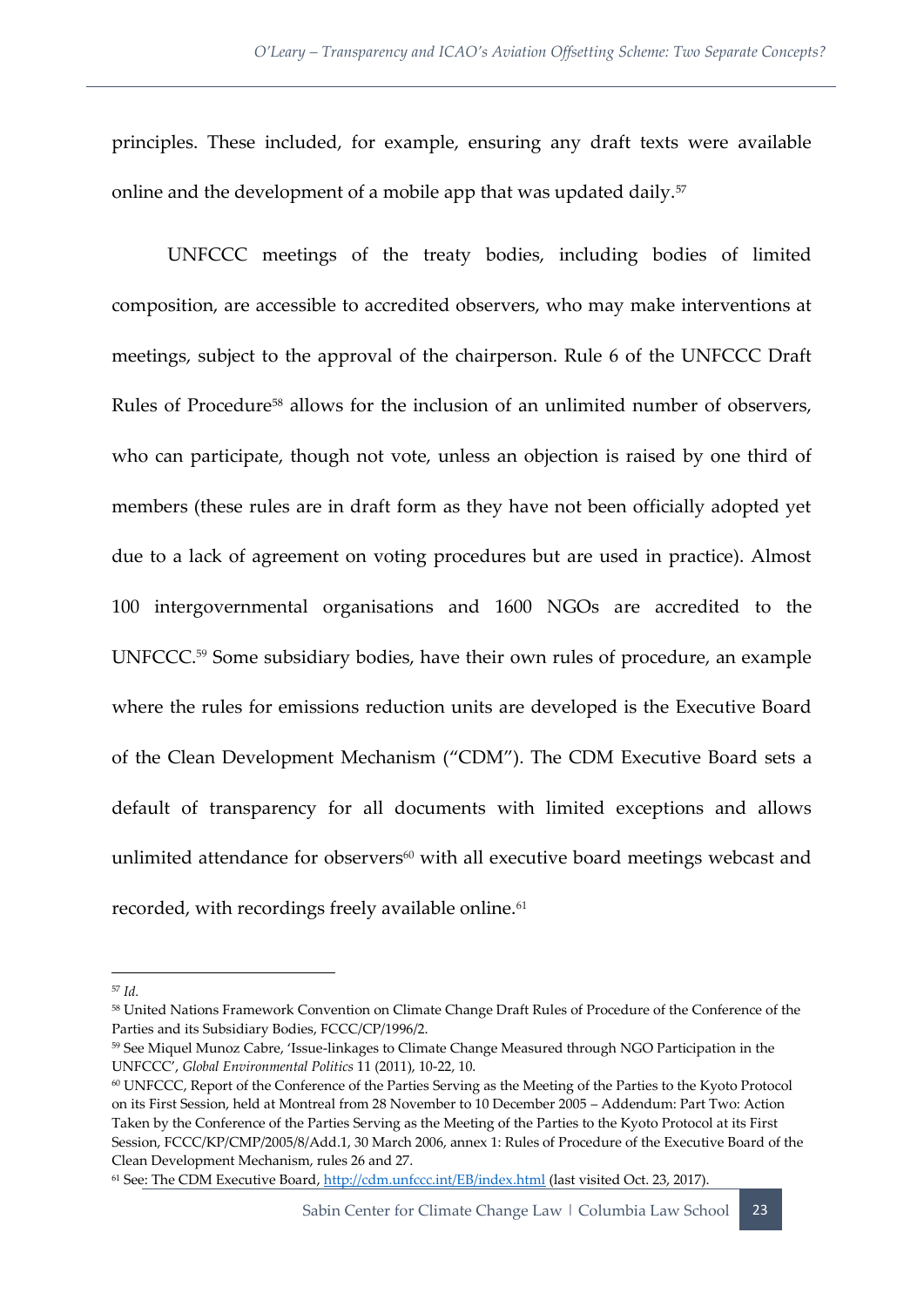However, some developing states are concerned about the influence of industrial emitters under Article 6 negotiations (on cooperative approaches to enhance ambition and promote sustainable development and environmental integrity in the implementation of nationally determined contributions under the Paris Agreement). $62$  The rule is that observers are allowed into the discussions if no UNFCCC Party objects. However, recently in Marrakesh at the twenty-second session of the Conference of the Parties ("COP 22"), Venezuela, Ecuador and others objected to business associations carrying out lobbying activity as observers, resulting in all observers being removed.<sup>63</sup> A discussion followed about what to do about observers e.g. carry out a conflict of interest exercise and only allow those with no conflict of interest to participate, or devise another rule. No final resolution has been reached. It is not clear whether there will be any provision for public participation on Article 6 negotiations in the next meeting but all documents are still available to the public and accessible by all observers.

Therefore, it seems that in general the UNFCCC has a much more transparent way of working than ICAO. The UNFCCC has a default of transparency and open participation, whereas ICAO blocks access to CAEP meetings as a default position on the basis that these meetings are 'technical'. In general, with the exception of the Article 6 negotiations, it appears that the UNFCCC could be said to be in compliance

<sup>62</sup> UNFCCC, Subsidiary Body for Implementation, *Arrangements for intergovernmental meetings,* Forty-sixth session, Bonn, 8–18 May 2017, Agenda item 15, May 17, 2017. <sup>63</sup> *Id.*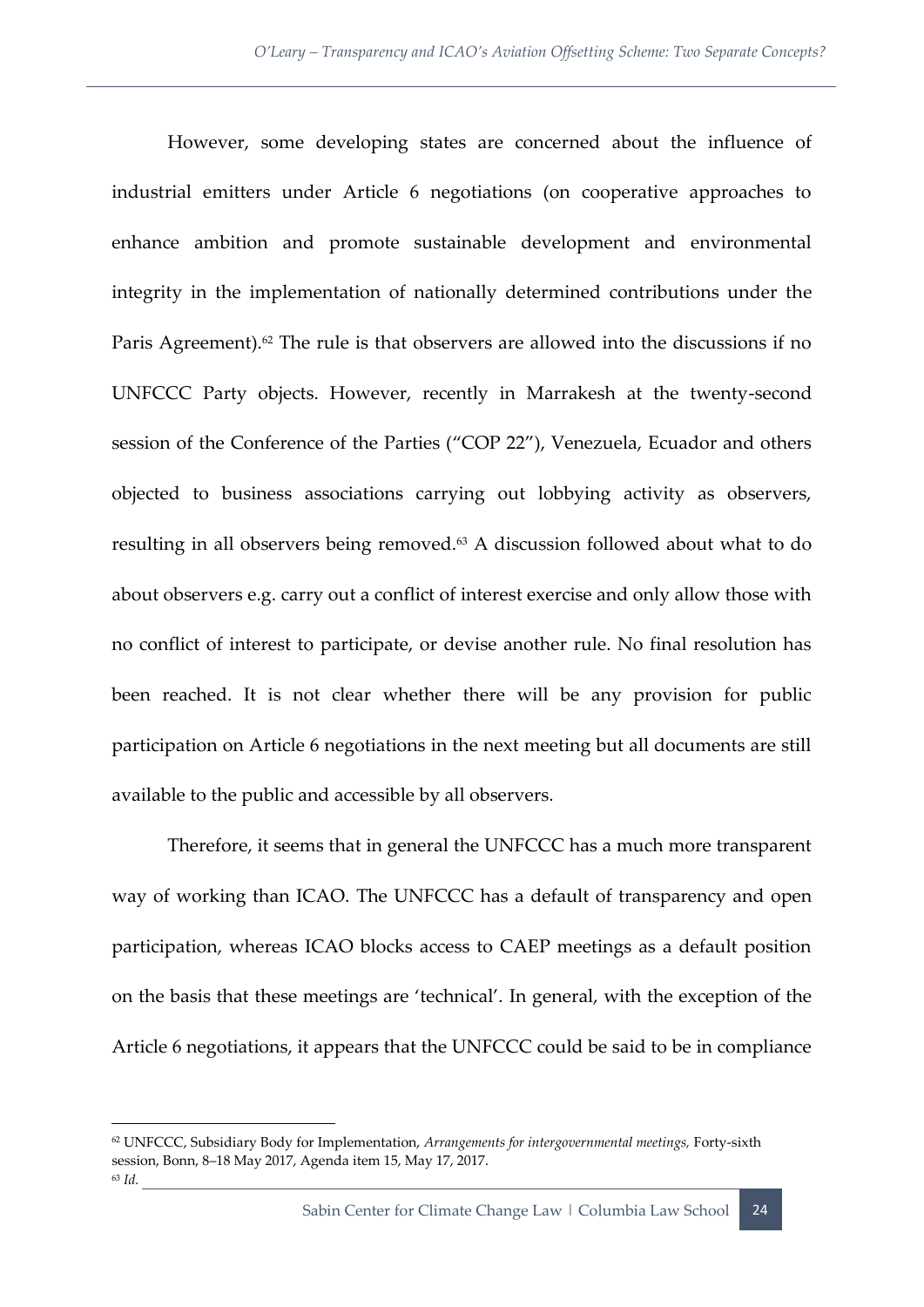with the Aarhus Convention pillars on access to documents and public participation, while ICAO is not.

#### <span id="page-33-0"></span>**2.4 Conclusion on Question 1**

Question 1 asked whether CORSIA is being developed in accordance with the Aarhus Convention and the answer is no. ICAO's standard rules of procedure set a default of transparency with a limited number of exemptions. However, ICAO has chosen not to apply those rules to the committees where CORSIA is being developed. There is no provision made for access to documents for non-members and no provision for non-members to attend CAEP meetings. All Parties to the Aarhus Convention are under an obligation to promote the principles of the Aarhus Convention in international environmental decision-making forums. However, as there is no public access to documents, it is impossible to know whether or to what extent this is being done. Certainly, it can be said that if Parties to the Aarhus Convention are promoting the Aarhus principles within ICAO, they have not yet succeeded and more work remains to be done. Without appropriate changes to ensure transparency, the work at ICAO risks being seen as illegitimate. Due to the size of the climate challenge, this is not a risk that ICAO, or the EU should take.

## <span id="page-33-1"></span>**3 QUESTION 2: MUST THE EU DISCLOSE CORSIA DOCUMENTS?**

The first pillar of the Aarhus Convention requires that parties to the Aarhus Convention ensure public access to information on the environment. This is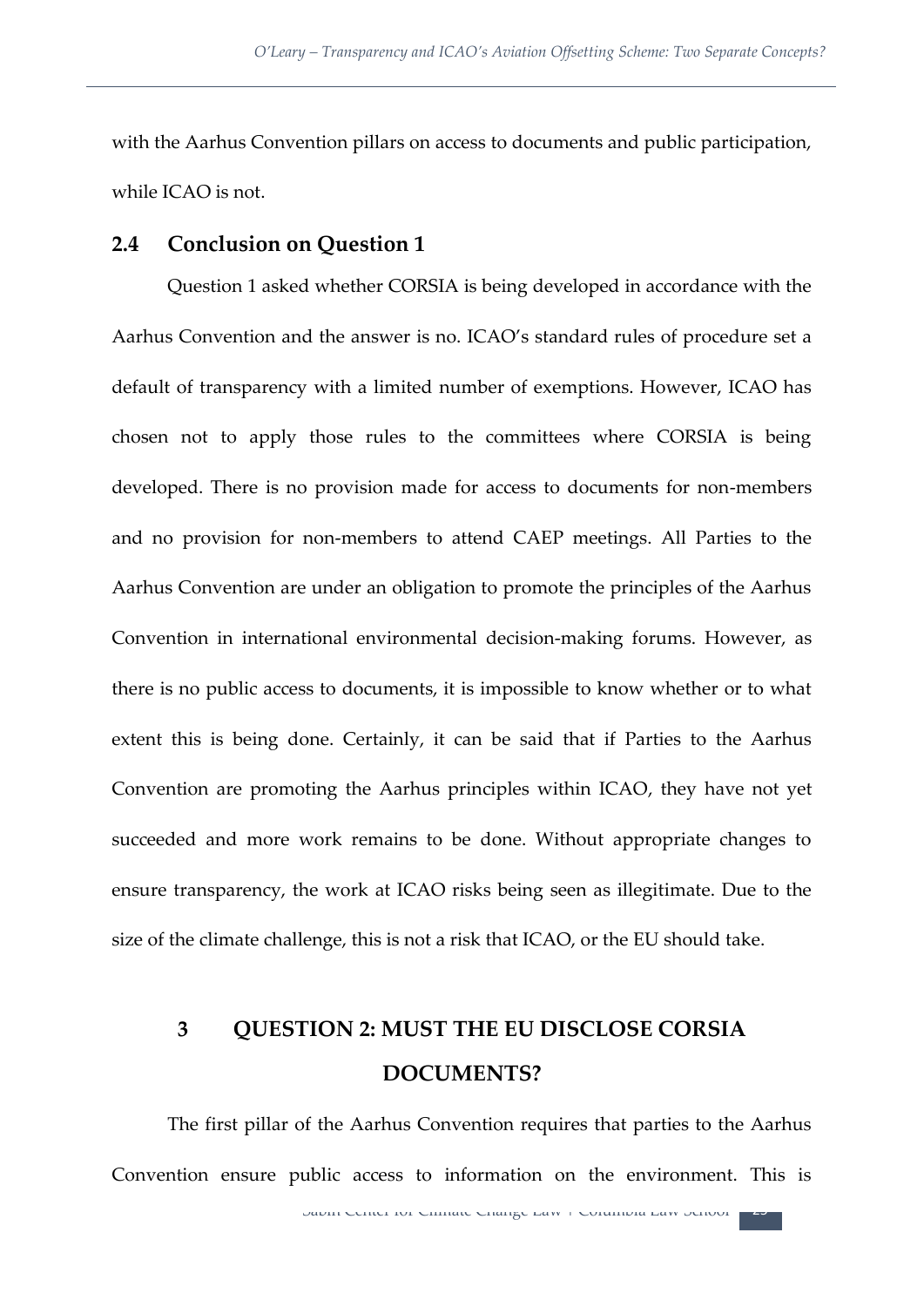accomplished through a series of detailed rules on what must be provided to the public and what exemptions can be imposed. This section of the paper will first assess whether CORSIA comes under the type of information requiring mandatory disclosure under the Aarhus Convention and then whether one or more of the exemptions from mandatory disclosure applies.

#### <span id="page-34-0"></span>**3.1 CORSIA as Environmental Information**

In 2016 ICAO Members agreed a series of guiding principles that would inform the development of CORSIA in an Assembly Resolution.<sup>64</sup> Since then, ICAO has been developing the detail of how CORSIA will operate. These details will form Standards and Recommended Practices ("SARPs") which are the rules that ICAO Member States implement to give force to ICAO agreements. SARPs are not binding on ICAO Members and each country can notify ICAO of any differences between the SARPs and the country's implementation rules. CORSIA is currently being developed into SARPs but none of the work to do so is public (as discussed above). The EU has been heavily involved in the negotiations surrounding CORSIA and the development of the SARPs. As such the EU will have copies of the draft SARPs, along with the expert evidence and other supporting documents used to develop CORSIA. The final draft SARPs (those to be adopted by ICAO members) and the expert evidence that went into the development of CORSIA should be released publicly.

1

<sup>64</sup> *See:* ICAO, Assembly Resolution 39-3 a[t https://www.icao.int/environmental](https://www.icao.int/environmental-protection/Documents/Resolution_A39_3.pdf)[protection/Documents/Resolution\\_A39\\_3.pdf](https://www.icao.int/environmental-protection/Documents/Resolution_A39_3.pdf) (last visited Oct. 23, 2017).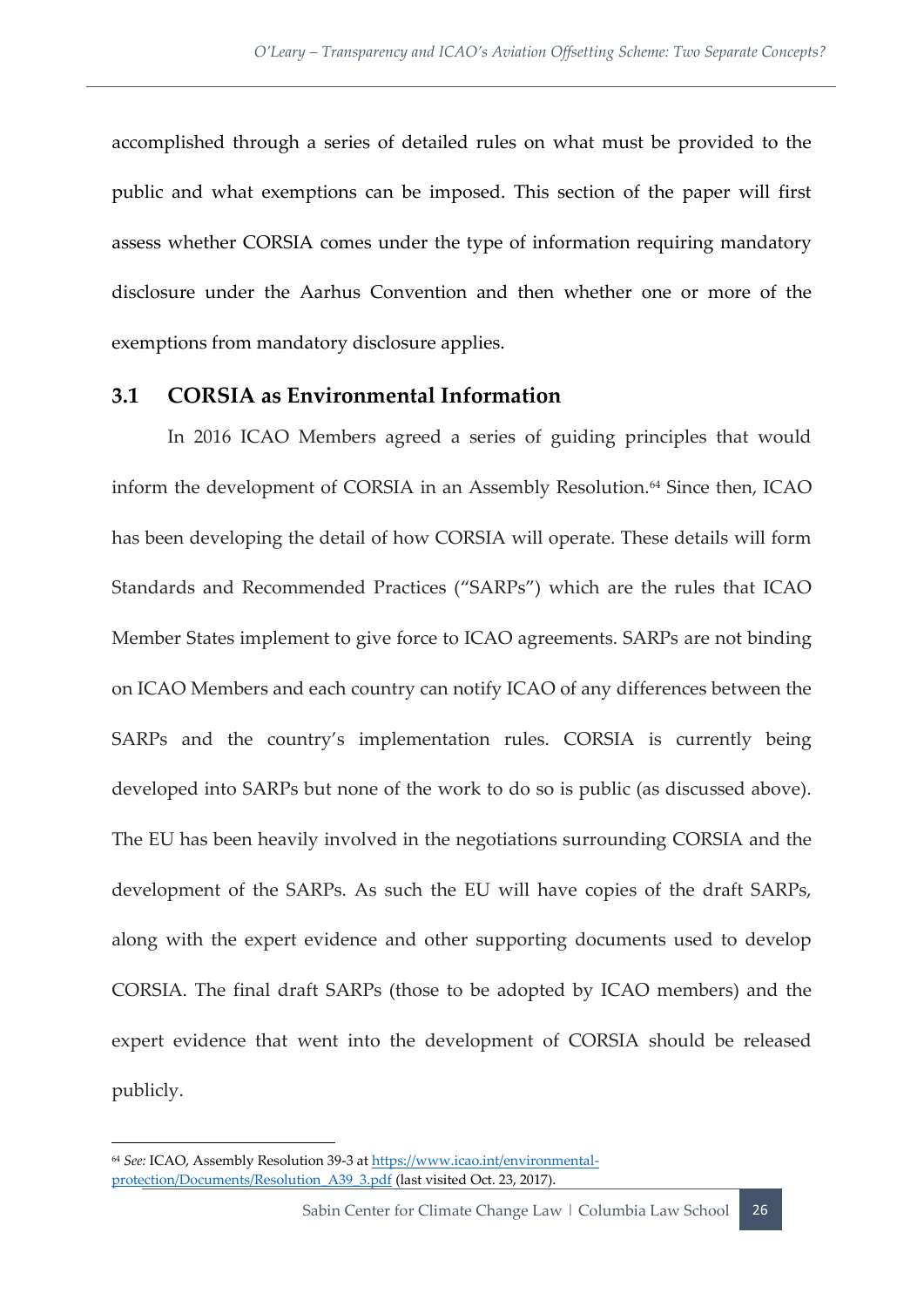The EU Aarhus Regulation provides the right to access a wide range of environmental information including "*any information in written, visual, aural, electronic or any other form on: ... (ii) Factors, such as substances, energy, noise radiation or waste, including radioactive waste, emissions, discharges and other releases into the environment...; (iii) Measures (including administrative measures), such as policies, legislation, plans, programmes, environmental agreements*".<sup>65</sup> Information pertaining to CORSIA certainly falls within this description - CO2 is an emission into the environment and an aircraft CO2 offsetting scheme is an environmental measure. Therefore, documents relating to CORSIA fall within the scope of the EU Aarhus Regulation's access to documents provisions. This is in contrast to the provisions on public participation where it is not clear which type of activity CORSIA falls under.

However, while this means that CORSIA documents should be disclosed publicly, there are several exemptions that could be used by the EU (or other Parties to the Aarhus Convention) to refuse to do so. The following sections will discuss the different exemptions to disclosure the EU could attempt to apply. For an exemption from disclosure of documents to be applicable, it needs to be invoked by the nondisclosing party. The use of any of these exemptions must be weighed against the requirement in both the Aarhus Convention and the EU implementing Regulation that exemptions from access to information are interpreted narrowly. The CJEU has held that "*Regulation 1049/2001 [on access to documents] is designed to confer on the* 

<sup>65</sup> EU Aarhus Regulation, Article 2.1(d).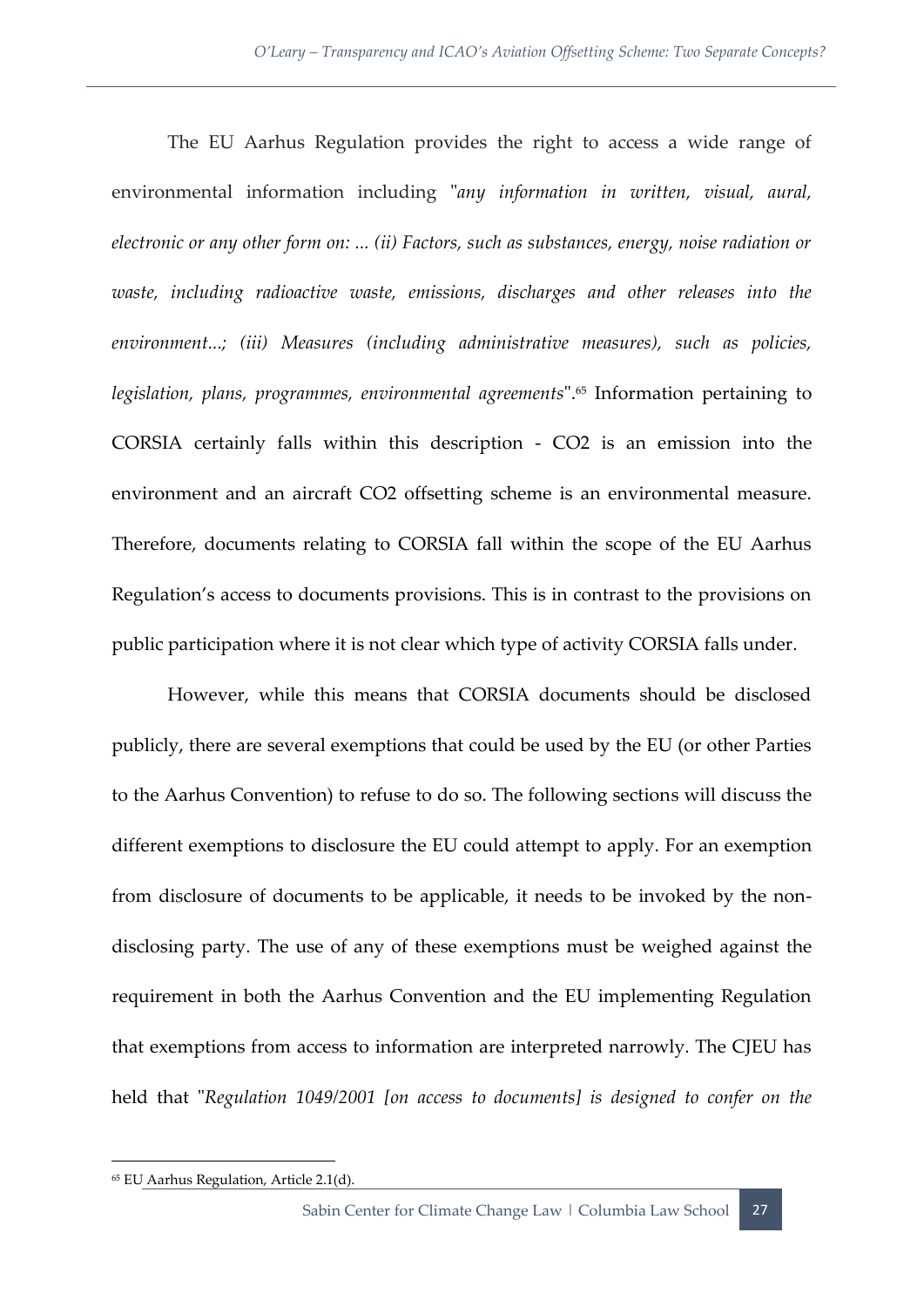*public as wide a right of access as possible to documents of the institutions*."<sup>66</sup> The standard of offsets and biofuels decided in CORSIA is too important to be decided behind closed doors; the exemptions from disclosure should be interpreted restrictively.

#### <span id="page-36-0"></span>**3.2 Exemption for International Relations**

If the EU receives a request for access to CORSIA documents, the EU could claim that the exemption from disclosure of documents that would harm international relations would apply. The EU Access to Documents Regulation Article 4(1)(a), third indent and Article 4(1), first indent provide that "*the Institutions shall refuse access to a document where disclosure would undermine the protection of a) the public interest as regards: - international relations*". It could be foreseen that releasing CORSIA documents publicly could negatively impact on the conduct of the EU's international relations.

Yet, ICAO denied access to several members of the European Parliament to attend ICAO meetings where CORSIA was being developed on the grounds that CAEP is a technical, not political committee: "*the participation of MEPs in a CAEP meeting is not appropriate.* [...] Bringing political advisors can signal that the work is not *technical, thereby irrevocably politicizing the process.*" 67

Therefore, it seems that ICAO regards the work of CAEP as purely technical – not political – suggesting that releasing information from CAEP should not impact on international relations. Therefore, to the extent that the EU could simply release

1

<sup>66</sup> Case C-139/07P, *Commission v Technische Glaswerke Ilmenau*, [2010] I-05885, paragraph 51.

<sup>67</sup> Letter from Martin Schulz, *supra* note 48.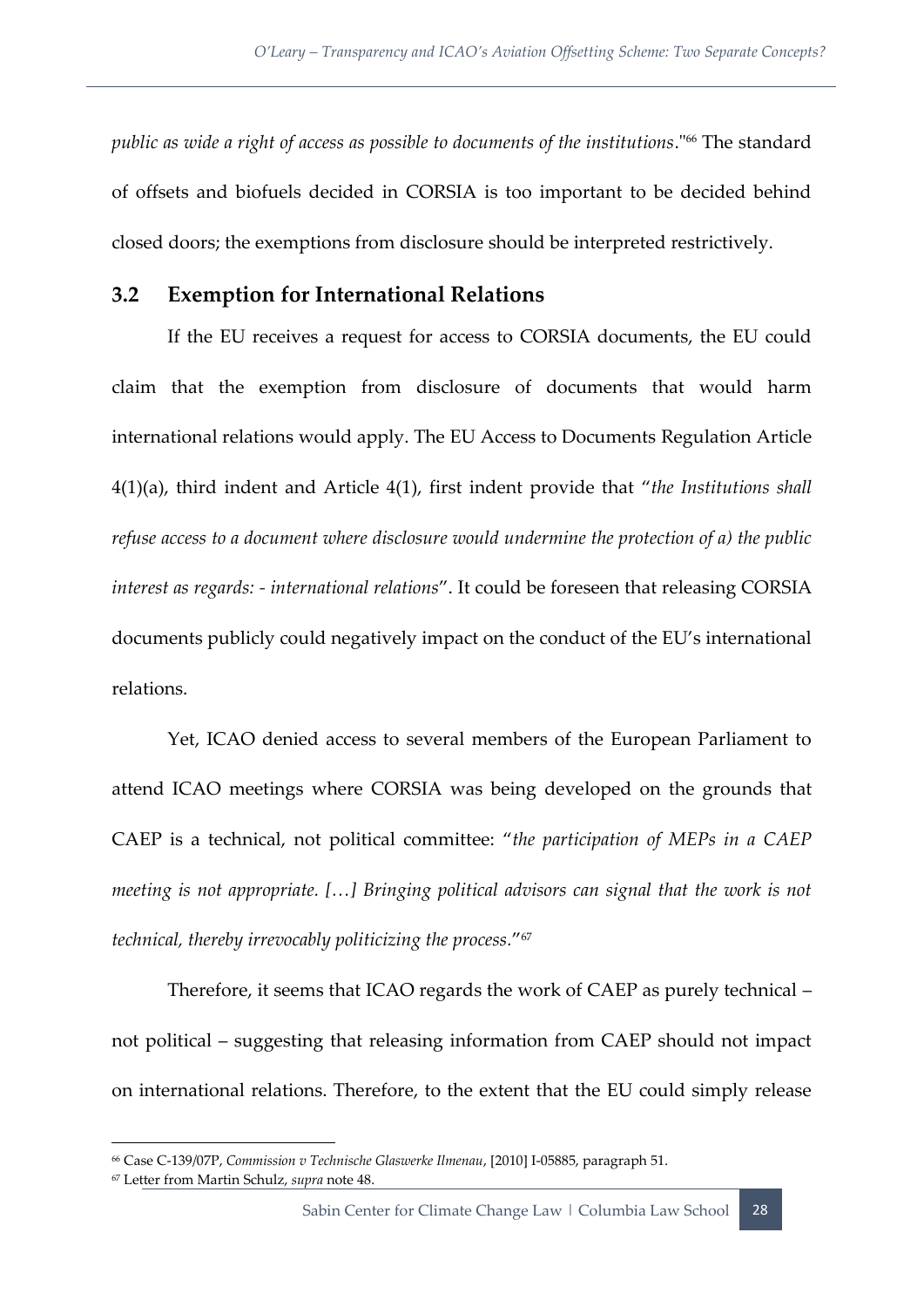CORSIA documents as designed and discussed in CAEP – i.e. before any political issues enter into the question, the international relations exemption should not bar their release.

The international relations exemption was considered in the case of *t'Veld v Commission<sup>68</sup>* where deference was given to the right to refuse disclosure of documents of the *negotiating parties*. However, this deference applies only to negotiating positions and would leave the EU free to disclose any CORSIA documents that do not state party negotiating positions and indeed are purely technical, not political, documents. Further there is no differentiation in the EU Access to Documents Regulation or the Aarhus Convention for agreements under negotiation, compared to finally decided policies; the fact that a policy is not finally decided is immaterial for the purposes of access to documents. Certainly at least, ICAO and the EU should release the final draft of CORSIA sent for adoption to the ICAO member states and also the expert evidence that went into its design.

In addition, *t'Veld* did not relate to the Aarhus Convention but rather only to the EU Access to Documents Regulation as environmental information was not at issue. This is important as the EU transparency obligations provide for "automatic" grounds for refusal i.e. "the institutions *shall* refuse access...", whereas the Aarhus Convention states that "a request for environmental information *may* be refused if..." (emphasis added). The detrimental impact of this important discrepancy in the rules

<sup>68</sup> Case T-301/10, *Sophie in 't Veld v European Commission*, Mar. 19, 2013.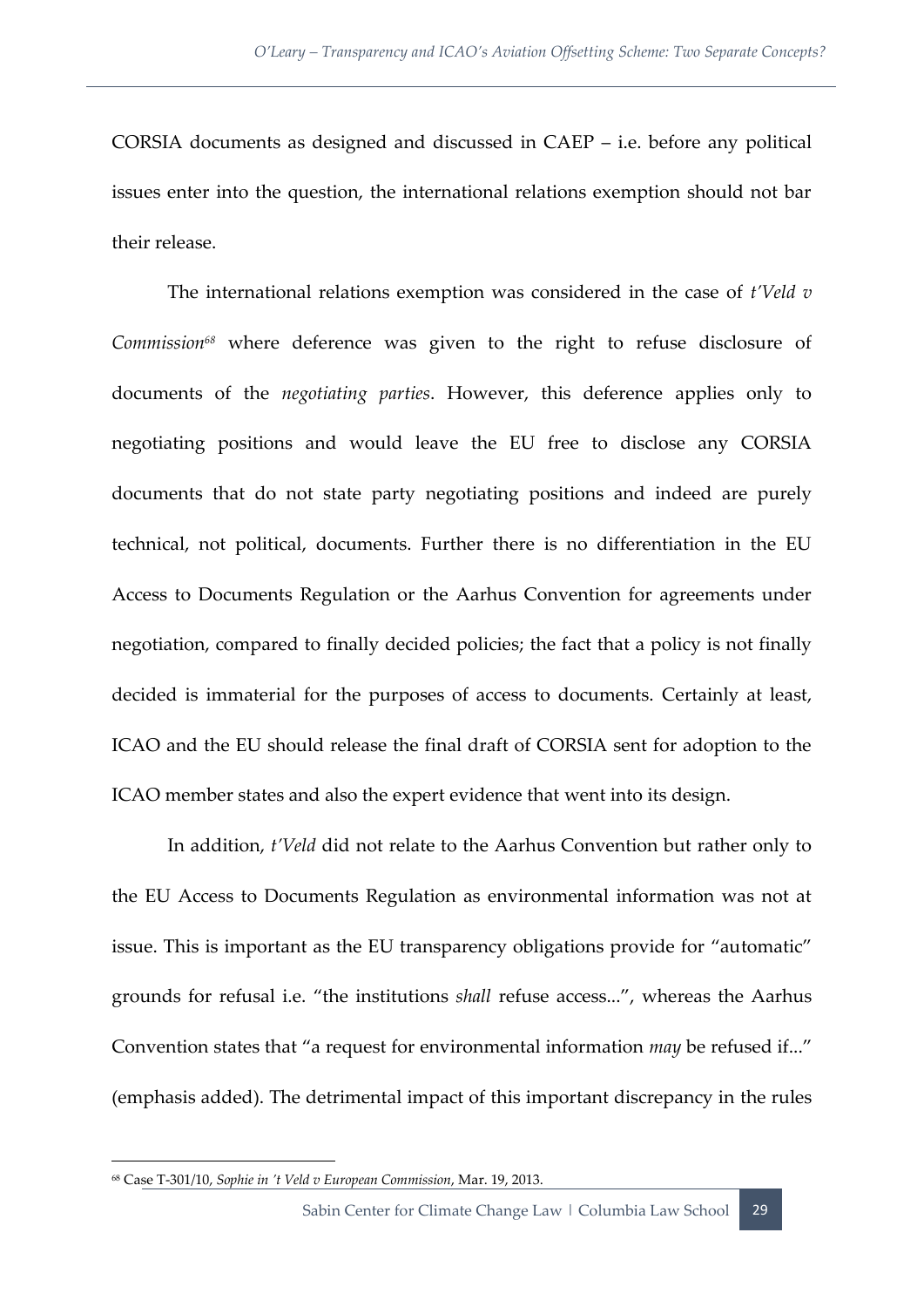on the release of information is immediately apparent in *t'Veld* as the CJEU ruled that the exemption must automatically apply and the Court's role is limited to "*verifying whether the procedural rules and the duty to state reasons have been complied with, the facts have been accurately stated, and whether there has been a manifest error of assessment of the facts or a misuse of powers.*" 69

Another pertinent discrepancy between the EU rules and the Aarhus Convention is the restriction on the use of the exemption for international relations where the information requested relates to emissions.<sup>70</sup> However, this restriction does not exist in the EU legislation, but does apply to the EU Member States through the Directive that applies the Aarhus Convention to the EU Member States: "Member States may not, by virtue of … [the international relations exemption] …, provide for a request to be refused where the request relates to information on emissions into the environment."<sup>71</sup>

Therefore, it would seem difficult for the EU to refuse to release documents relating to CORSIA on the basis of international relations to the extent that the documents solely relate to work done in CAEP as ICAO itself sees that as a purely technical committee. Secondly, on the basis of the *t'Veld* case, once CORSIA is in draft form without party positions contained therein, the deference to negotiating positions would not apply. The discrepancies between the EU Access to Documents

<sup>69</sup> *Id.*, para. 109.

<sup>70</sup> Aarhus Convention Article 4(4).

<sup>71</sup> Directive 2003/4/EC of the European Parliament and of the Council of 28 January 2003 on public access to environmental information, OJ L 41, 14.2.2003, p. 26–32, Article 4.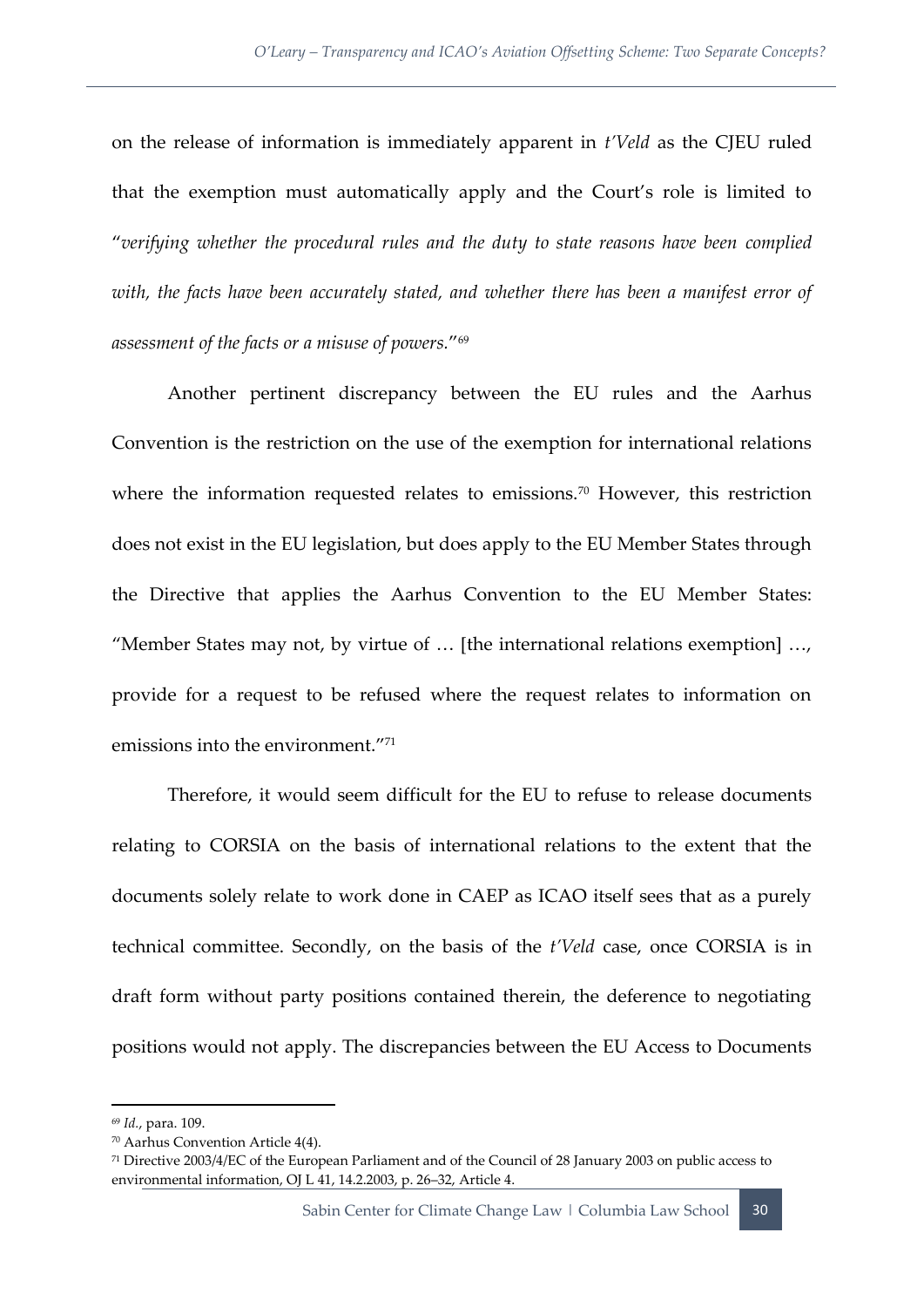Regulation and the Aarhus Convention lean in favour of disclosure. When the requirement to read exemptions restrictively is taken into account, the balance definitely lies in disclosure.

#### <span id="page-39-0"></span>**3.3 Exemption for Commercial Interests**

The EU Access to Documents Regulation sets out an exemption for the commercial interests of a natural or legal person in Article 4(2). It could be invoked if the Commission thought that, for example, the commercial interests of airlines, offset owners or biofuel producers would be jeopardised by the release of CORSIA. However, the EU Aarhus Regulation places a restriction on this exemption: "an overriding public interest in disclosure shall be deemed to exist where the information requested relates to emissions into the environment."<sup>72</sup> CORSIA is a scheme to regulate airline emissions and therefore this restriction to the exemption for commercial interests must apply.

The exemption for commercial interests also differs between the Aarhus Convention and the EU Access to Documents Regulation. In the EU Regulation the interest protected is broad: "commercial interests of a natural or legal person, including intellectual property", whereas in the Aarhus Convention (and in the Directive applying the Convention to EU Member States) it is only the "confidentiality of commercial and industrial information" which is protected. In releasing CORSIA documents the EU would not be jeopardising the confidentiality

<sup>72</sup> EU Aarhus Regulation Article 6(1).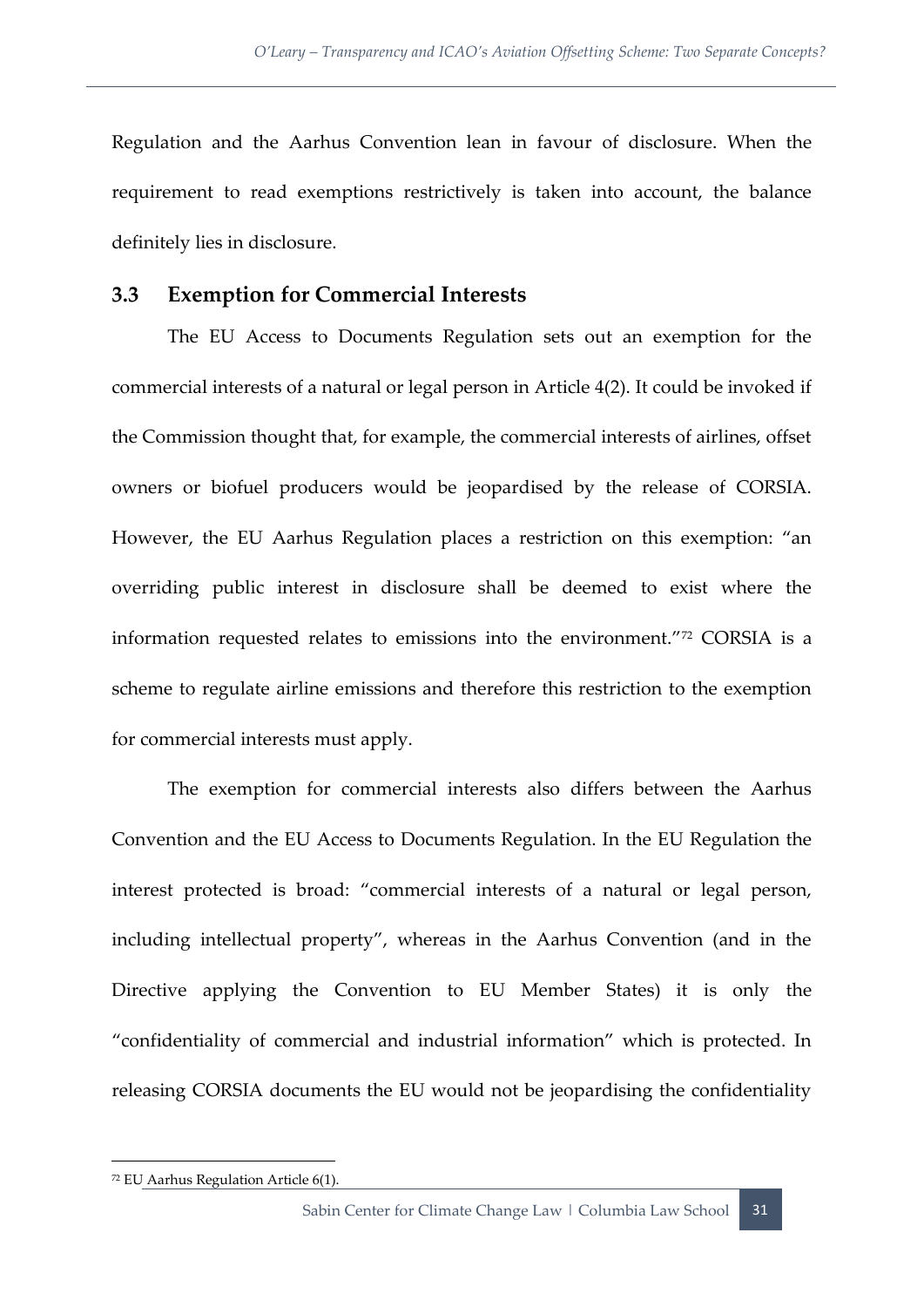of commercial and industrial information but could potentially jeopardise "commercial interests". However, in this context it is important to look at the information that must be public in order for a credible carbon market to develop:

- Emissions (i.e., how much pollution did each entity in the market emit);
- Emissions unit tracking (i.e., are all relevant emissions transparently and accurately tracked);
- Any use of outside units (i.e., in many markets entities can use a certain amount of offsets or units generated in other markets to meet their emissions obligations).

Robust registries allow third parties to validate how an entity's obligation was determined and met to reduce the risk of fraud and double-counting, and improve confidence in the market-based measure. The credibility of every major marketbased compliance instrument is built on these core principles. They are critical to the effective functioning of the U.S. Acid Rain Trading Program, the Kyoto Protocol, the EU ETS, and the California Cap and Trade System.<sup>73</sup> Therefore in determining whether commercial interests have been harmed, the amount of information that must be released to ensure the robust functioning of carbon markets must be taken into account as a restriction on using the commercial interests exemption.

**.** 

<https://www.transportenvironment.org/sites/te/files/publications/ICSA%20Registries%20Paper-FINAL.pdf> (last visited Oct. 23, 2017).

<sup>73</sup> The International Coalition for Sustainable Aviation*, Trust but Verify Aviation's Climate Deal: CORSIA Registries and Transparency*, available at: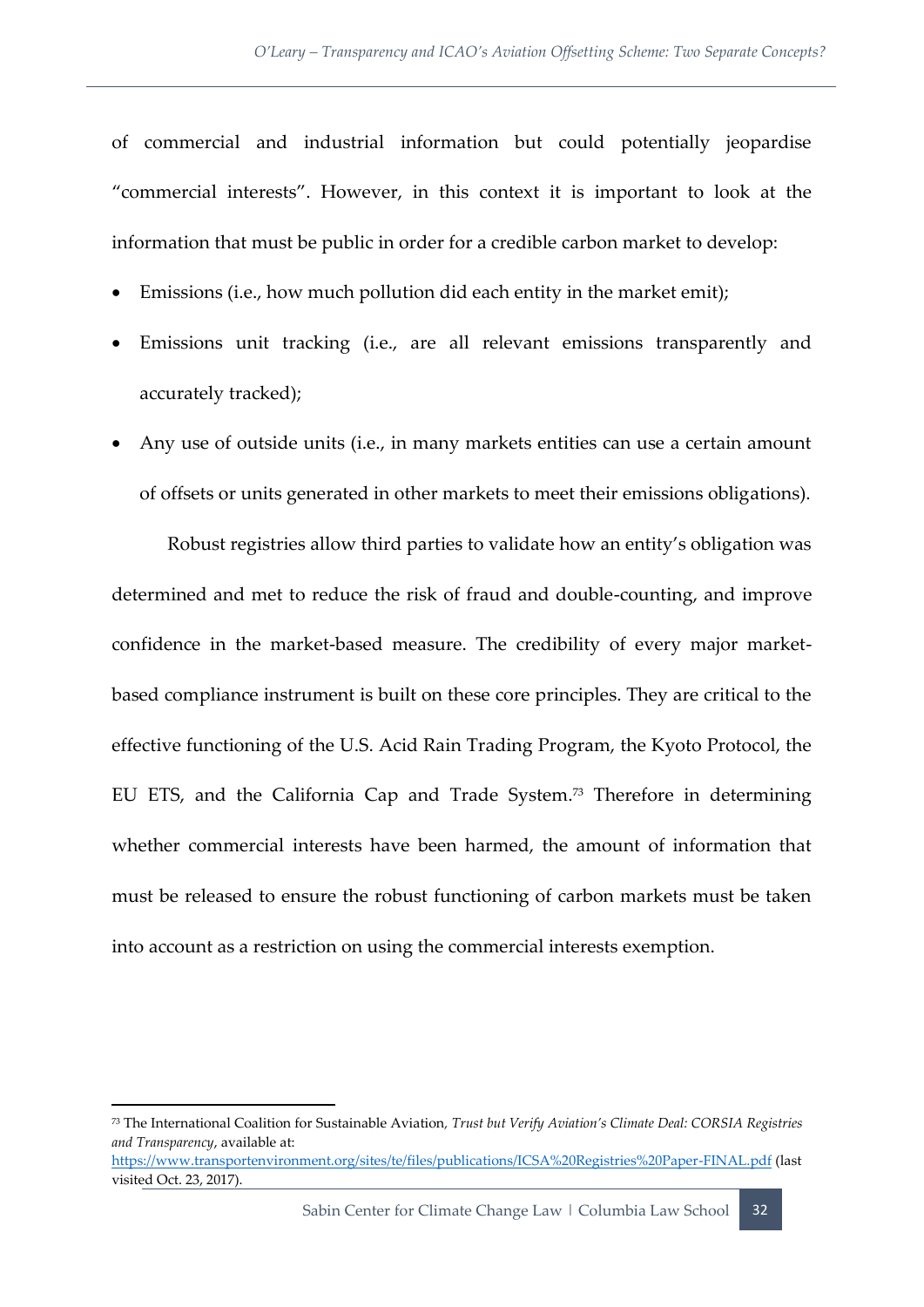#### <span id="page-41-0"></span>**3.4 Protection of Information From Third Parties**

The EU Access to Documents Regulation mandates the Commission consult any third party which has transferred the document to the EU institution about whether one of the exemptions in the Regulation applies, "*unless it is clear that the document shall or shall not be disclosed.*" Therefore, the EU would need to consult ICAO on whether or not CORSIA should be disclosed. However, the final decision whether to disclose lies with the institution to which the request for access was made, i.e. ICAO would not have the final say over release, it can only give the EU an opinion on disclosure.

Here again, there is an important distinction to be drawn between the text of the Aarhus Convention and the EU Regulation. The Aarhus Convention distinguishes between information that is voluntarily given and information given because of a legal obligation. Under the Convention, it is only when information is voluntarily given that a third party may refuse that the information be disclosed. This could be relevant where the EU receives CORSIA documents as part of the ICAO process of adoption as this would not be 'voluntary' but rather part of the mandatory process of implementation.

Therefore, while ICAO can advise the EU not to release CORSIA documents publicly, ICAO cannot block the release and ultimately it is for the EU to make the decision to disclose.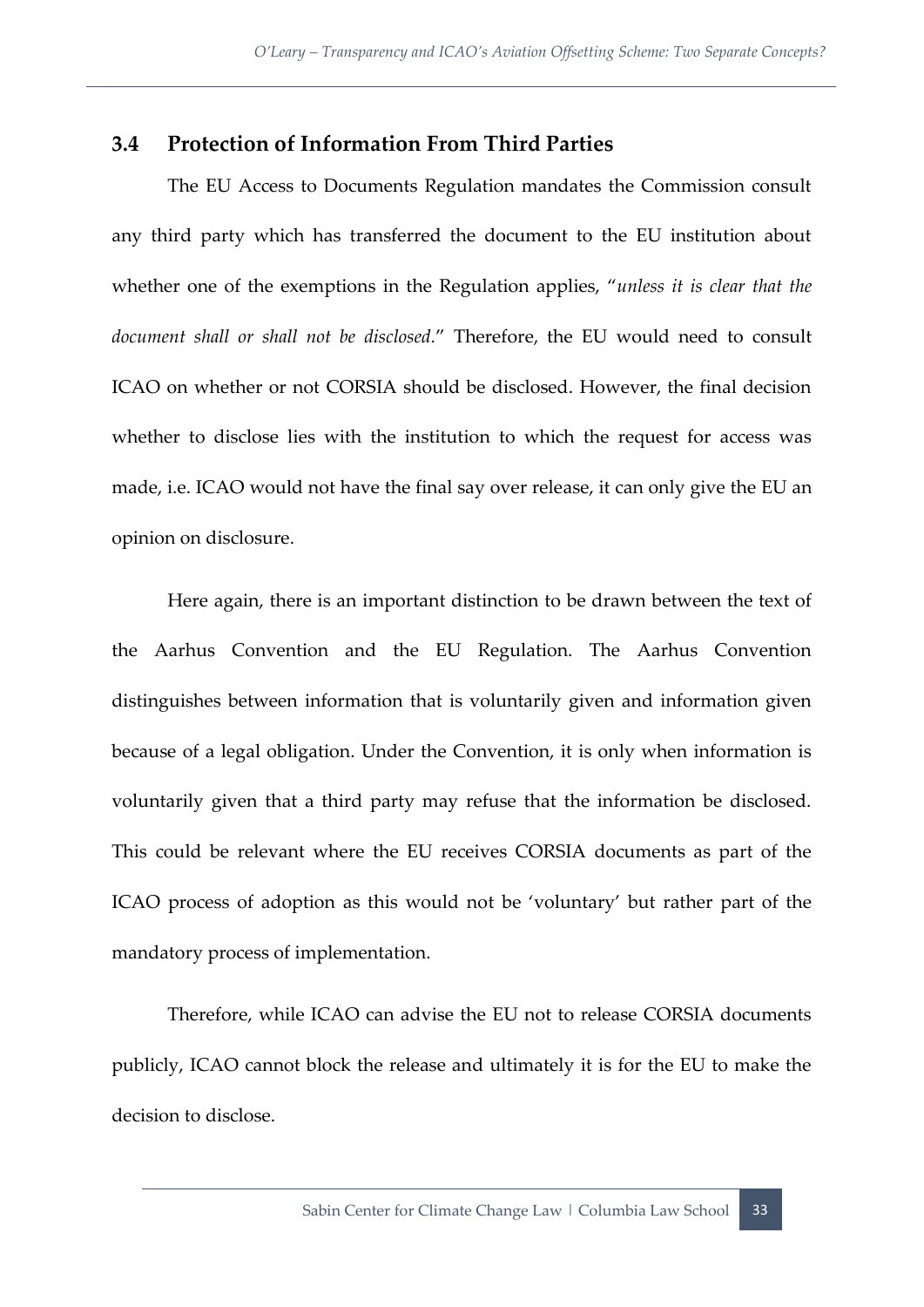#### <span id="page-42-0"></span>**3.5 The Specific Case of Legislative Documents**

Legislative documents are given special status under the Access to Documents Regulation. Article 12(2) requires greater transparency in the legislative process: "*In particular, legislative documents, that is to say, documents drawn up or received in the course of procedures for the adoption of acts which are legally binding in or for the Member States, should, subject to Articles 4 and 9 [the Articles providing for exemptions to disclosure], be made directly accessible*." Therefore, the EU should interpret the exemptions from disclosure more narrowly when a legislative process is concerned. While SARPs are not in themselves binding, and participation in CORSIA will be voluntary until 2027, the EU has indicated it will amend the ETS to implement CORSIA into EU law which will require a full legislative process.<sup>74</sup>

#### <span id="page-42-1"></span>**3.6 Positive Obligation to Release Documents**

**.** 

While much of the focus under the Aarhus Convention is on the obligations to disclose documents as requested by citizens, there are also positive obligations in the Convention to actively release documents. Article 5(3) of the Convention requires parties to:

*Take measures within the framework of [their] legislation for the purpose of disseminating, inter alia: (a) legislation and policy documents such as documents on strategies, policies, programmes and action plans relating to the environment, and progress reports on their implementation, prepared at various levels of government; (b) International treaties, conventions and agreements on* 

Sabin Center for Climate Change Law | Columbia Law School 34

<sup>74</sup> Commission Staff Working Document Impact Assessment Accompanying the document Proposal for a Regulation of the European Parliament and of the Council amending Directive 2003/87/EC establishing a scheme for greenhouse gas emission allowance trading within the Community in view of the implementation of a single global market-based measure to international aviation emissions Brussels, 3.2.2017 SWD(2017) 31 final, [https://ec.europa.eu/clima/sites/clima/files/swd\\_2017\\_31\\_en.pdf,](https://ec.europa.eu/clima/sites/clima/files/swd_2017_31_en.pdf) p. 8.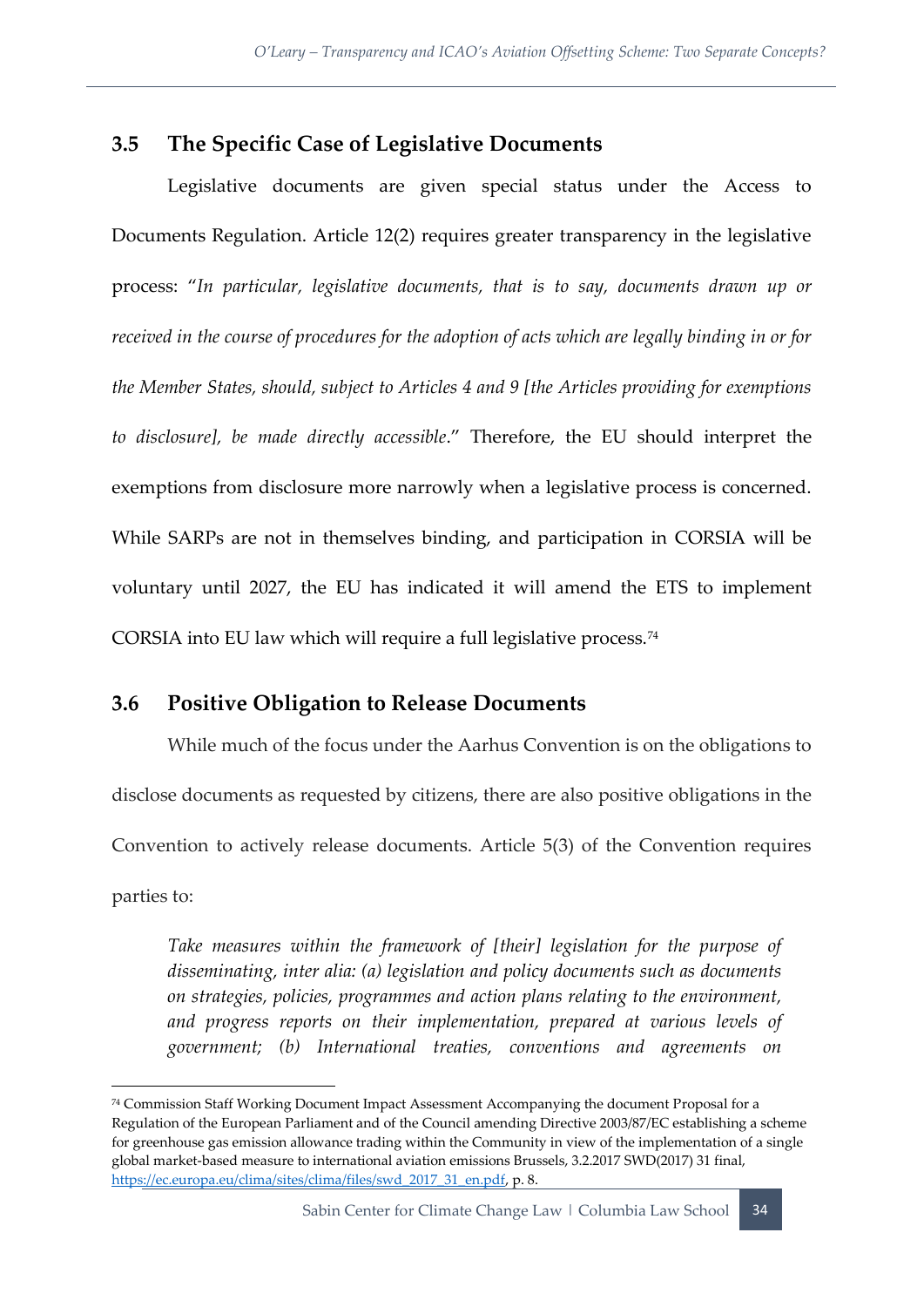*environmental issues; and (c) other significant international documents on environmental issues, as appropriate.*

This obligation is also contained in the EU Aarhus Regulation which requires that *"Community institutions and bodies shall organise the environmental information which is relevant to their functions and which is held by them, with a view to its active and systematic dissemination to the public."* This tilts the balance even further in favour of releasing CORSIA documents as the EU would have a positive obligation to release CORSIA documents, regardless of whether a formal access to documents request was made.

#### <span id="page-43-0"></span>**3.7 Conclusion on Question 2**

Question two asked whether the EU must release CORSIA documents publicly. The answer is yes. CORSIA and the expert evidence that went into CORSIA's design come under the access to documents subject matter of the Aarhus Convention and the implementing EU Regulations requiring disclosure. In addition, the EU has a positive obligation to release documents under the Aarhus Convention. Of the exemptions that could apply to prevent the disclosure of CORSIA documents - international relations, commercial interests or protection of information from third parties - none is particularly convincing and each has substantial reasons for why the exemption does not apply.

All exemptions from access to documents should be read 'restrictively' according to the CJEU. Indeed, the specific exemptions for international relations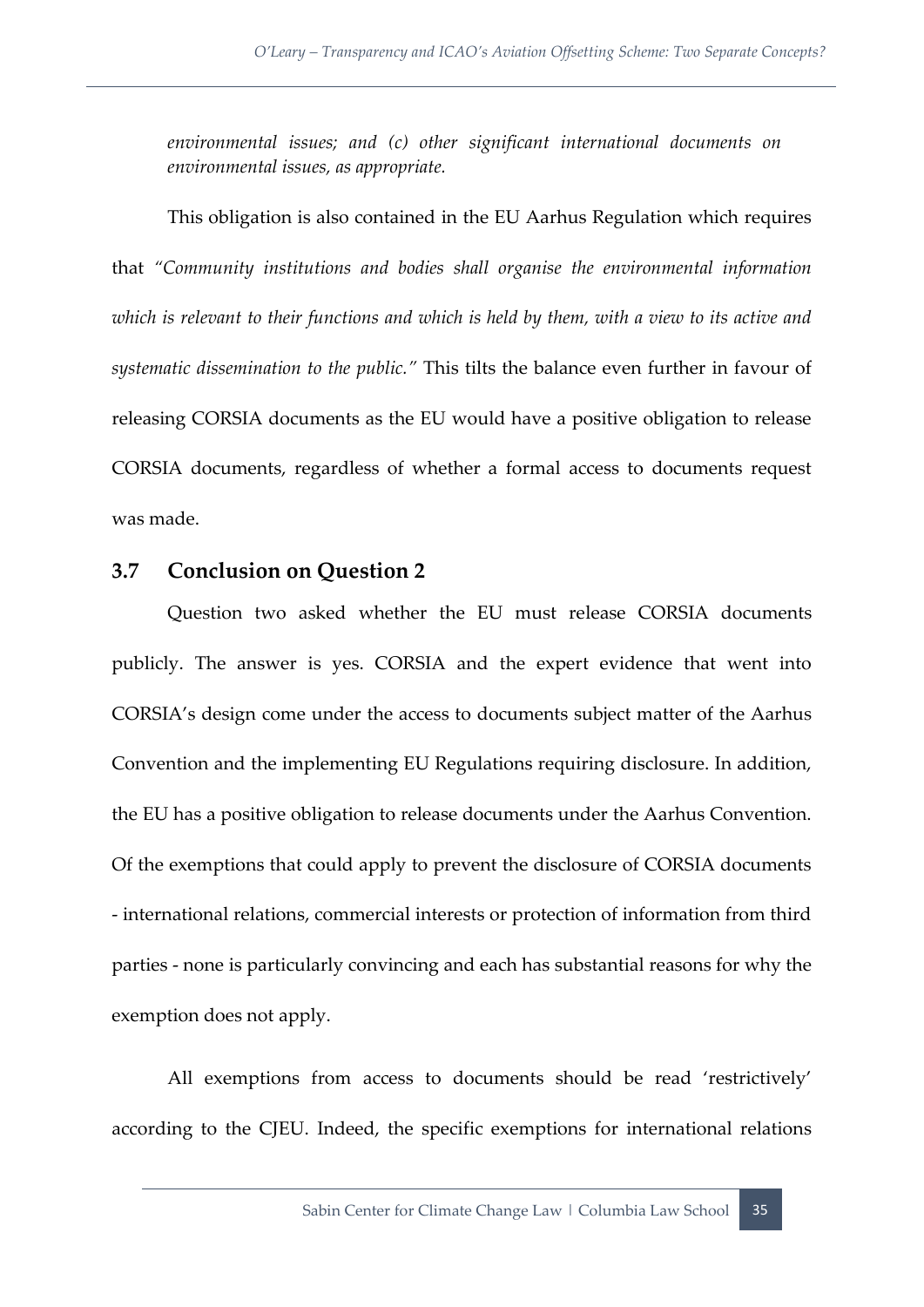and commercial interests are to be limited when the information requested relates to emissions (as CORSIA does). In addition, the restriction for commercial information is much more limited than that contained in the EU Aarhus Regulation. The exemptions under the EU Regulations mandate the non-disclosure of information where an exemption is invoked, whereas under the Convention itself that is just a factor to be considered (i.e. 'shall' refuse disclosure verses 'may' refuse disclosure). In addition, there are positive obligations on the EU to release information when it relates to legislation, emissions or environmental programmes. Therefore, on balance, the reasons for the release of CORSIA would outweigh any exemptions from disclosure that the EU might wish to rely on.

## <span id="page-44-0"></span>**4 QUESTION 3: WILL THE EU COMPLY WITH THE AARHUS CONVENTION IN ENACTING CORSIA INTO EU LAW?**

ICAO has no enforcement powers of its own, therefore CORSIA will need to be enacted into the legal regimes of the participating countries. The European Commission's Impact Assessment to the latest aviation ETS legislative proposal notes that CORSIA must be enshrined in domestic legislation "by countries and regions participating"<sup>75</sup> and that it intends to do so via an amendment to the ETS in Europe.<sup>76</sup> Therefore, this section will consider whether the current rules on

<sup>75</sup> Commission, *supra* note 70.

<sup>76</sup> Proposal for a Regulation of the European Parliament and of the Council amending Directive 2003/87/EC to continue current limitations of scope for aviation activities and to prepare to implement a global market-based measure from 2021, COM(2017) 54 final.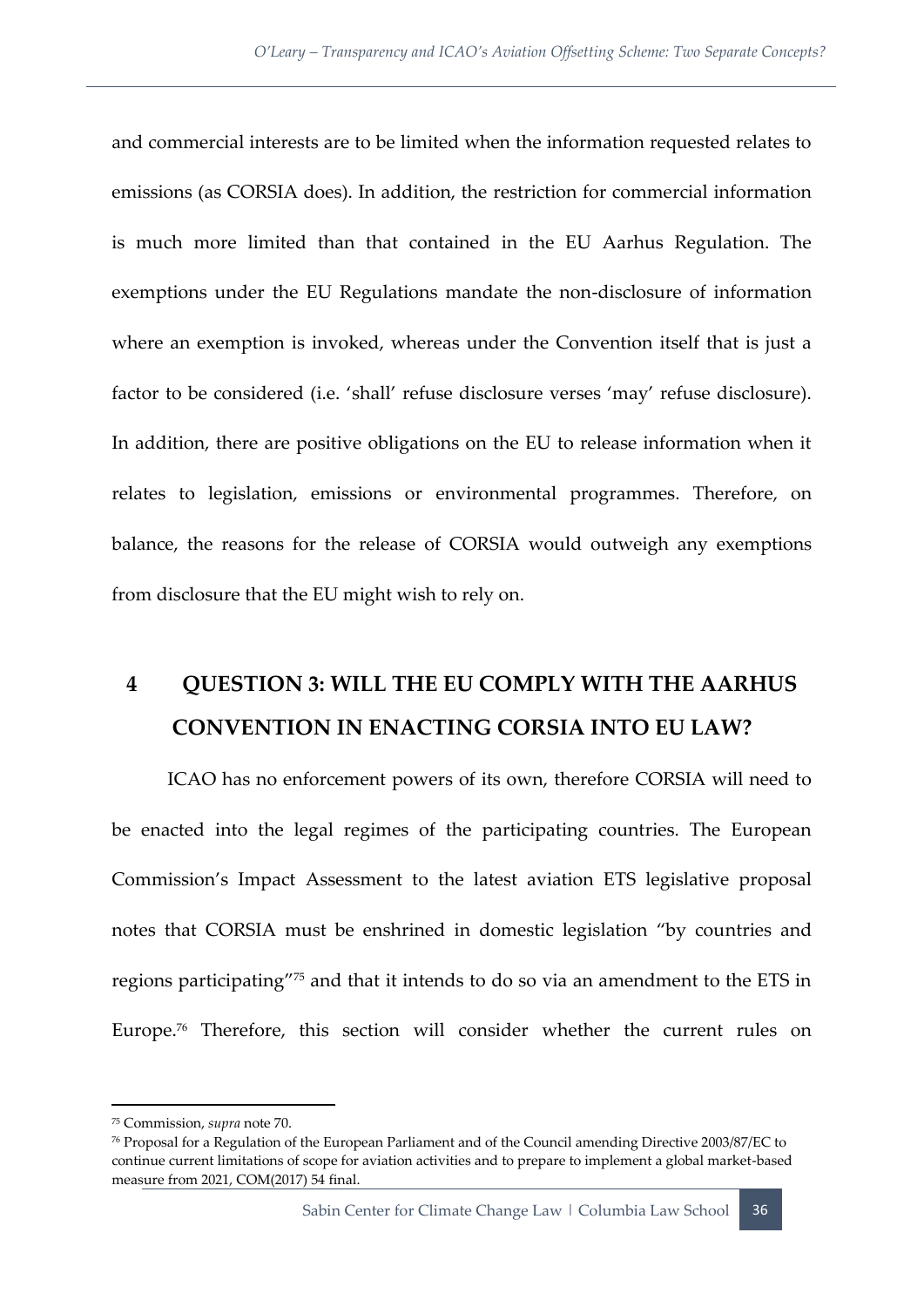transparency in the EU ETS and on public participation in EU decision-making, comply with the Aarhus Convention.

#### <span id="page-45-0"></span>**4.1 Access to Documents Under the EU ETS**

The EU ETS has suffered from several deficiencies in transparency. This section will highlight one deficiency with regard to offset projects and then analyse two cases on access to documents under the EU ETS. The lack of information around offsets is particularly worrying as CORSIA is an offsetting scheme. While the two court cases raise separate concerns about how non-compliance is dealt with by the EU courts once raised.

#### <span id="page-45-1"></span>**4.1.1 Access to Document Provisions in the EU ETS**

Directive 2003/87/EC established a scheme for greenhouse gas emission allowance trading (the "ETS Directive"). Recital 13 of that Directive states expansively that "in order to ensure transparency, the public should have access to information relating to the allocation of allowances and to the results of monitoring of emissions, subject only to restrictions provided for in Directive 2003/4/EC" which applies the Aarhus Convention to the Member States (the "Member State Aarhus Directive").

However, that expansive statement in the recitals did not follow through to the operative articles of the Directive. Rather than making everything transparent by default, with limited exceptions, the ETS Directive makes everything confidential by default with only the specified information listed in Article 17 publicly available: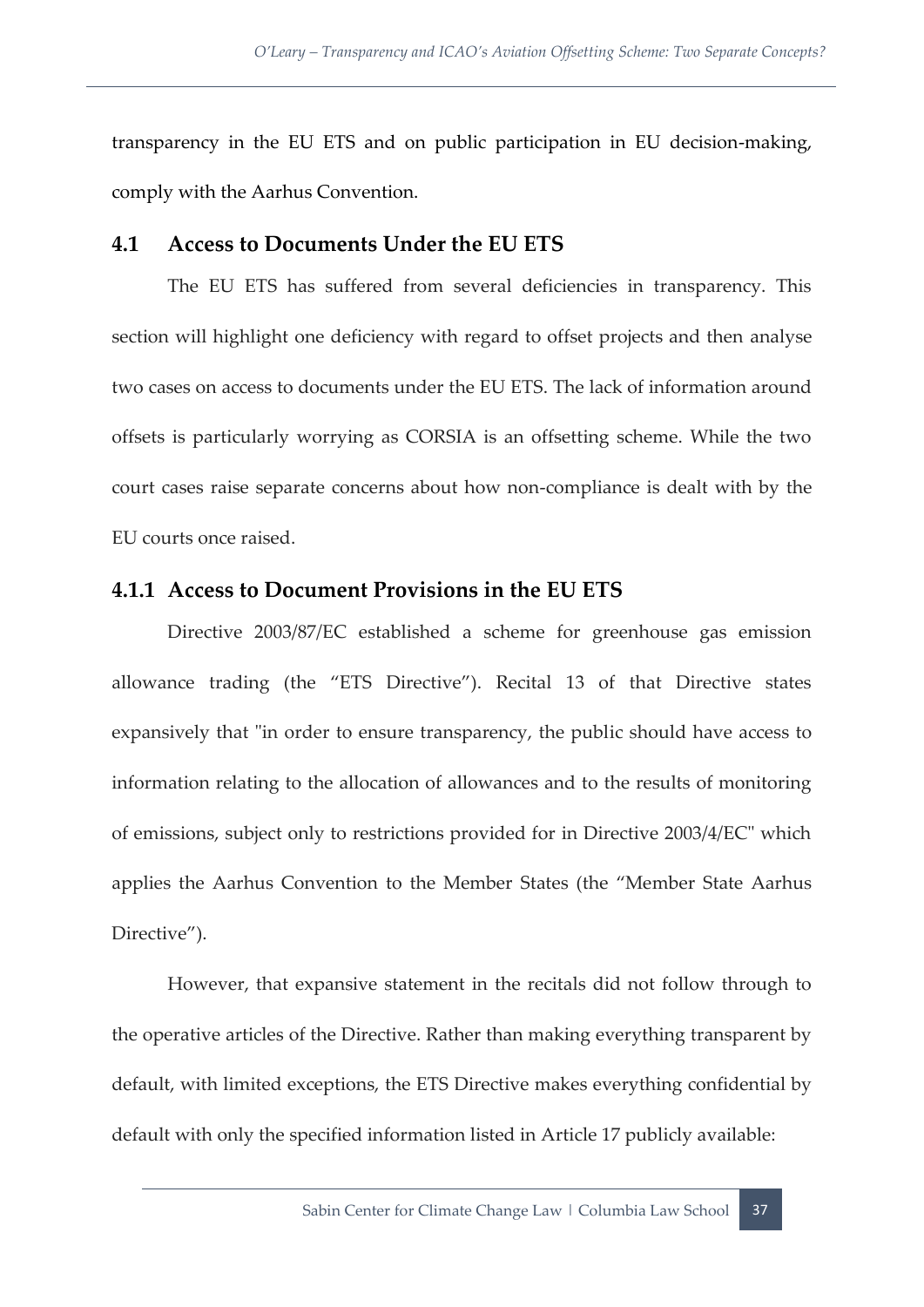• Decisions relating to the allocation of allowances;

• Information on project activities in which a Member State participates or authorises private or public entities to participate (these activities are offset projects under the Kyoto Protocol or UNFCCC) and;

• The reports of emissions required under the greenhouse gas emissions permit and held by the competent authority.

The ETS Directive is then complemented by a Regulation establishing a registry system to track the allocation of allowances and compliance by participating entities. The current Regulation containing the detailed information on the registry system is Regulation 389/2013 (the "Current Registry Regulation"). This Regulation states in Article 109 that only the types of information listed in Annex XIV of that Regulation shall be available to the public. In addition, Article 110 of the Current Registry Regulation states plainly that certain information is considered confidential (except as otherwise required by law).

There is only one mention in the Current Registry Regulation of the right to access environmental information: in Recital 28 it states that "specific reports should be made public on a regular basis to ensure that the public has access to information held within the integrated system of registries". However, there is no definition of what information "specific reports" should contain and that term does not appear again in the Current Registry Regulation. Presumably Recital 28 is referring to the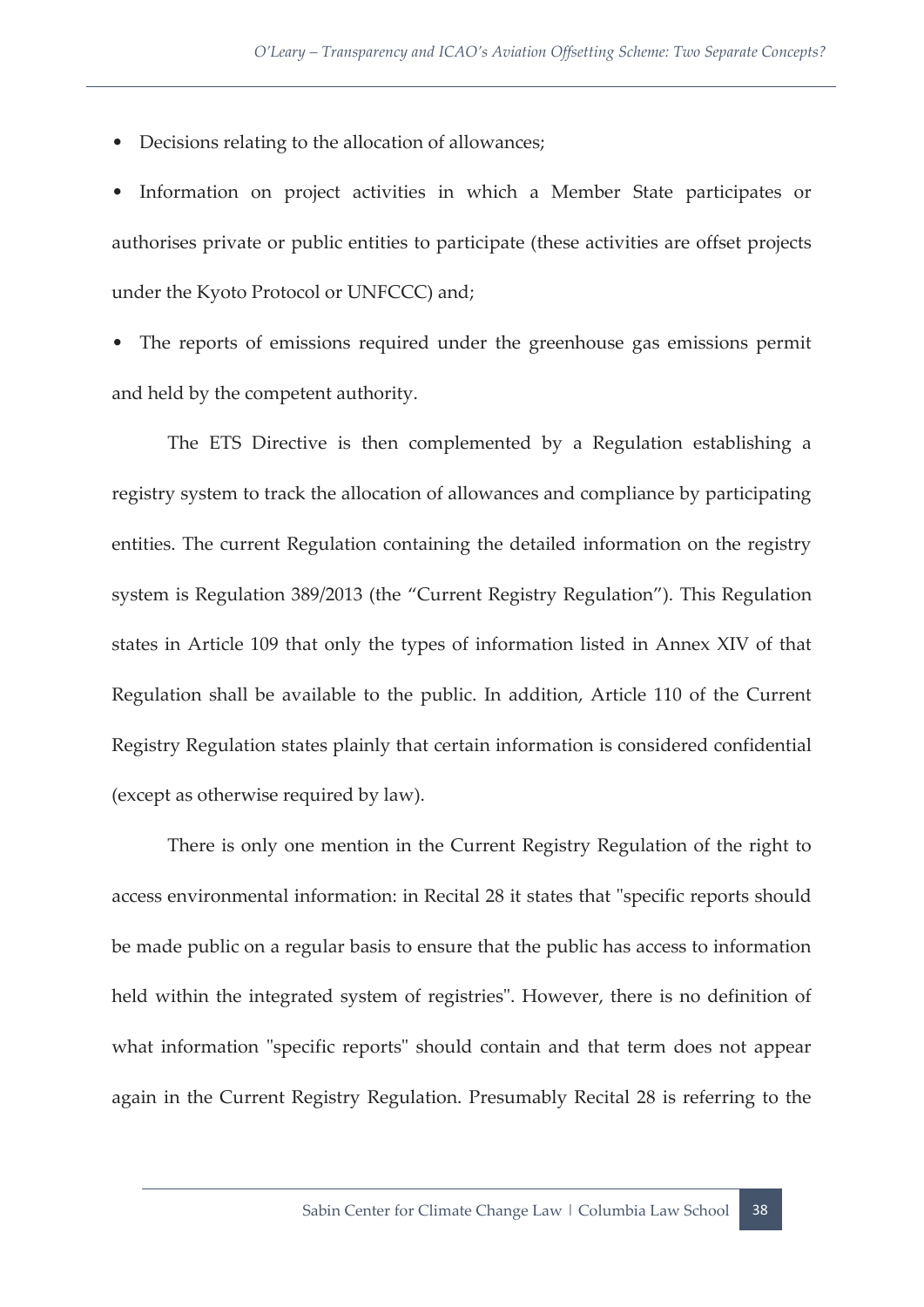information as set out in Article 109 and 110 (along with the relevant Annexes), though it is not clear.

#### <span id="page-47-0"></span>**4.1.2 Reduction in Offset Information**

The 2013 Regulation replaced an older Regulation, 2216/2004 (the "Old Registry Regulation") and when this changeover came about, the Commission reduced the amount of publicly available information. While both regulations are substantially similar with regard to public access to information, there is one material change. The Old Registry Regulation stated in Annex XVI, Articles 5 and 6 that information regarding projects pursuant to Article 6 of the Kyoto Protocol (international offset projects) were to be made publicly available, but this is not stated in the New Registry Regulation. The Commission stopped releasing a breakdown of offset use per individual installation when the New Registry Regulation came into force.<sup>77</sup>

NGOs campaigned to have the Commission release this information again.<sup>78</sup> Initially the Commission refused to release any information relating to offset volumes but later relented to release information showing the volume of offsets from each UNFCCC project into the ETS as a whole, but a breakdown of those volumes into individual installations has not been provided since 2012.<sup>79</sup> The Commission

1

<sup>77</sup> European Commission, MEMO/11/495, Brussels, 8 July 2011, Questions & Answers on Emissions Trading: new registry rules[, http://europa.eu/rapid/press-release\\_MEMO-11-495\\_en.htm](http://europa.eu/rapid/press-release_MEMO-11-495_en.htm) (last visited Oct. 23, 2017).

<sup>78</sup> Sandbag and Carbon Market Watch, Briefing: Fresh concerns over the transparency of the EU emissions trading scheme (ETS[\) https://sandbag.org.uk/wp-content/uploads/2016/11/Sandbag\\_2011-](https://sandbag.org.uk/wp-content/uploads/2016/11/Sandbag_2011-05_ETS_transparency.pdf) 05 ETS transparency.pdf (last visited Oct. 23, 2017), p.1.

<sup>79</sup> See original draft proposal to establish a Union Registry pursuant to Directive 2003/87/EC of the European Parliament and of the Council, Decisions No 280/2004/EC and No 406/2009/EC of the European Parliament and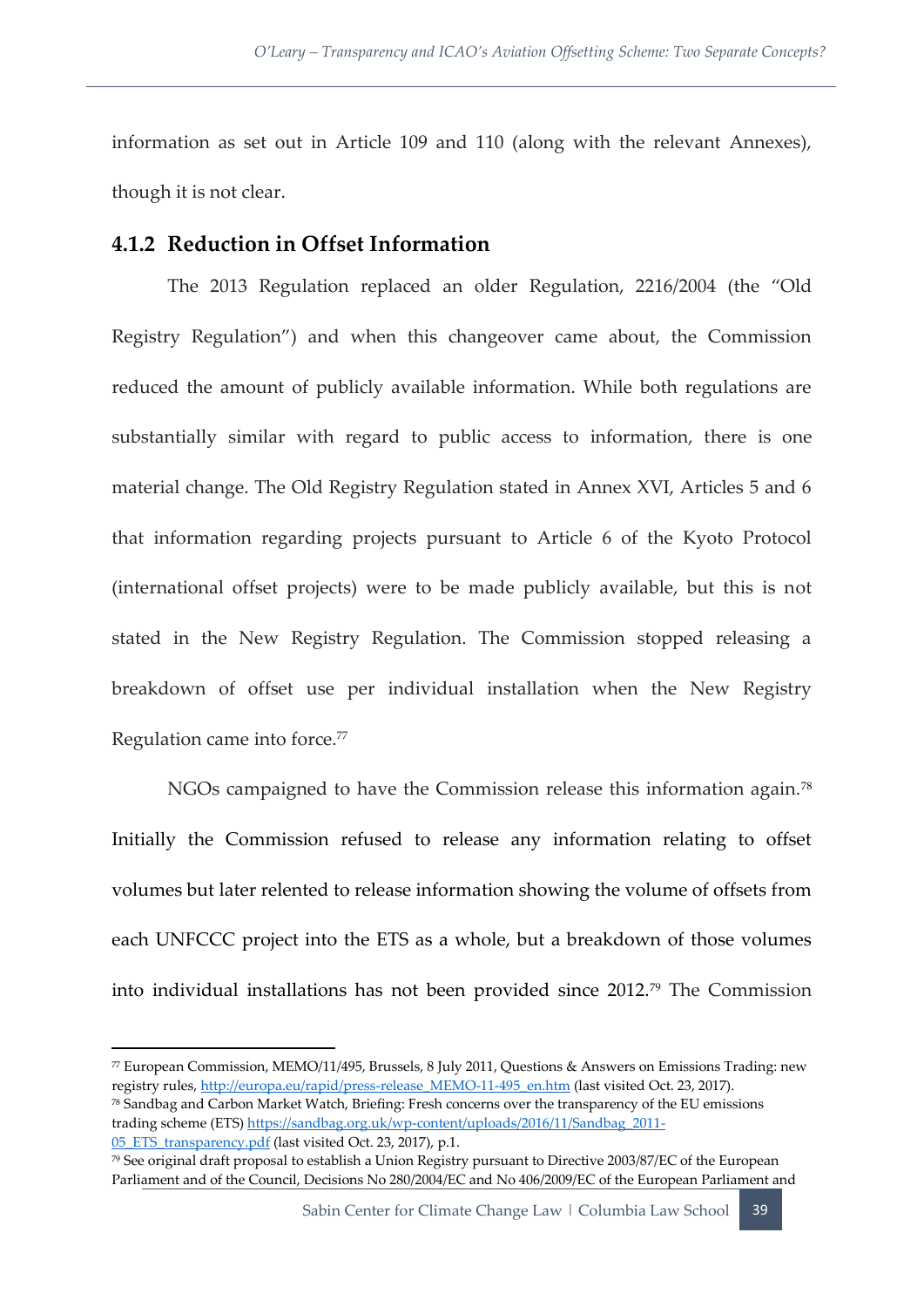justified this reduction in available information by referencing concerns over security.<sup>80</sup> However, as the campaigners pointed out at the time, reducing the availability of this information meant that it was easier for companies to hide the costs of compliance with the scheme and buy offsets that might be of dubious quality without any public scrutiny.<sup>81</sup>

This sets a worrying precedent for CORSIA as it is an offsetting scheme where the quality of the offsets to be included in the scheme are to be discussed in CAEP, behind closed doors. It is possible that the final standard of offsets that is agreed in ICAO will be different to the standard set by the EU for inclusion in the ETS. $82$ Indeed, the EU has agreed to exclude international credits entirely from the ETS from 2020, therefore it would seem that maximum scrutiny will be required for any international credits used under CORSIA by EU airlines or for flights departing from the EU. Without this information the public would not be able to understand the impact of CORSIA for their region, i.e. European citizens will want to understand the climate impact of CORSIA for European flights.

It seems that no case was taken under the Aarhus Convention or equivalent EU Regulations to challenge this reduction in available information on international offsets. However, if such a case had been taken there are exemptions the EU could

[http://ec.europa.eu/clima/documentation/ets/docs/registries/regulation\\_amendments\\_en.pdf](http://ec.europa.eu/clima/documentation/ets/docs/registries/regulation_amendments_en.pdf) (last visited Oct. 23, 2017).

of the Council and repealing Commission Regulation (EU) No 920/2010 ETS and the ETS,

<sup>80</sup> Sandbag and Carbon Market Watch, *supra* note 74.

<sup>81</sup> *Id.*

<sup>&</sup>lt;sup>82</sup> To see the quantitative and qualitative restrictions the EU places on international credits within the EU ETS system go to the European Commission, Use of International Credits [https://ec.europa.eu/clima/policies/ets/credits\\_en](https://ec.europa.eu/clima/policies/ets/credits_en) (last visited Oct. 23, 2017).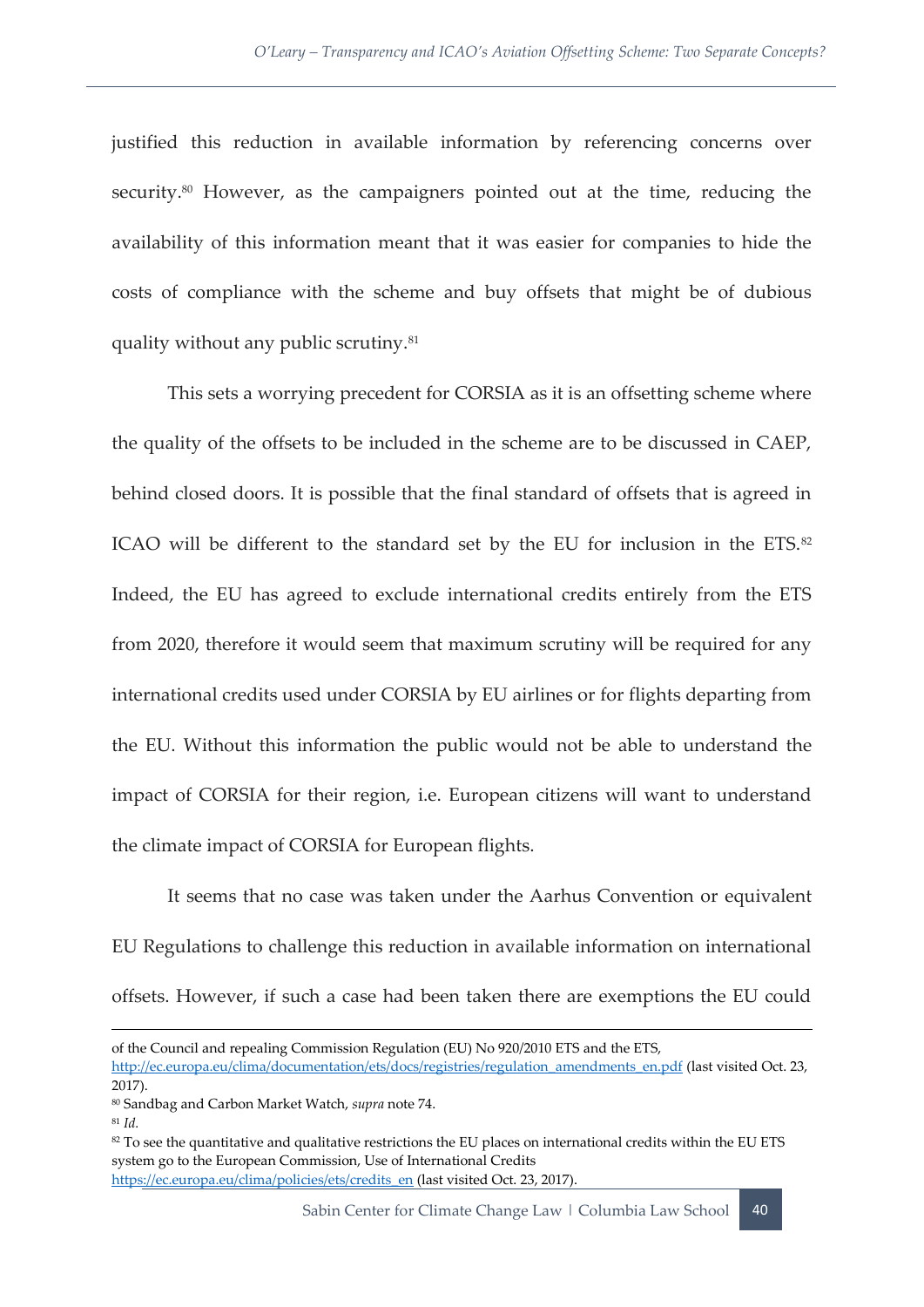rely on. There is an exemption from disclosure in the Convention and the EU Regulation for 'public security'. This exemption is to be interpreted restrictively under the EU Regulation, and under the Aarhus Convention when the information requested relates to emissions into the environment, there is held to be an overriding interest in disclosure. The EU could also refuse to disclose the information based on the exemption for commercial interests (the details of this exemption have been discussed above). Where the Commission released the information for several years without adverse impact, then it would seem that the balance would lie in favour of releasing the information. However, if the Commission could demonstrate an adverse impact to either public security or commercial interests, then the release could legitimately be refused. While this specific reduction in information released was not challenged there have been other access to information cases relating to the ETS, the first of which dealt with a request for information like that removed from the public as above.

#### <span id="page-49-0"></span>**4.1.3 Ville de Lyon v. Caisse des Dépôts et Consignations**

In *Ville de Lyon v. Caisse des dépôts et consignations<sup>83</sup>* the French city of Lyon requested that the trading data of the names of holders transferring and acquiring accounts of emission allowances or Kyoto units involved in certain transactions, and the date and time of those transactions, be released publicly. Ville de Lyon claimed that the ETS Directive (to the extent that it kept this information confidential) was

<sup>83</sup> Case C-524/09 *Ville de Lyon v Caisse des dépôts et consignations,* Dec. 22, 2010.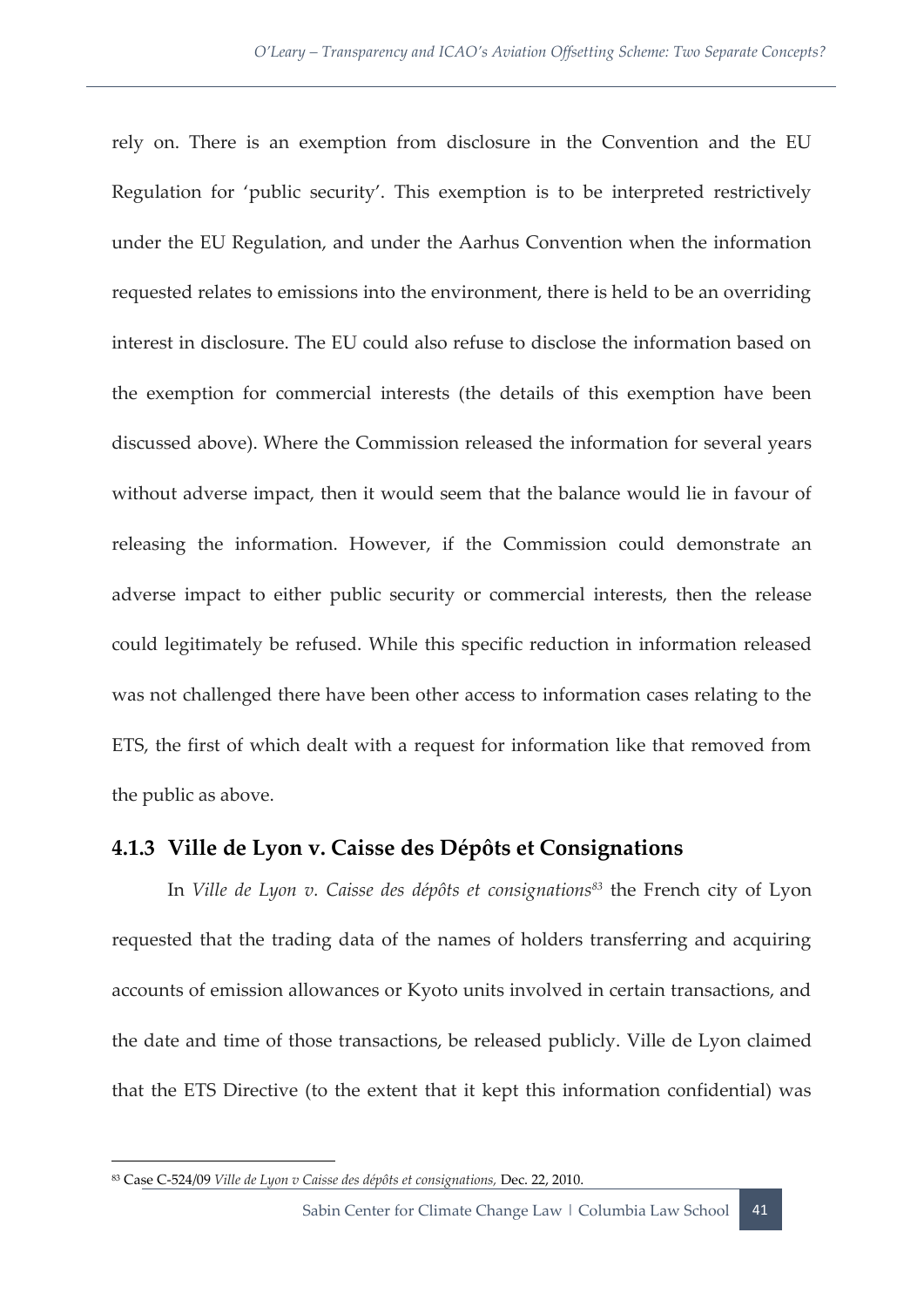not in compliance with the Member State Aarhus Directive and the Aarhus Convention itself so that the information should be released.

The Court of Justice of the EU (CJEU) noted that Article 17 of the ETS Directive lists certain categories of information that are to be made available to the public (as listed above). The Court noted that the information requested by Ville de Lyon did not fall within the categories of information in Article 17 but rather fell under the scope of Article 19 of the Directive. Article 19 applies to data relating to transferred allowances which is to be kept by Member States in their national registries and which are subject to rules provided by the Old Registry Regulation. However, Article 19 does not refer to any of the EU Regulations that implement the Aarhus Convention. This case concerned the Directives applying the Aarhus Convention to the EU Member States as opposed to those that apply the Aarhus Convention to the EU institutions themselves. However, for the purpose of analysis of this case, there is no material difference between the Directives applying the Aarhus Convention to the Member States and those applying the Convention to the EU institutions (though there are important discrepancies highlighted in the section on whether the EU must publicly disclose CORSIA).

The Court held that in listing specific types of information to be publicly available in Article 17, and since Article 19 does not refer to the Member State Aarhus Directive, the EU legislature "*did not intend to make requests concerning trading data such as that at issue ... subject to the general provisions of Directive 2003/4 [applying*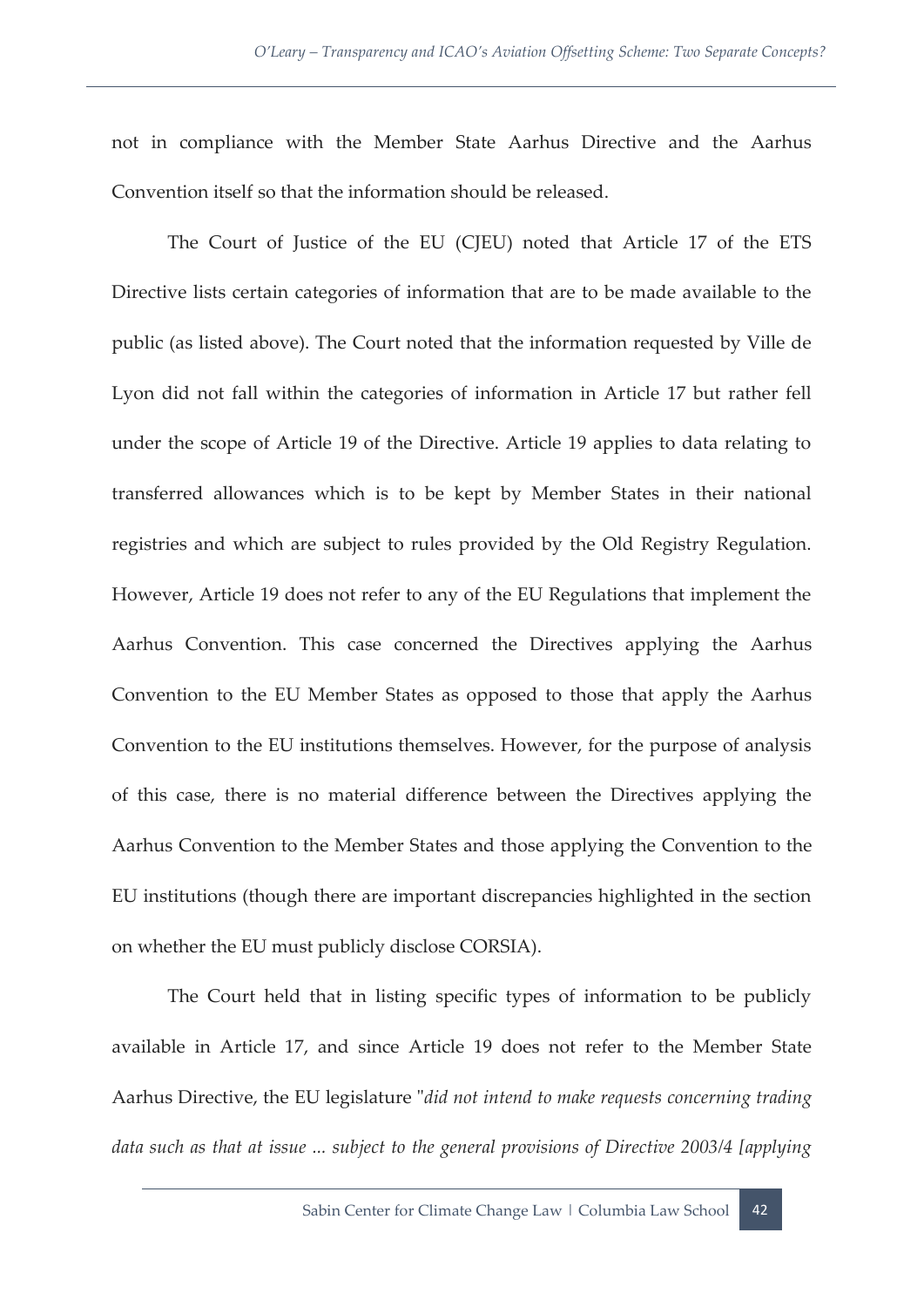*the Aarhus Convention to the Member States] but that, on the contrary, it sought to introduce, in respect of that data, a specific, exhaustive scheme for public reporting and confidentiality of that data*." The Court held that as the legislature had provided for some information to be public, the legislature must have meant for the rest of the information under the ETS Directive to be confidential. This was a presumption that the legislature had taken the Aarhus Convention into account in drafting the legislation and therefore there was no need for the Court to consider the ETS Directive in light of the Aarhus Convention or the equivalent EU rules. Therefore, the Court held that the information requested was confidential. However, the line of reasoning in this case was not followed in a later case relating to disclosure of ETS information.

#### <span id="page-51-0"></span>**4.1.4 Saint-Gobain Glass Deutschland v. Commission<sup>84</sup>**

In July 2017, the CJEU handed down a judgment in a case on access to information under the EU ETS which was much more favourable to information disclosure. The glass-maker Saint-Gobain requested information on how free allowances were distributed under the ETS. Saint-Gobain contended that the ETS Directive was not in compliance with the EU Access to Documents Regulation to the extent that this information was kept confidential. The request was initially refused by the Commission and by the General Court. However, upon appeal to the CJEU, the information was released.

<sup>84</sup> Case C-60/15 P - *Saint-Gobain Glass Deutschland v Commission*, Jul. 13, 2017.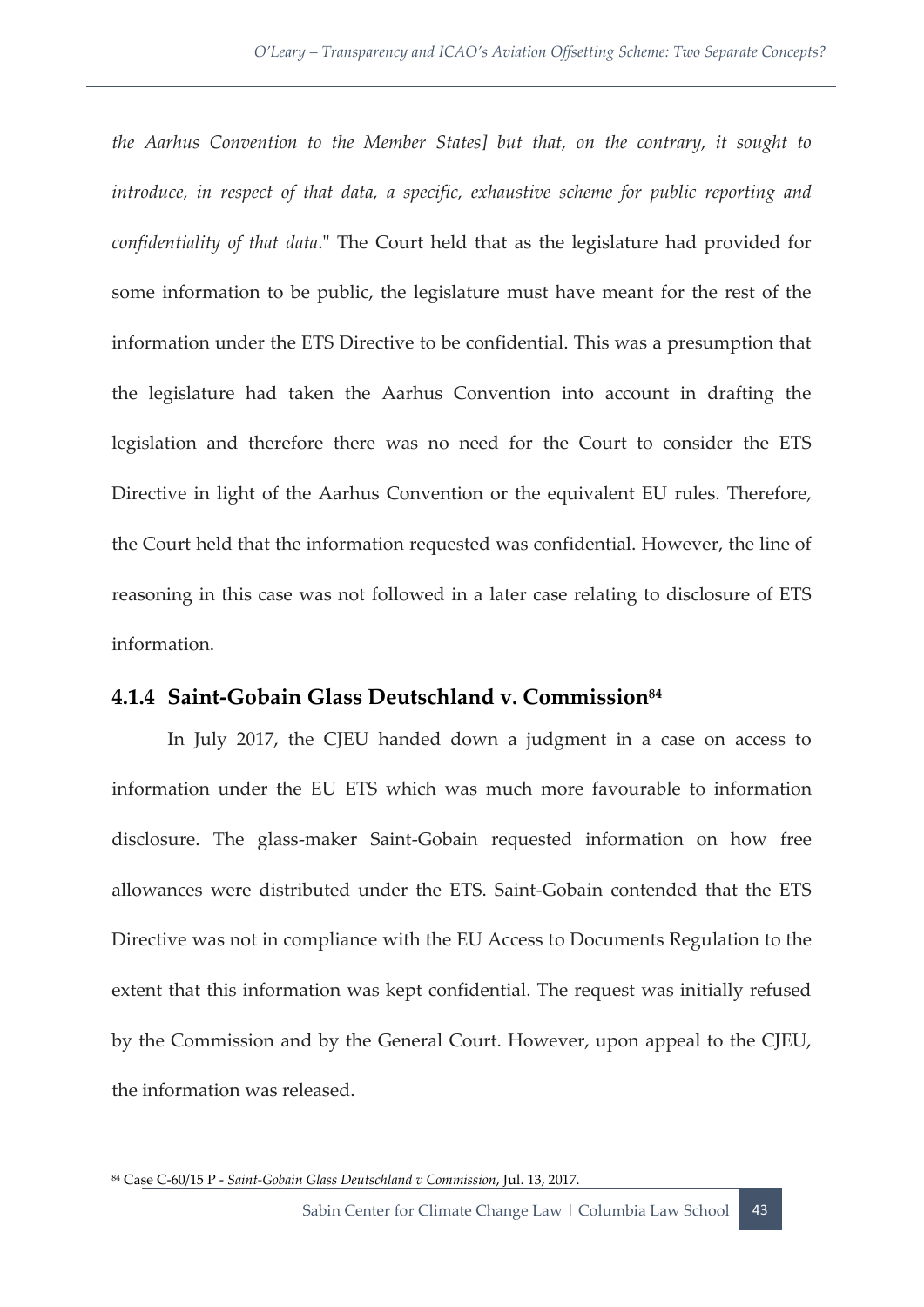The Commission's basis for refusing to release the information was the first subparagraph of Article 4(3) of Regulation No 1049/2001 which states "*access to a document, drawn up by an institution for internal use or received by an institution, which relates to a matter where the decision has not been taken by the institution, shall be refused if disclosure of the document would seriously undermine the institution's decision-making process, unless there is an overriding public interest in disclosure*."

The main substance of the CJEU's decision was that the information in question related to an administrative procedure rather than a 'decision-making process' and therefore the relied-upon exemption to disclosure was not valid. This was especially so as the information in question was environmental and therefore the exception from disclosure was to be interpreted restrictively as required by the Aarhus Convention. The CJEU found that the disclosure of the information would not seriously undermine the Commission's decision-making process and the documents should be released. Interestingly, the *Ville de Lyon* judgment was not even referenced by the CJEU in ruling on Saint-Gobain's request. This move away from the troubling *Ville de Lyon* formula is to be welcomed. In *Ville de Lyon* the Court allowed the refusal of access to documents to escape scrutiny as the legislation referenced the Member State Aarhus Directive. A reference to the Aarhus Convention or any of the implementing legislation should not allow legislation to escape scrutiny, rather the Court should ensure every access to documents case receives full scrutiny of its compliance with the Aarhus Convention, regardless of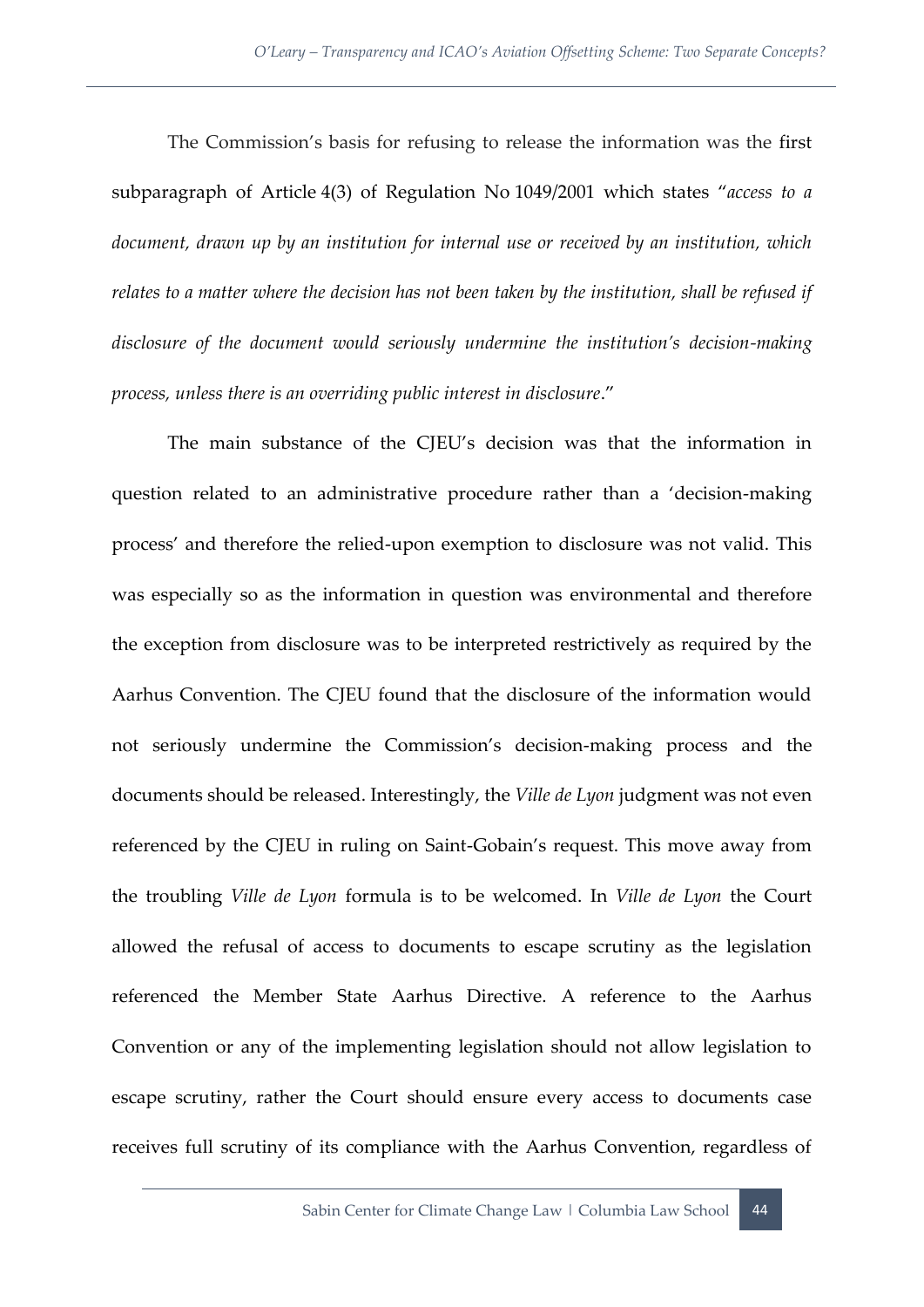the intention of the legislature. The approach taken in *Saint-Gobain*, i.e., first ascertaining whether the information requested falls under the Aarhus Convention and then whether there are any applicable exemptions to disclosure, will ensure a much stronger basis for assessing transparency. Such an approach will make it much more difficult for the EU institutions to evade Aarhus Convention obligations without Court scrutiny.

Incorporating CORSIA into EU law via an amendment to the ETS will presumably provide for the same standard of access to documents as currently exists in the ETS. This obviously cannot be guaranteed but it would be difficult for the European Commission to justify reducing the environmental integrity of a scheme for aviation (the ETS brings more emissions reductions than CORSIA<sup>85</sup>) and also reducing the transparency of that measure at the same time. As analysed here, that standard has not always lived up to the provisions of the Aarhus Convention and the treatment of offsets under the ETS is an especially worrying precedent for CORSIA, an offsetting scheme. But with the Saint-Gobain ruling, it can be hoped that the CJEU will ensure closer scrutiny of any deviations from the Aarhus Convention in future.

#### <span id="page-53-0"></span>**4.2 Public Participation in the EU ETS**

1

In addition to whether CORSIA will have the same access to documents regulations as the ETS, the provisions on public participation can be considered to

Sabin Center for Climate Change Law | Columbia Law School | 45

<sup>85</sup> CE Delft, *A Comparison Between CORSIA and the EU ETS*, December 2016 [https://www.transportenvironment.org/sites/te/files/publications/2016\\_12\\_CE\\_Delft\\_ETS\\_CORSIA\\_final.pdf](https://www.transportenvironment.org/sites/te/files/publications/2016_12_CE_Delft_ETS_CORSIA_final.pdf)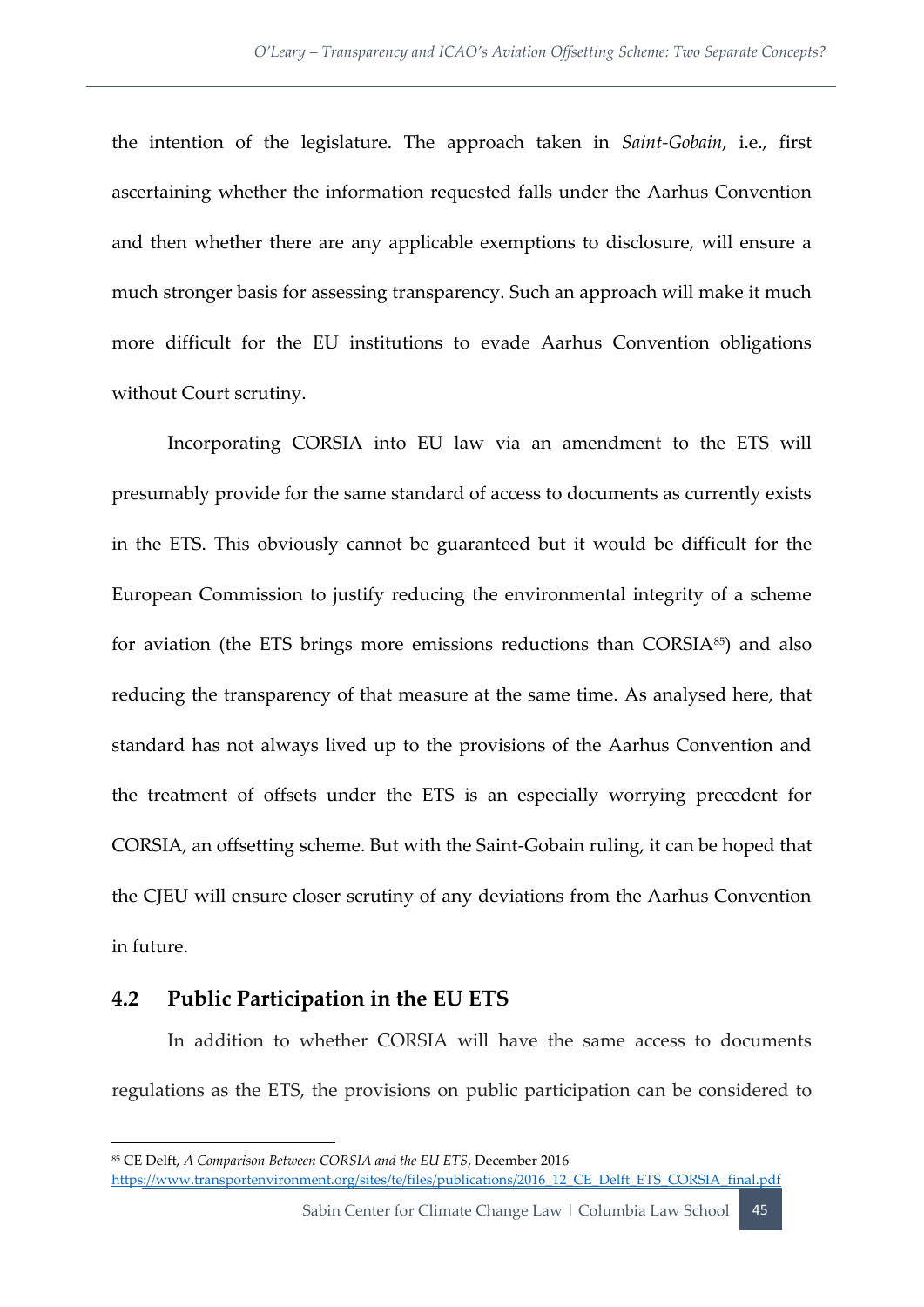understand the standard of public participation that could be expected in the enacting of CORSIA into EU law.

Public participation is required as part of the fundamentals of EU law. Article 11 TFEU states, 'the European Commission shall carry out broad consultations with parties concerned in order to ensure that the Union's actions are coherent and transparent' and Protocol No. 2 on the application of the principles of subsidiarity and proportionality annexed to the Treaty stipulates that 'before proposing legislative acts, the Commission shall consult widely'. However, the EU Aarhus Regulation only applies the Aarhus Convention provisions on public participation to EU plans and programmes. There is no specific provision for public participation in the ETS Directive but the legislative procedure laid out in the Treaties requires the Commission to publish a public proposal which is openly debated in the European Parliament. There are also rules on impact assessments being required for specific projects that affect the environment and the European Citizens' Initiative that allows citizens to petition for legislation. In practice, the EU generally does engage in public participation for legislative files and there are EU policy documents flushing out what that public participation should entail. The most important of these policy documents is the May 2015 Communication, 'Better Regulation for Better Results'<sup>86</sup> and the associated Commission Staff Working Document, the 'Better Regulation

<sup>86</sup> Communication from the Commission to the European Parliament, the Council, the European Economic and Social Committee and the Committee of the Regions, *Better regulation for better results - An EU agenda*, COM(2015) 215 final.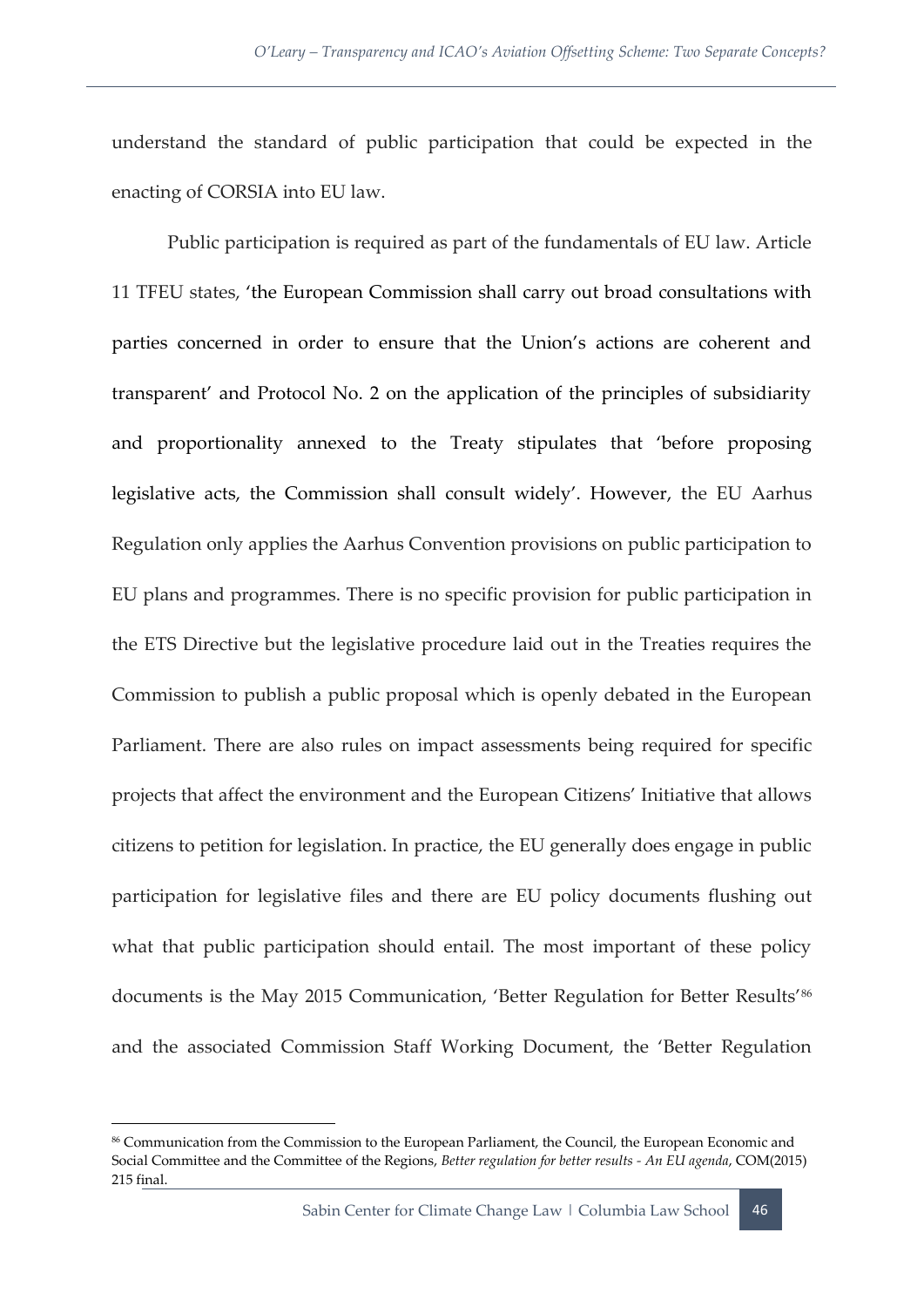Guidelines'87. These Guidelines mandate a public consultation of at least 8 weeks for every legislative file.

The Commission ran a consultation on the aviation ETS in 2016 which partially concerned CORSIA (or at least the details of CORSIA known at that time) as the consultation questioned how the ETS should be amended in light of a potential global deal for aviation emissions. However, there are conflicting results of this consultation provided by the Commission. On the legislative webpage, it is stated that 85 citizens and organisations responded and these responses are provided online but under the title 'Results of the Consultation and Next Steps', the Commission has simply written 'n/a'.<sup>88</sup> Meanwhile, in the Impact Assessment accompanying the latest legislative proposal on the aviation ETS,<sup>89</sup> it is stated that there were 108 responses to the same consultation and a full summary of all the responses is provided. In addition, the Commission ran a more specific feedback process when the draft proposal was published, where four citizens responded. The responses have been summarised and presented to the European Parliament and Council.<sup>90</sup> The Commission summary of feedback does not state that the citizen comments have had any impact or were even taken into account, rather they are simply summarised. This falls below the standard envisaged in the Maastricht

 $\overline{a}$ 

<sup>87</sup> Commission Staff Working Document, *Better Regulation Guidelines*, SWD(2015) 111 final.

<sup>88</sup> *See:* European Commission, *Consultation on market-based measures to reduce the climate change impact from international aviation*[, https://ec.europa.eu/clima/consultations/articles/0029\\_en](https://ec.europa.eu/clima/consultations/articles/0029_en) (last visited Oct. 23, 2017). <sup>89</sup> Commission, *supra* note 70.

<sup>90</sup> See Summary of stakeholder feedback on Aviation Emissions Trading System Proposal, May 5, 2017, [https://ec.europa.eu/clima/sites/clima/files/docs/pages/summary20170505\\_en.pdf.](https://ec.europa.eu/clima/sites/clima/files/docs/pages/summary20170505_en.pdf)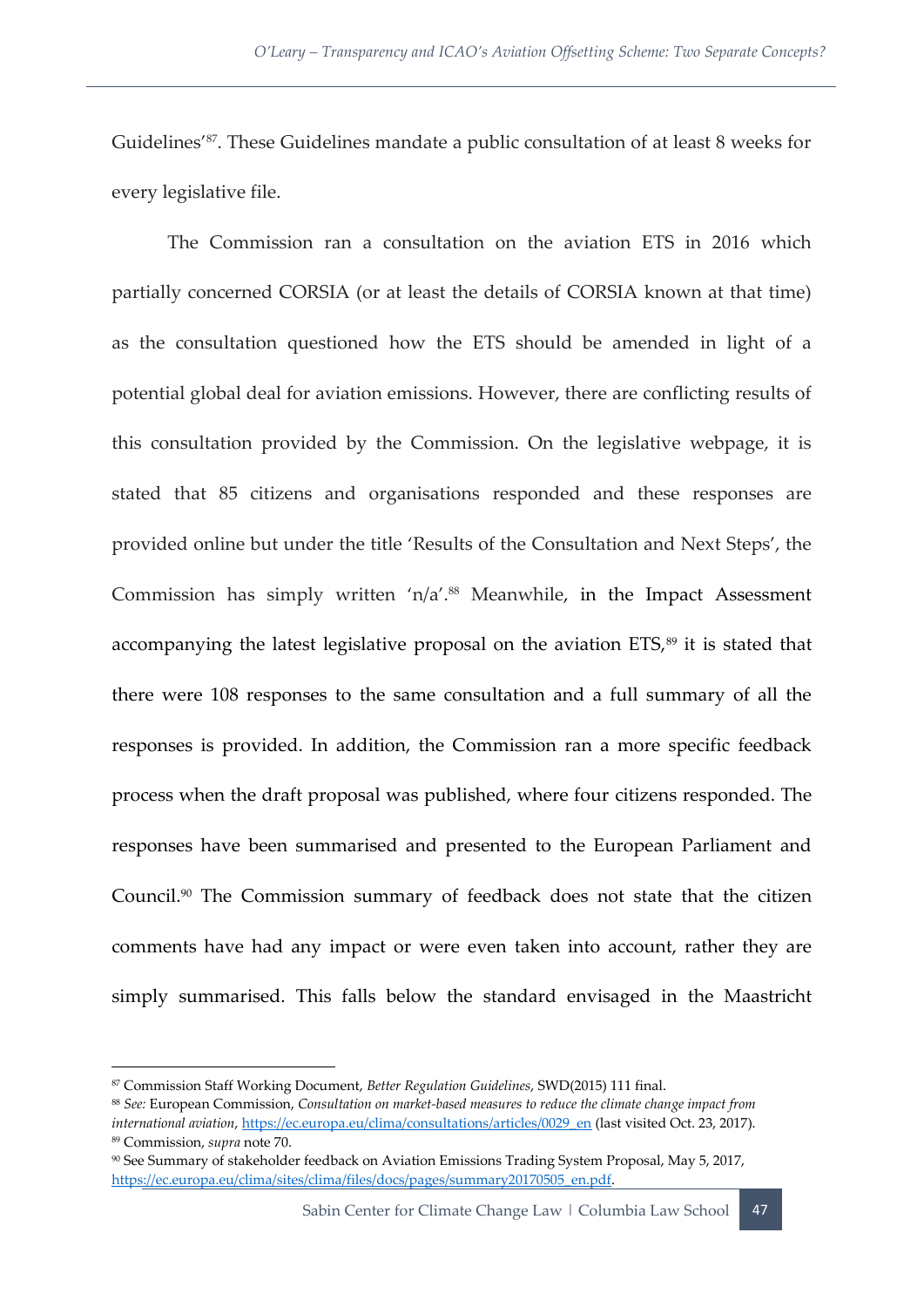Recommendations for dealing with public participation, as while the Recommendations don't mandate a particular approach to dealing with public participation, they do state that, *"a useful way to demonstrate that the results of the public participation have been taken into account as far as possible is by providing a statement attached to each draft summarizing the points in the draft where the results of the public participation have had an impact, and what that impact has been."<sup>91</sup>*

However, while the initial stages of legislation are generally transparent and allow opportunities for public participation. The final stage of agreeing EU legislation, the trilogue, is closed. Trilogues are where the European Parliament and the Council send representatives to reach a final decision on draft legislation, with the assistance of the Commission. The EU Ombudsman (an independent body that holds the EU administration to account) recently carried out an investigation and found that trilogues were not sufficiently transparent and issued a list of recommendations to ensure they become so.<sup>92</sup>

On the whole, the second pillar of the Aarhus Convention on public participation seems to have been complied with in the development of the ETS, indeed, there do not seem to be any complaints about a lack of public participation in the ETS. As discussed in the introduction, it is not clear which standard of public participation under the Aarhus Convention would be required for the enactment of CORSIA into EU law. However, it is probable that CORSIA is a 'policy' for the

<sup>91</sup> United Nations Economic Commission for Europe, *supra* note, paragraph 181

<sup>92</sup> Decision of the European Ombudsman setting out proposals following her strategic inquiry OI/8/2015/JAS concerning the transparency of Trilogues, June 12, 2016.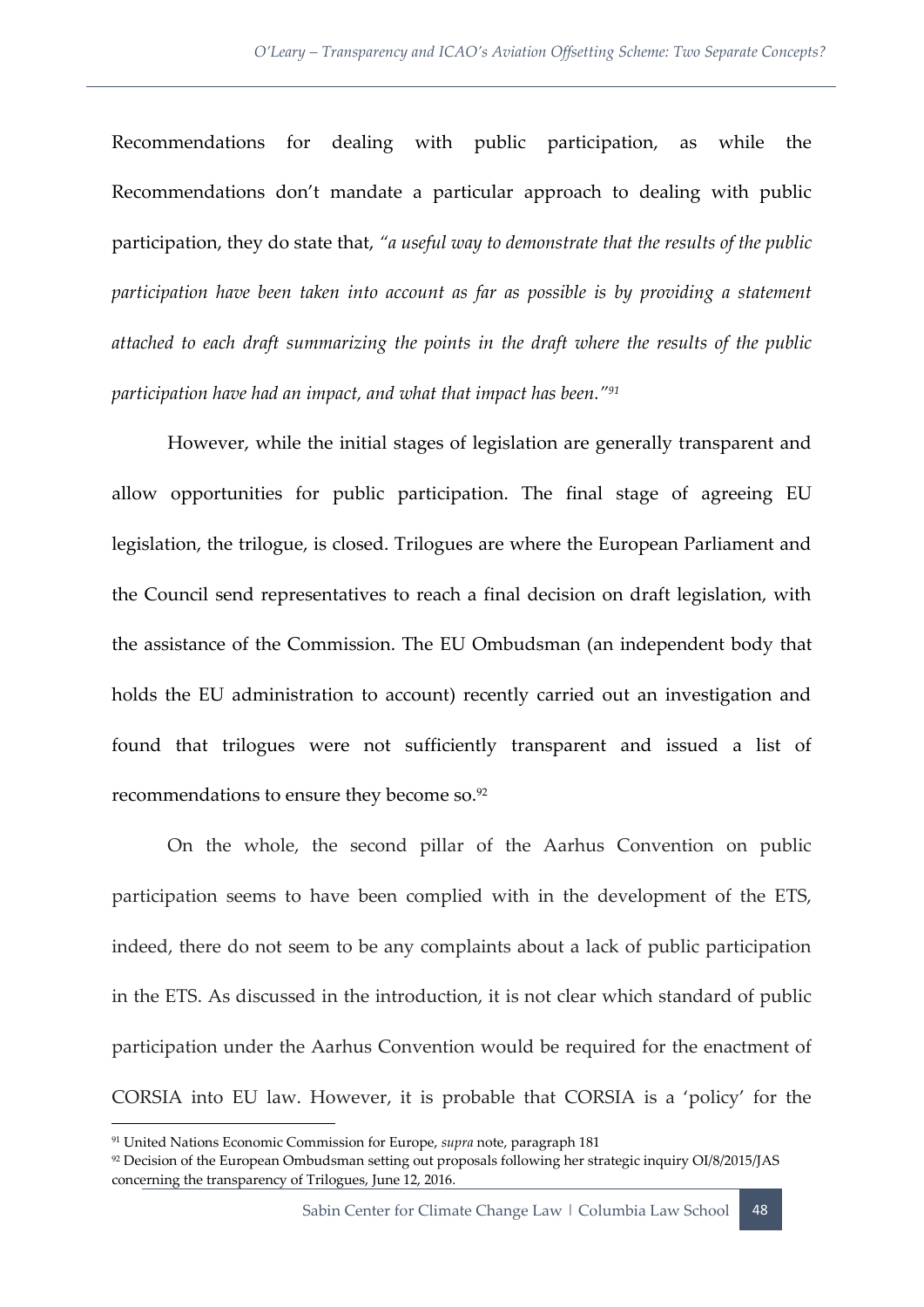purposes of the Convention which would require the EU to "strive to promote" public participation as CORSIA is enacted into EU law.

Finally, it is to be noted that, if the public are not provided with the necessary information to fully understand the expert advice and policy that went into developing CORSIA then it cannot be said that the public really has been given a full and meaningful chance to participate. Therefore, whether the EU publicly release all the documents that went into deciding the final form of CORSIA will be fundamental.

#### <span id="page-57-0"></span>**4.3 Conclusion on Question 3**

Question three inquired as to whether CORSIA would be implemented into EU rules in accordance with the Aarhus Convention. The answer is uncertain. CORSIA is likely to be implemented into the EU via an amendment to the ETS Directive, therefore the compliance of the ETS with the Aarhus Convention was analysed. It was found that while the provisions on public participation were on the whole in line with the Aarhus Convention, access to documents under the ETS has not always lived up to the Aarhus provisions. In particular, the lack of information around international offsets under the ETS is worrying. If the public is not provided with appropriate access to documents so that they can understand the expert evidence that went into developing CORSIA, then the ability of the public to meaningfully participate in the legislative process adopting CORSIA into EU law will be severely limited. Finally, it is important to note that the EU is not in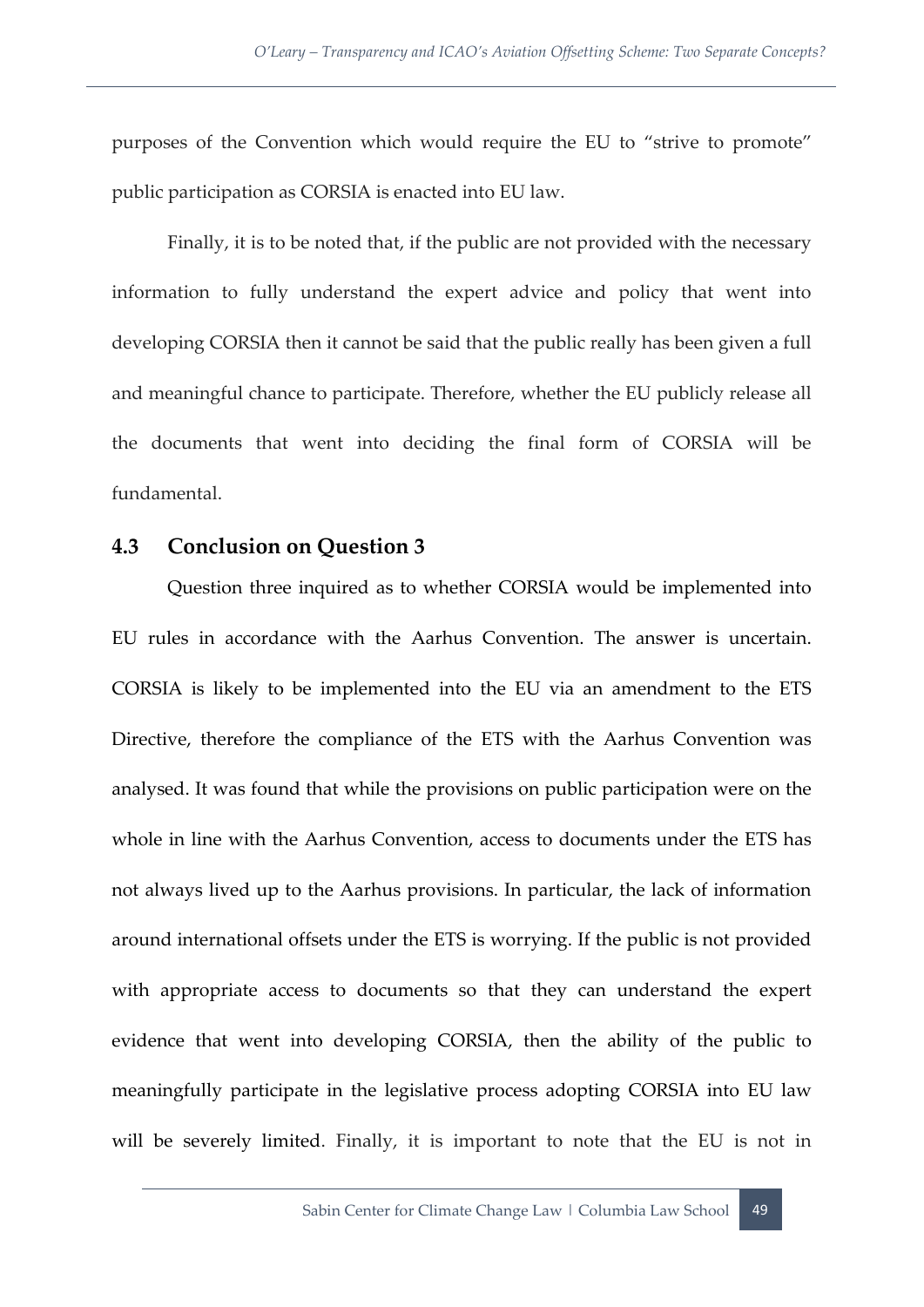compliance with the third pillar of the Aarhus Convention: access to justice. Thus, even if the EU complies to the letter with the first two pillars, the EU cannot be said to be in compliance with the Aarhus Convention.

#### **5 CONCLUSION**

<span id="page-58-0"></span>Transparency and public participation are hallmarks of good governance. Compliance with the principle of transparency requires as a minimum that the technical and expert evidence used by policy makers to frame the scope of the policy challenge, and the range of potential solutions, is made public. It is only when this information is available that the public can meaningfully participate in environmental decision-making. This paper assessed whether the processes to develop CORSIA complied with this principle, especially as detailed in the Aarhus Convention. It then went on to consider whether the EU must release any documents it possesses in relation to CORSIA if requested to do so. Finally, it considered whether the Aarhus Convention principles would be complied with when CORSIA will be implemented into EU law. Taking all of the analysis into account the three questions posed in this paper can be answered as follows:

## **1. Has CORSIA Been Developed in Accordance with the Aarhus Convention? Answer: No.**

ICAO has not allowed the public either access to documents or attendance at meetings. Parties to the Aarhus Convention have a duty to promote the Aarhus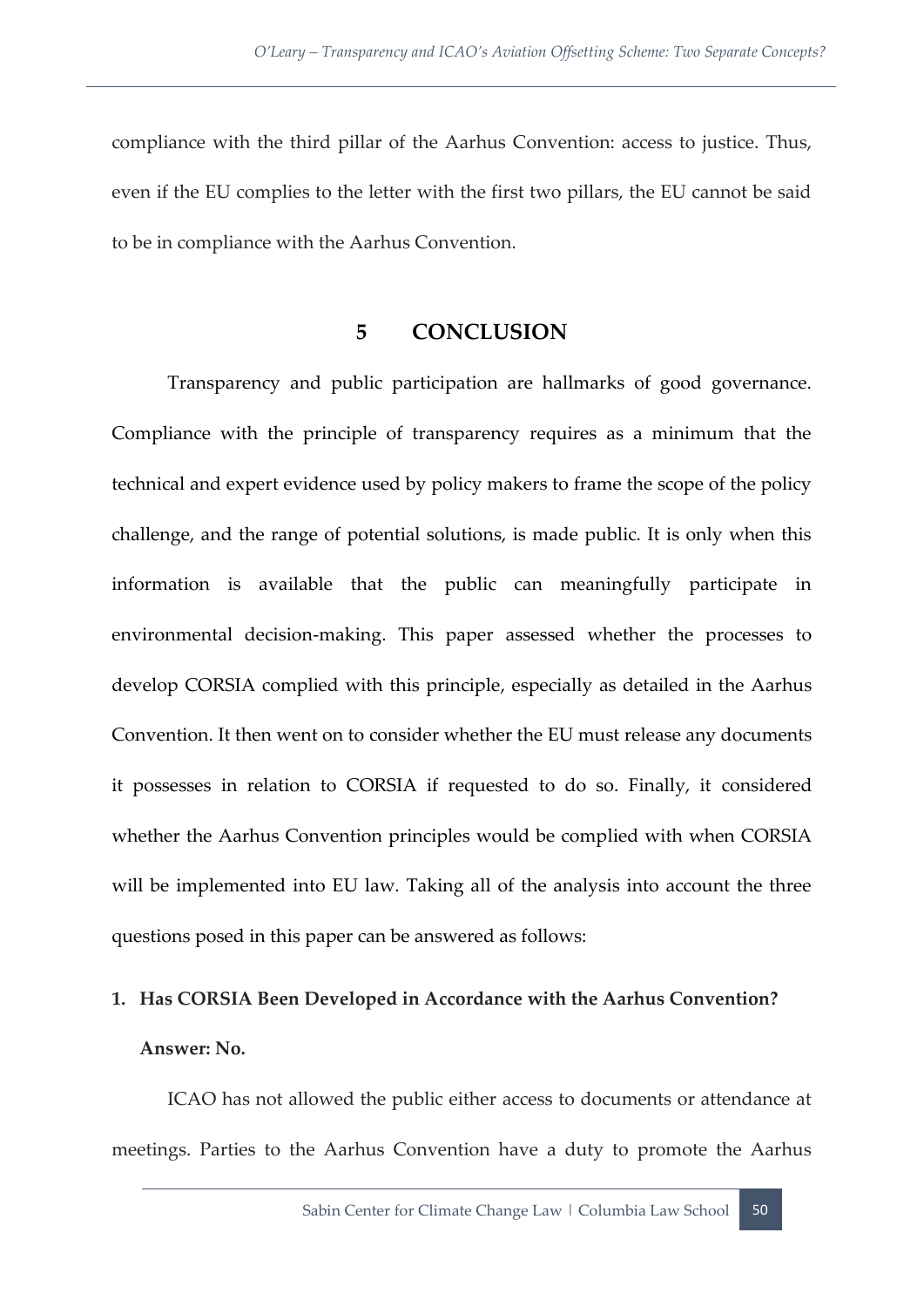Convention in forums where international environmental decisions are made and it is not clear whether the EU is complying with this obligation as the relevant forums in ICAO are not public.

#### **2. Must the EU Release CORSIA Documents Publicly?**

#### **Answer: Yes**

The documents used to develop CORSIA such as expert evidence and draft SARPs are related to emissions into the environment and therefore come under the scope of the Aarhus Convention access to documents rules. There are a few potential reasons for exemption from disclosure the EU could attempt to rely on to refuse the disclosure of CORSIA related documents but none of the exemptions are robust enough to prevent disclosure.

## **3. Will the EU Comply with the Aarhus Convention in Incorporating CORSIA into EU Law?**

#### **Answer: Uncertain.**

CORSIA will be enacted into EU law via an amendment to the ETS Directive. The EU has not always practiced the most open policy with regard to access to documents under the ETS. EU has broadly in compliance with the second Aarhus pillar on public participation in enacting legislation. However, if the public are not provided with adequate access to documents to understand the expert evidence that went into the development of CORSIA, then the ability of the public to meaningfully participate in its enactment into law will be curtailed.